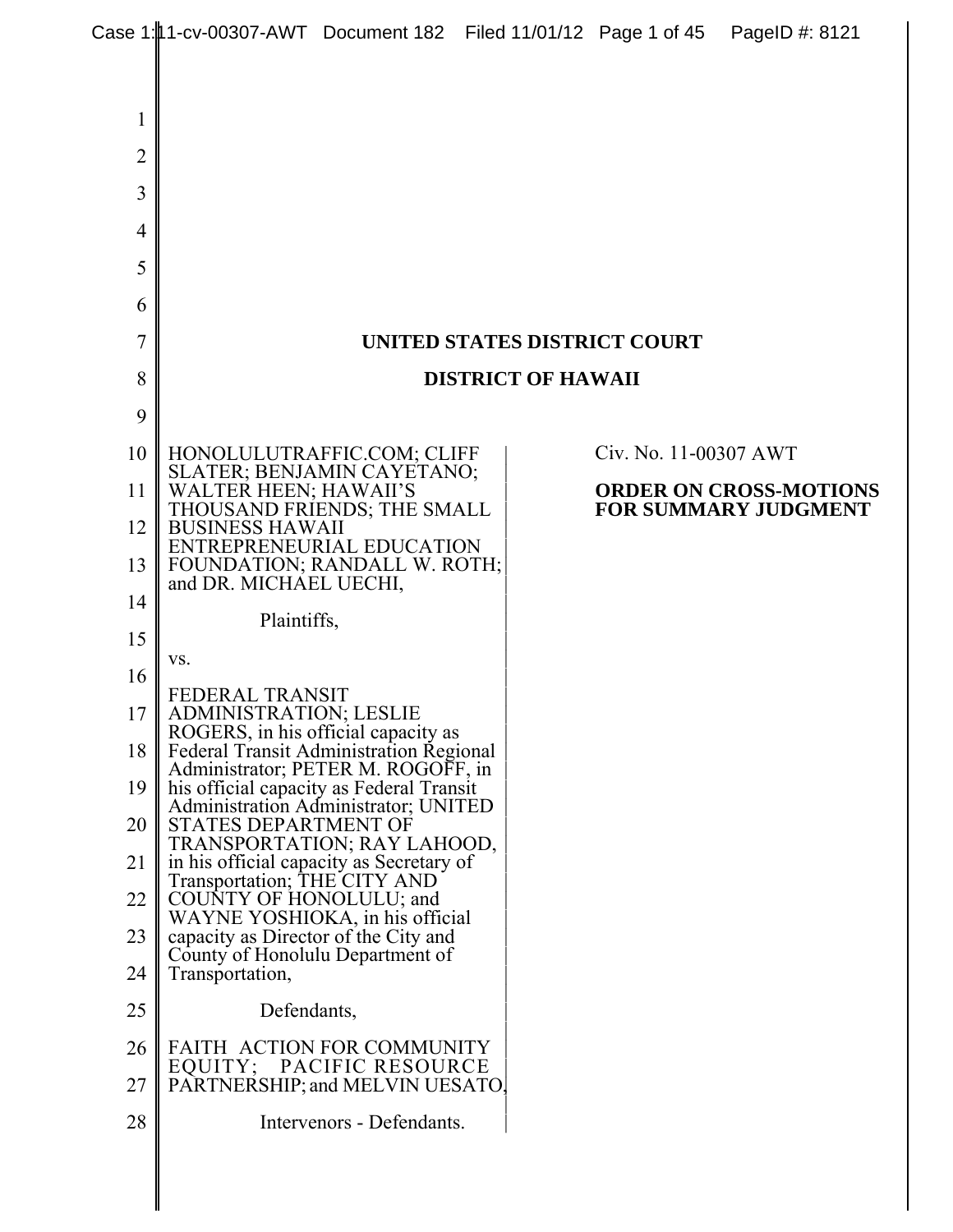Case 1: 1 1 - cv-00307-AWT Document 182 Filed 11/01/12 Page 2 of 45 PageID #: 8122

|\_\_\_\_\_\_\_\_\_\_\_\_\_\_\_\_\_\_\_\_\_\_\_\_\_\_\_\_\_\_\_\_\_|

2 3 4 5 6 7 8 9 10 11 12 HonoluluTraffic.com, et. al ("Plaintiffs"), claim that the City and County of Honolulu (the "City") and the Federal Transit Administration ("FTA") (collectively, "Defendants") have violated three federal statutes in the process of approving a twentymile elevated guideway rail transit project (the "Project"): (1) Section 4(f) of the Department of Transportation Act ("Section 4(f)"), 49 U.S.C. § 303; (2) the National Environmental Policy Act ("NEPA"), 42 U.S.C. §§ 4321-4370h; and (3) Section 106 of the National Historic Preservation Act ("NHPA"), 16 U.S.C. § 470f. Now pending before the court are the parties' cross-motions for summary judgment, which have been fully briefed and argued. For the reasons set forth below, Plaintiffs' motion is **granted in part**, with respect to three claims arising under Section 4(f). Defendants' motion is **granted in part**, with respect to all other claims.

# 13

1

# **I. Background**

14 15 16 17 18 19 20 21 22 23 24 25 26 On December 27, 2005, the FTA published a Notice of Intent ("2005 NOI") to prepare an Alternatives Analysis ("AA") and an Environmental Impact Statement ("EIS") for a transit project in Honolulu. AR 9700. The stated purpose of the Project was to provide improved mobility through the busy twenty-five-mile west-east transportation corridor between Kapolei and the University of Hawaii at Manoa ("UH") and Waikiki. *Id.* The City undertook a scoping process and prepared an AA reviewing four alternatives: a no build alternative; improvements to the existing bus system ("the transportation system management alternative"); an elevated express bus/carpool lane alternative (the "managed lanes alternative"); and a railway alternative (the "fixed guideway alternative"). AR 247 at 322. The AA concluded that the fixed guideway alternative was the only one that satisfied the Project's purpose and need. *Id.* at 329. The Honolulu City Council subsequently selected the fixed guideway transit system as the locally preferred alternative. *Id.* at 296, 323.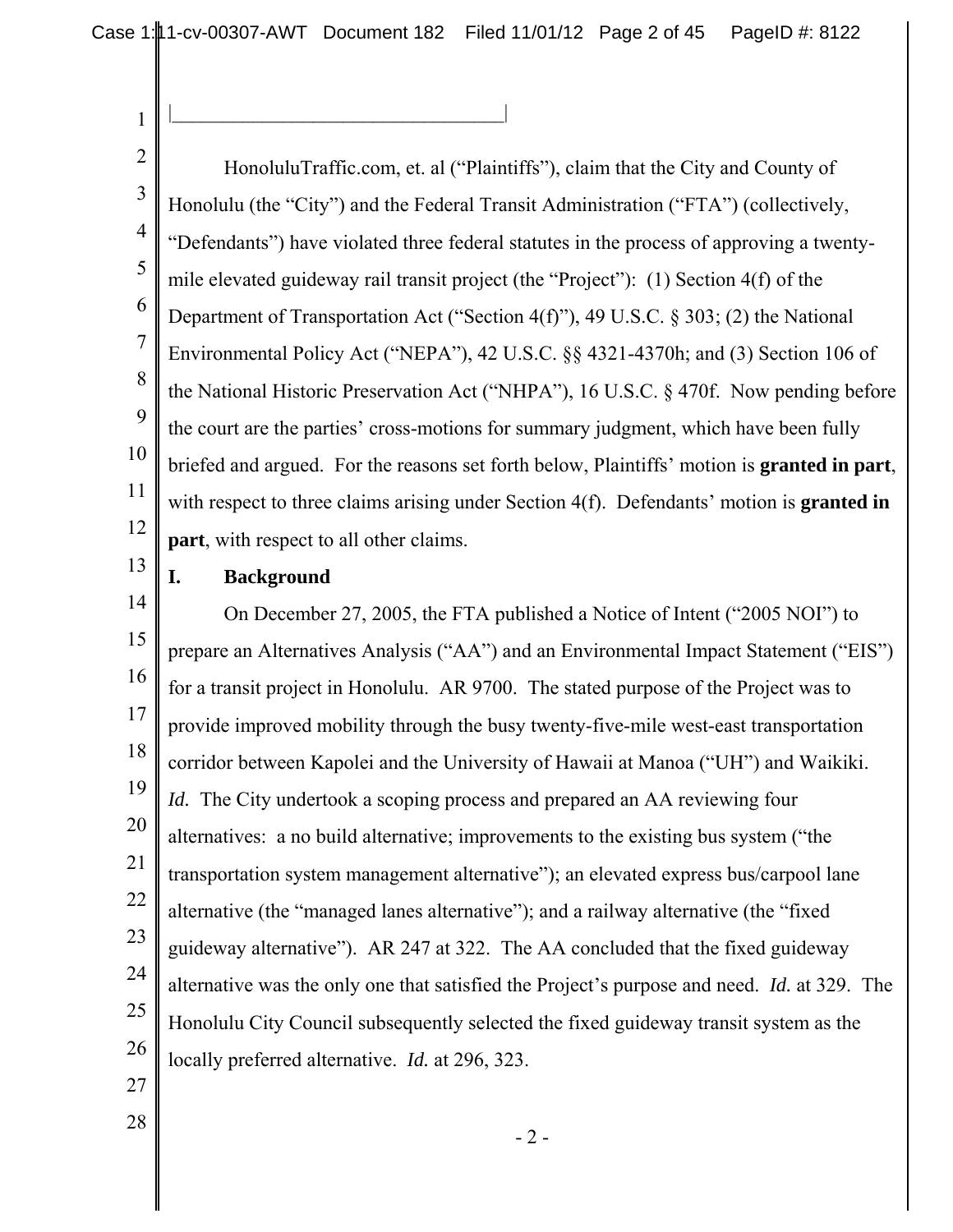1 2 3 4 5 6 7 8 9 The FTA then published a second Notice of Intent to prepare an EIS on March 15, 2007 ("2007 NOI"). AR 9696. The 2007 NOI requested public comment on five possible transit technologies: light-rail; rapid-rail (steel wheel on steel rail); rubber-tire guided; magnetic levitation; and monorail. *See id.* A five-member panel of experts appointed by the City Council reviewed responses to that request, as well as twelve responses from transit vehicle manufacturers and, in February 2008, on a vote of four-toone, selected steel-wheel-on-steel as the technology for the Project. AR 247 at 331. Honolulu voters subsequently approved a City Charter amendment to establish a steel-onsteel rail system. *Id.*

10 11 12 13 14 15 16 17 18 19 20 21 Defendants then prepared a Draft EIS ("DEIS") and a Final EIS ("FEIS"). *See* AR 247; 7223. The DEIS and FEIS analyzed only four alternatives: the no build alternative and three elevated, fixed guideway, steel-on-steel railway routings. AR 247 at 331-37. All three fixed guideway options ran down the twenty-mile corridor between Kapolei and Ala Moana Center, but via slightly different routes. *Id.* One fixed guideway option ran via Salt Lake Boulevard, a second via the airport, and the third via both Salt Lake Boulevard and the airport. *Id.* The FEIS selected the airport route as the preferred alternative. *Id.* at 337-38. The FEIS also included an evaluation of the Project's potential use of land from historic resources and public parks, pursuant to Section 4(f). *Id.* at 680. The FEIS concluded that the Project would use some historic resources in downtown Honolulu, including the Chinatown Historic District, but found that there was no feasible and prudent alternative to such use. *Id.* at 718-27.

- 22 23 24 25 26 27 The FTA's Record of Decision ("ROD") approving the Project was issued on January 18, 2011. AR 30. The FTA, the City, the Advisory Council on Historic Preservation, the Hawaii State Historic Preservation Officer ("SHPO"), and the United States Navy also entered into a Programmatic Agreement ("PA") pursuant to § 106 of the NHPA, which was incorporated into the ROD. AR 30 at 30-42, 83-228. The Project is to be funded using local tax revenues and federal funding from the New Starts program, *see*
- 28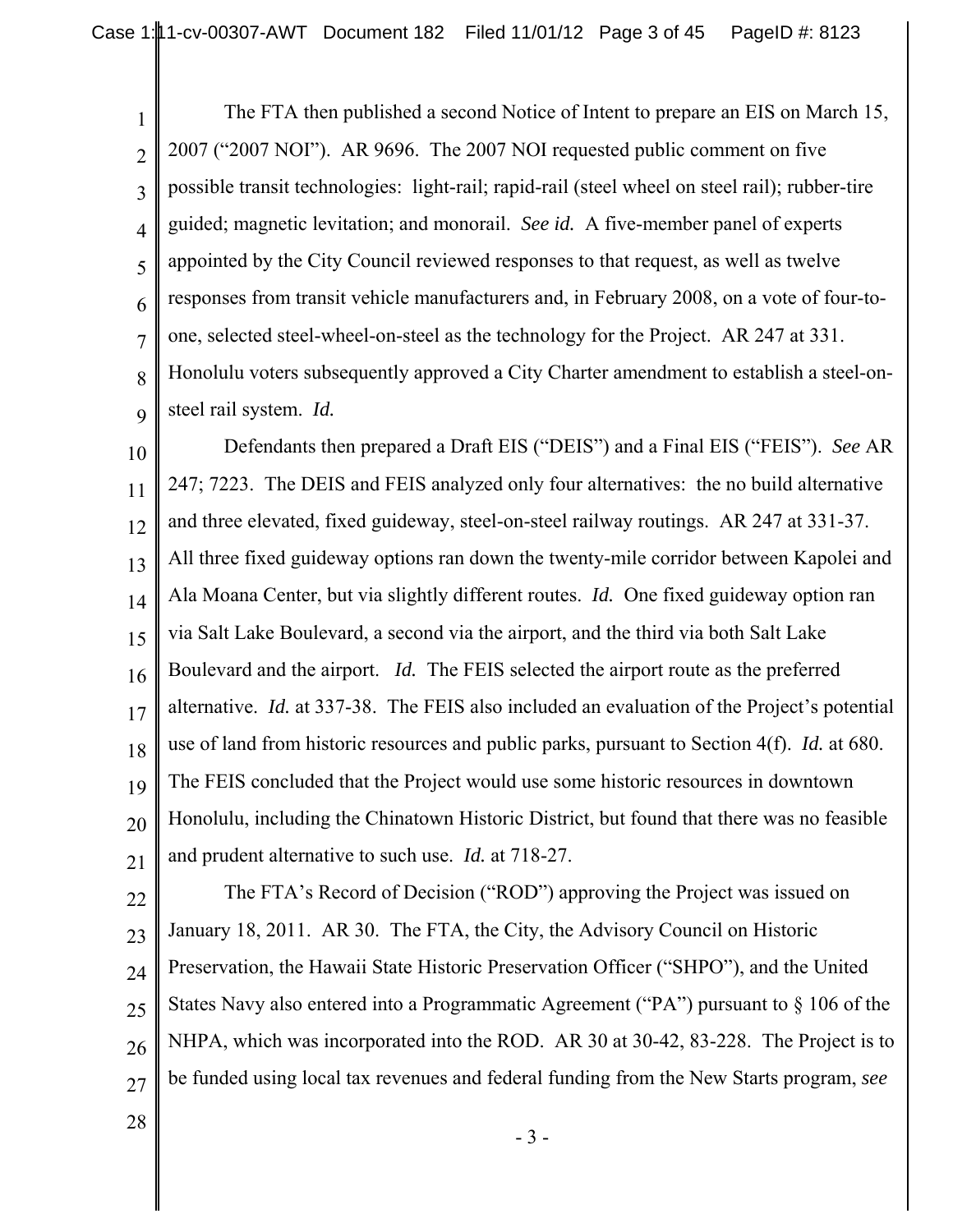49 U.S.C. § 5309, and is to be constructed in four phases. AR 247 at 362, 777.

2 3 4 On May 12, 2011, Plaintiffs filed this action, alleging that the FEIS and ROD approving the Project did not comply with the requirements of NEPA, Section 4(f), NHPA, and the regulations implementing those statutes. (Compl., Doc. 1).

5 **II. The Legal Standard**

1

6 7 Summary judgment is proper where there is no genuine issue of material fact and the moving party is entitled to judgment as a matter of law. Fed R. Civ. P. 56(c); *Celotex*

8 *Corp. v. Catrett*, 477 U.S. 317, 322-23 (1986). The court must draw all reasonable

9 inferences in favor of the nonmoving party. *Matsushita Elec. Indus. Co. v. Zenith Radio*,

- 10 475 U.S. 574, 587 (1986).
- 11 "The Administrative Procedure Act ('APA') provides authority for the court's
- 12 review of decisions under NEPA and Section 4(f) . . . ." *N. Idaho Cmty. Action Network*
- 13 *v. U.S. Dep't of Transp.*, 545 F.3d 1147, 1152 (9th Cir. 2008). "Under the APA, the
- 14 district court may only set aside agency actions that are 'arbitrary, capricious, an abuse of
- 15 discretion, or otherwise not in accordance with law.'" *Id.* (quoting 5 U.S.C. § 706(2)(A)).
- 16 A decision is arbitrary and capricious

only if the agency relied on factors Congress did not intend it to consider, entirely failed to consider an important aspect of the problem, or offered an explanation that runs counter to the evidence before the agency or is so implausible that it could not be ascribed to a difference in view or the product of agency expertise.

*Id.* at 1152-53 (quoting *Lands Council v. McNair*, 537 F.3d 981, 987 (9th Cir. 2008) (en

20 banc)). An agency has discretion to rely on the reasonable opinions of its own qualified

21 experts even if, as an original matter, a court might find contrary views more persuasive.

- 22 *Marsh v. Or. Natural Res. Council*, 490 U.S. 360, 378 (1989).
- 23 **III. Merits**
	- **A. Section 4(f) Claims**

25 26 Section 4(f) provides that the Secretary of Transportation (the "Secretary") may approve a transportation project requiring the "use" of a public park or historic site of

27 28

24

17

18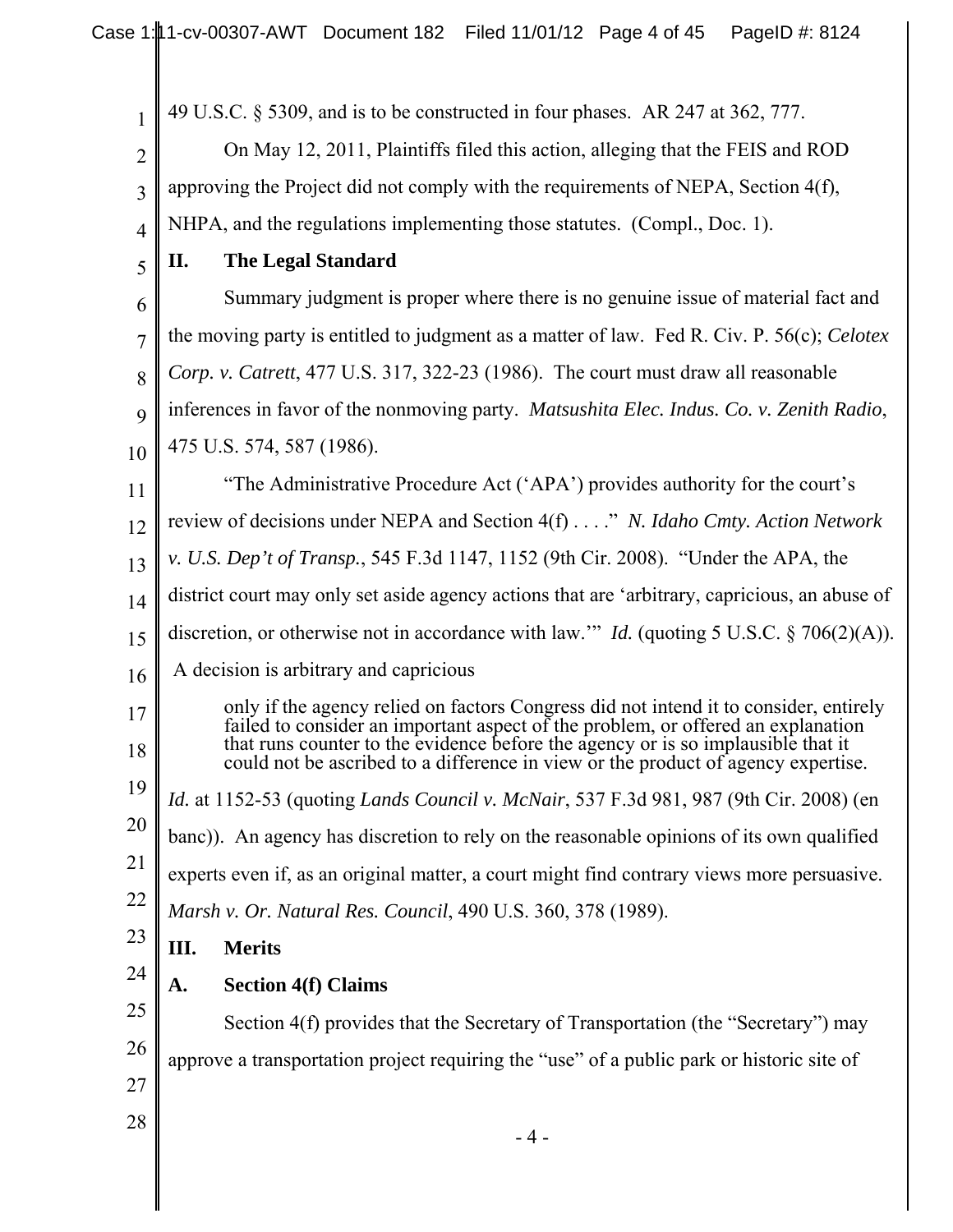| $\mathbf{1}$   | national, state, or local significance only if: (1) "there is no prudent and feasible                                                                                                                                                                               |
|----------------|---------------------------------------------------------------------------------------------------------------------------------------------------------------------------------------------------------------------------------------------------------------------|
| $\overline{2}$ | alternative" to using the site; and (2) the project includes "all possible planning" to                                                                                                                                                                             |
| $\overline{3}$ | minimize harm to the site resulting from the use. $49$ U.S.C. § 303. Section 4(f) therefore                                                                                                                                                                         |
| $\overline{4}$ | imposes a substantive mandate on agencies implementing transportation improvements.                                                                                                                                                                                 |
| 5              | N. Idaho Cmty. Action Network, 545 F.3d at 1158.                                                                                                                                                                                                                    |
| 6              | When a court reviews a Section 4(f) determination, it must ask three questions:                                                                                                                                                                                     |
| 7              | First, the reviewing court must determine whether the Secretary acted<br>within the scope of his authority and whether his decision was reasonably                                                                                                                  |
| 8              | based on the facts contained in the administrative record. Second, the<br>reviewing court must determine whether the Secretary's decision was                                                                                                                       |
| 9<br>10        | arbitrary, capricious or an abuse of discretion because he failed to consider<br>all relevant factors or made a clear error of judgment. Third, the reviewing<br>court should decide whether the Secretary complied with the applicable<br>procedural requirements. |
| 11             | Ariz. Past & Future Found., Inc. v. Lewis, 722 F.2d 1423, 1425 (9th Cir. 1983) (citing                                                                                                                                                                              |
| 12             | Citizens to Pres. Overton Park v. Volpe, 401 U.S. 402, 416 (1971)); see also Adler v.                                                                                                                                                                               |
| 13             | Lewis, 675 F.2d 1085, 1091 (9th Cir. 1982).                                                                                                                                                                                                                         |
| 14             | Plaintiffs' Section 4(f) claims fall into three categories. First, Plaintiffs claim that                                                                                                                                                                            |
| 15             | Defendants failed to identify Native Hawaiian burial sites and other traditional cultural                                                                                                                                                                           |
| 16             | properties ("TCPs") prior to the issuance of the ROD. Second, Plaintiffs assert that                                                                                                                                                                                |
| 17             | Defendants erroneously concluded that the Project would not constructively use Aloha                                                                                                                                                                                |
| 18             | Tower, Irwin Park, Walker Park, and Mother Waldron Park. <sup>1</sup> Third, Plaintiffs claim that                                                                                                                                                                  |
| 19             | Defendants failed to meet Section 4(f)'s substantive mandate, because Defendants                                                                                                                                                                                    |
| 20             | erroneously determined that there were no feasible and prudent alternatives to the Project                                                                                                                                                                          |
| 21             | and because Defendants did not engage in all possible planning to minimize harm to                                                                                                                                                                                  |
| 22             | Section 4(f) sites. Each of these claims is addressed in turn below.                                                                                                                                                                                                |
| 23             | 1.<br><b>Failure to Identify Native Hawaiian Burial Sites and Traditional</b>                                                                                                                                                                                       |
| 24             |                                                                                                                                                                                                                                                                     |
| 25             | 1<br>Plaintiffs' claimed that the Project "used" a number of other sites protected                                                                                                                                                                                  |
| 26             | under Section 4(f), other than those discussed in this Order. Plaintiffs' attack on those other<br>sites has been disposed of in an earlier summary judgment ruling. See HonoluluTraffic.com                                                                        |
| 27             | v. Fed. Transit Admin., 2012 WL 1805484 (D. Hawaii 2012).                                                                                                                                                                                                           |
| 28             | $-5-$                                                                                                                                                                                                                                                               |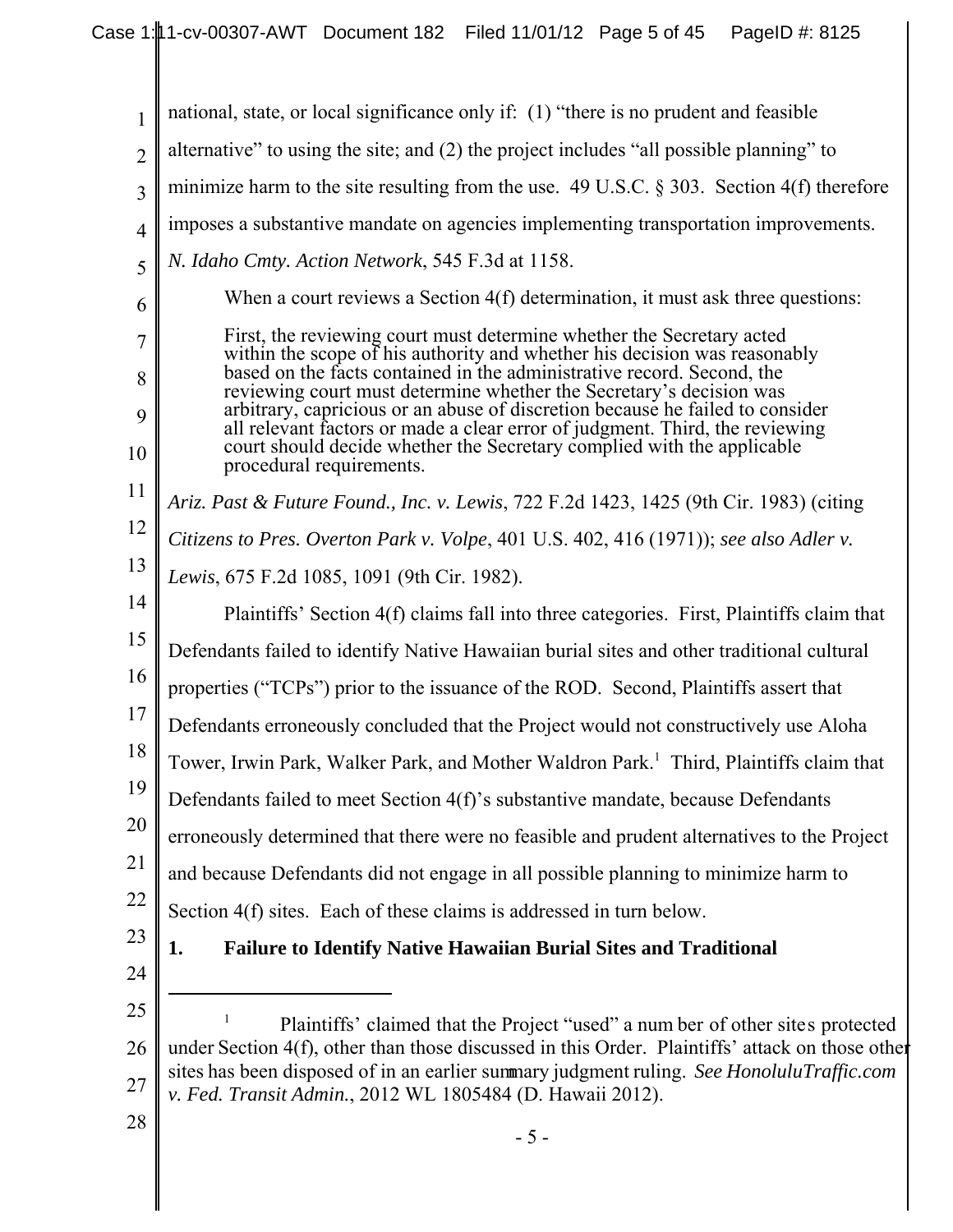### **Cultural Properties**

#### **a. Burial Sites**

1

2

3 4 5 6 7 8 9 10 11 12 13 The first step in a Section 4(f) analysis is the identification of possible Section 4(f) sites that could be "used" by the project. Federal regulations provide that "[t]he potential use of land from a Section 4(f) property shall be evaluated as early as practicable in the development of the action when alternatives to the proposed action are under study." 23 C.F.R. § 774.9(a). Section 4(f) approval of a project must be made either in the FEIS or the ROD.  $\S 774.9(b)$ . Plaintiffs claim that Defendants have violated Section 4(f) by taking a "phased approach" to the identification of underground Native Hawaiian burial sites that could be disturbed along the route of the elevated guideway. Native Hawaiian burial sites, including those discovered during construction, qualify as historic sites protected under Section 4(f), as long as they are included in, or eligible for inclusion in, the National Register of Historic Places. *See* 23 C.F.R. §§ 774.11(f), 774.17.

14 15 16 17 18 19 20 21 22 23 24 25 Defendants admit that they have not yet carried out Archaeological Inventory Surveys ("AISs") to identify undiscovered burial sites across the entire twenty-mile length of the Project, even though Defendants concede that it is possible, and even likely in some areas, that the construction of the stations and columns of the elevated guideway may disturb such sites. Defendants explain that they made the decision to wait because completion of an AIS requires excavation to a depth of five feet, AR 111849 at 111853, and the exact positioning of the Project's stations and columns had yet to be determined at the time the ROD was approved. Consequently, to complete an AIS at that time, Defendants would have had to excavate far more areas, and could potentially have disturbed far more archaeological sites, than would be necessary once project plans were complete. *See* 23 C.F.R. § 771.113(a)(1)(iii) (prohibiting final design activities on a transportation project until after the FEIS and ROD are complete).

26 27 Instead, Defendants produced an Archaeological Resources Technical Report in August 2008. *See* AR 37676. The Report used a number of resources, including soil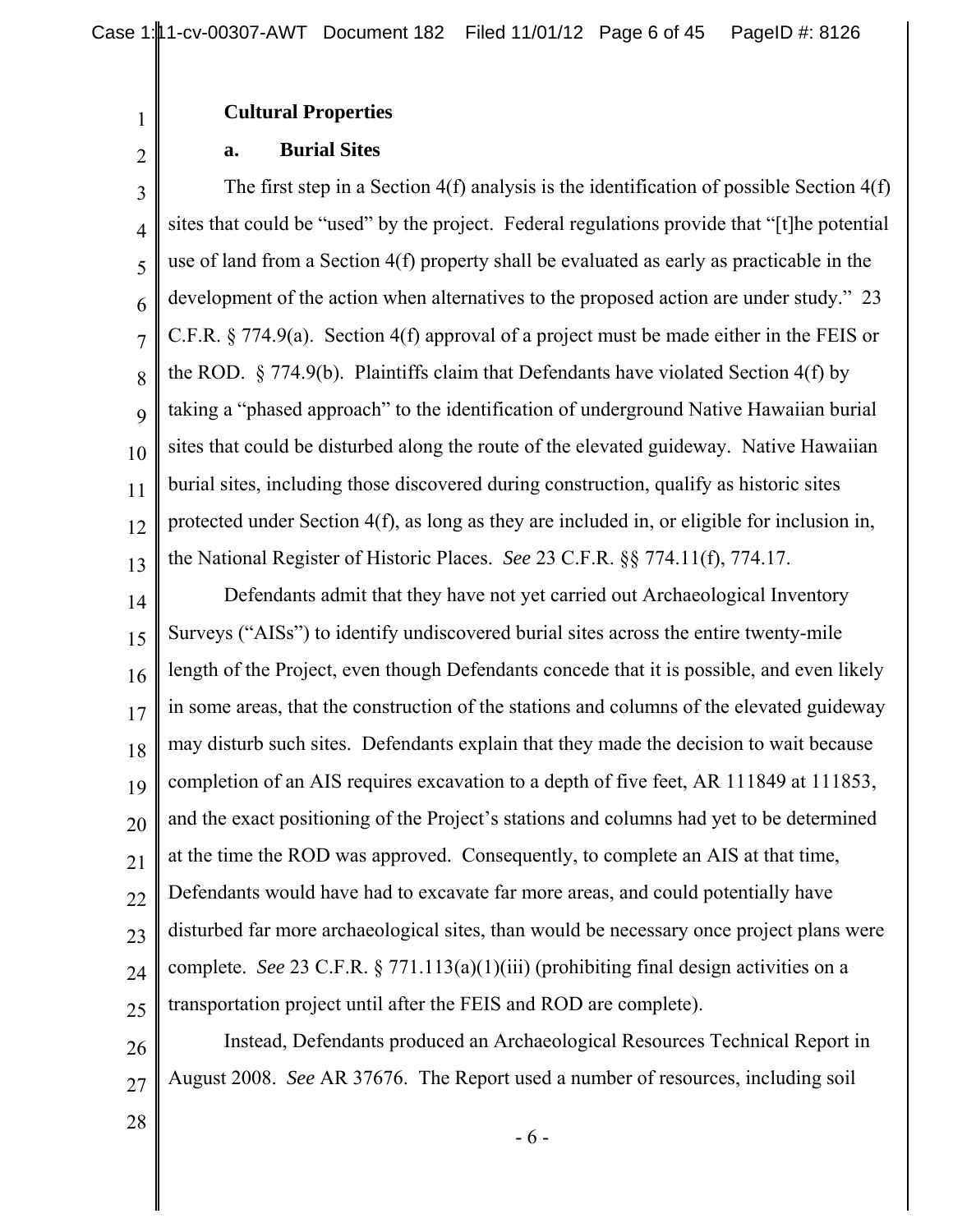1 2 3 4 5 6 7 8 9 10 11 survey data, archaeological records, land survey maps, and field observations, in order to identify all known burial sites and to predict the likelihood of finding burials in each phase of the project. *See id.* at 37686, 37710-11. The Report also suggested that there were many reasons not to carry out a full archaeological survey of the fixed guideway route prior to issuance of the ROD, including that the identification of resources beneath sidewalks, streets, and highways would significantly disrupt traffic, that the cost of the project would greatly increase if a full survey was undertaken, and that the survey would need to take place over a larger area than would actually be affected by the guideway because the footprint of the guideway was not yet known. *Id.* at 37704. The Report concluded that a reasonable, good faith effort had been made to identify resources located within the Project alignments. *Id.*

12 13 14 15 16 17 18 19 20 21 22 23 24 In addition, prior to the issuance of the ROD, Defendants performed an AIS for Phase I of the Project; the document ran nearly five hundred pages. AR 59459. The FTA explains in its briefing that it was possible to complete the first AIS at an early stage because the western portion of the Project is less developed than downtown Honolulu and less likely to contain burial sites from traditional Hawaiian times. *See* Doc. 157 at 15. In the PA, Defendants also provided for the protection and avoidance of later-discovered burials, specifying that subsurface testing will be conducted at each column location prior to construction and that efforts will be made to alter the construction plan to avoid newlydiscovered burial sites with in-place significance. *See* AR 30 at 92-93; *see also* 23 C.F.R. § 774.9(f) ("Section 4(f) may apply to archaeological sites discovered during construction .... In such cases, the Section 4(f) process will be expedited and any required evaluation of feasible and prudent avoidance alternatives will take account of the level of investment already made.").

25

Plaintiffs argue that these efforts amount to just the sort of "phased approach" to

- 26
- 27
- 28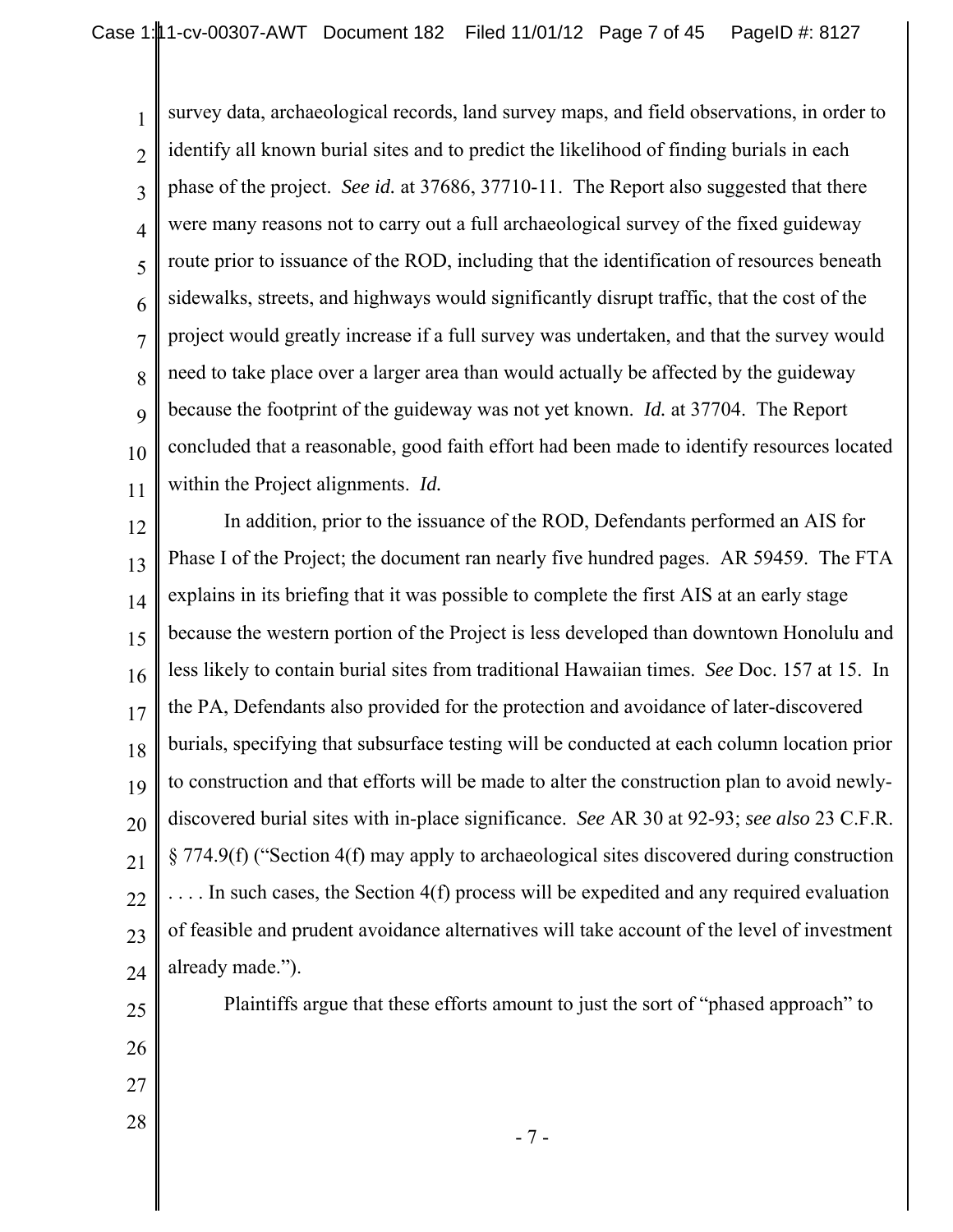1 2 3 4 5 6 7 8 9 the identification of Section 4(f) sites that has been rejected in Ninth Circuit precedent.<sup>2</sup> In *North Idaho Community Action Network*, the plaintiffs challenged a proposed highway project under Section 4(f). 545 F.3d at 1151. The Department of Transportation ("DOT") conceded that it had decided to take a phased approach to the identification of Section 4(f) and NHPA Section 106 historic sites, and so had not yet conducted any analysis of three of the four project phases, even though the ROD had already issued. *Id.* at 1158. The Ninth Circuit concluded that the DOT's action was in violation of Section 4(f), because the Section 4(f) evaluation must be completed prior to the issuance of the ROD. *Id.* at 1158-59.

10 11 12 13 14 15 16 Two D.C. Circuit cases have also discussed the timing of Section 4(f) evaluations. In *Corridor H Alts., Inc. v. Slater*, the Federal Highway Administration ("FHWA") approved a ROD for a highway, but made that approval conditional on the future identification of Section 4(f) properties in fourteen sections of the project. 166 F.3d 368, 371-72 (D.C. Cir. 1999). The court held that this action was in violation of Section 4(f) because the agency failed to make any preliminary Section 4(f) determinations prior to the issuance of the ROD. *Id.* at 373.

17 18 19 20 21 22 23 In contrast, in *City of Alexandria v. Slater*, the court upheld the FHWA's Section 4(f) analysis for plans to replace a bridge. 198 F.3d 862, 863-73 (D.C. Cir. 1999). The FHWA identified a number of historic sites along the project corridor and published a Section 4(f) evaluation prior to the approval of the ROD, but postponed the identification of Section 4(f) sites in areas where construction-related activities would occur, because the FHWA had yet to identify the locations that would be used for those activities. *Id.* at 865, 872. The court concluded that, given that the identification of the construction

24

<sup>25</sup> 26 27 <sup>2</sup> In particular, Plaintiffs point to concerns voiced by the Oahu Island Burial Council ("OIBC"), National Trust for Historic Preservation, and a DOT official, all of whom suggested that it was important not to defer detailed identification of burial sites, especially in the downtown area, which is known to have a high concentration of undiscovered burials. *See* AR 125000 at 125005; 125208 at 125210; 124858 at 124858-59; 124645.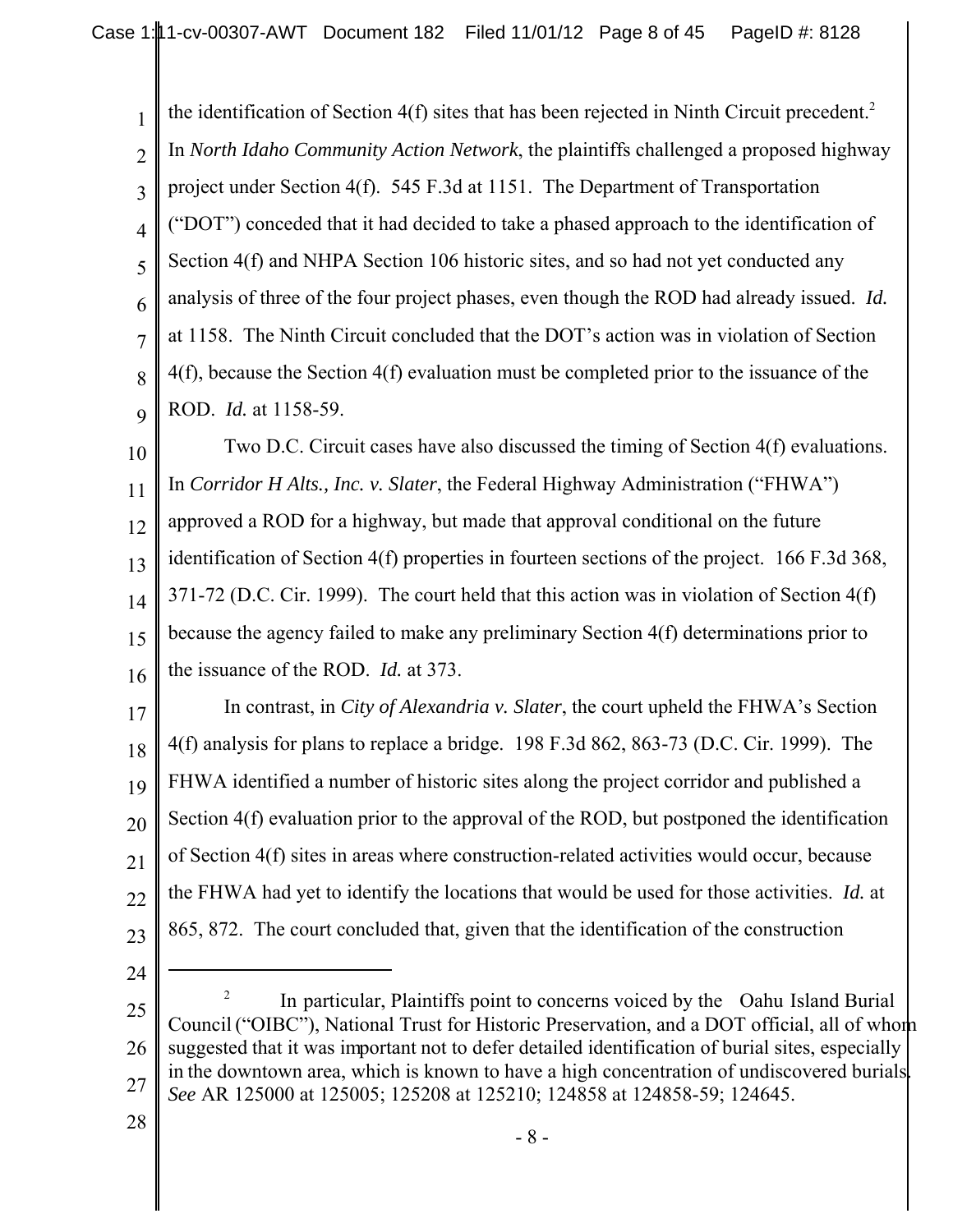1 2 3 4 5 6 7 locations would require substantial engineering work that could not be conducted until after the ROD issued and that the sites postponed were merely "ancillary" to the project, Section 4(f) did not forbid the "rational planning process" adhered to by the FHWA. *Id.* at 873. It was not enough for the plaintiffs to argue that it would have been "feasible" to identify all Section 4(f) sites prior to the issuance of the ROD; "the standard of 'feasibility,' while relevant to whether an agency may use 4(f) properties, has no application in determining when the agency must identify them." *Id.*

8 9 10 11 12 13 14 This case differs from those prior cases. Unlike in *City of Alexandria*, the sites that Defendants have left unidentified until further engineering planning takes place are not "ancillary," but are those unidentified burial sites running directly down the fixed guideway route. On the other hand, in contrast to *North Idaho Community Action Network* and *Corridor H*, Defendants here have not deferred *all* Section 4(f) site identification to a later date; in fact, Defendants have made a significant effort to identify all known burials and predict the location of unknown burials.

15 16 17 18 19 The key question is whether Defendants have made a satisfactory effort to identify Section 4(f) sites. Plaintiffs contend that Defendants should have made *all* possible efforts to identify undiscovered burial sites down the main project corridor, while Defendants argue that only *reasonable* efforts were necessary, not full excavation of the guideway route.

20 21 22 23 24 25 26 27 Determining the necessary level of effort requires reference to NHPA § 106. All of the cases discussed above agreed that, because Section 4(f) historic sites are defined as properties on or eligible for listing on the National Register, the agency must first complete the Section 106 process for identification of historic properties in order to satisfy its Section 4(f) obligation to identify protected historic sites. *N. Idaho Cmty. Action Network*, 545 F.3d at 1159 ("[B]ecause the § 4(f) evaluation cannot occur until after the § 106 identification process has been completed, the § 106 process necessarily must be complete by the time the ROD is issued."); *City of Alexandria*, 198 F.3d at 871;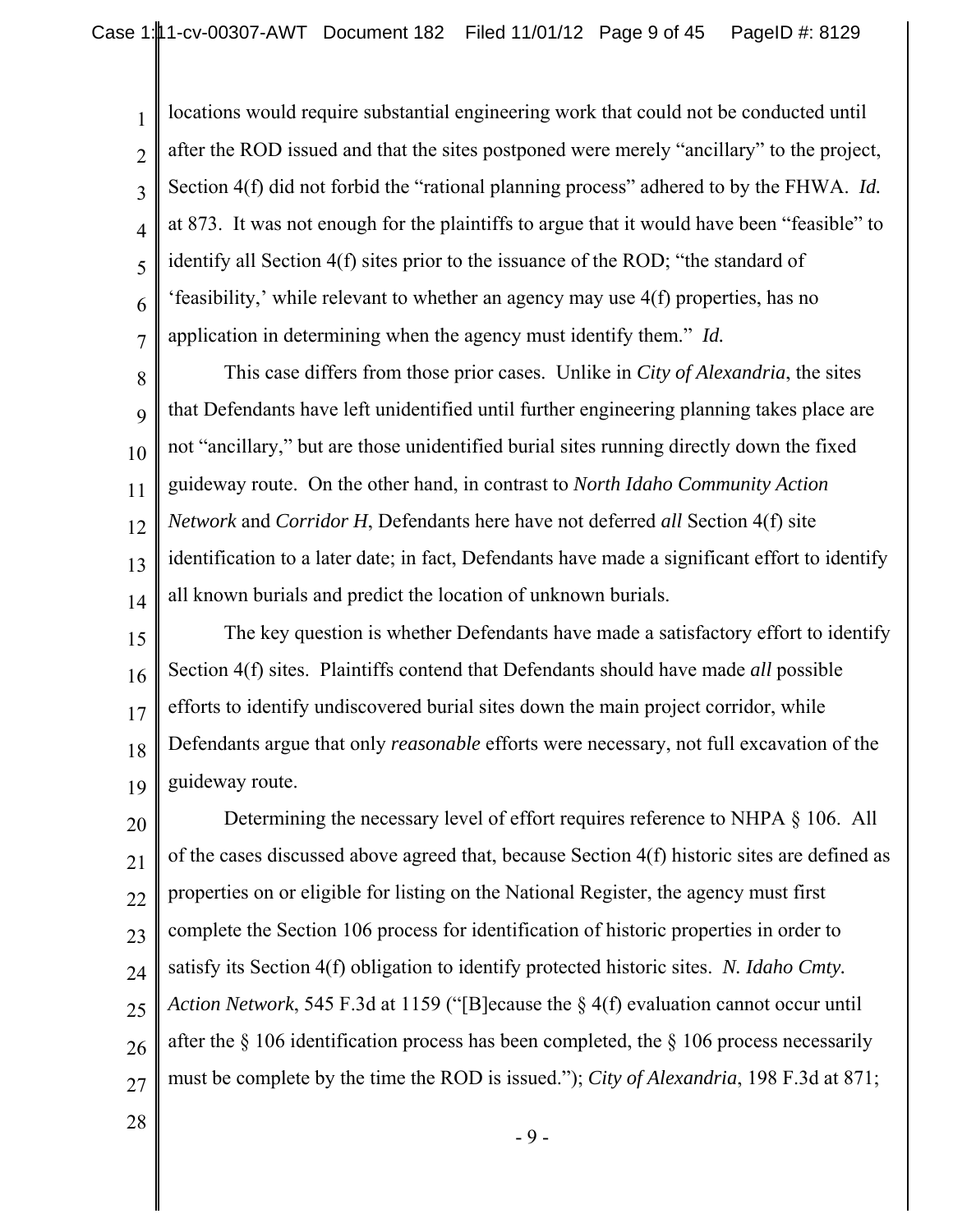|                     | Corridor H, 166 F.3d at 370-71.                                                                                                                                |
|---------------------|----------------------------------------------------------------------------------------------------------------------------------------------------------------|
| 1<br>$\overline{2}$ | Federal regulations implementing $\S$ 106 provide that "the agency shall take the                                                                              |
| 3                   | steps necessary to identify historic properties within the area of potential effects." 36                                                                      |
| $\overline{4}$      | $C.F.R. § 800.4(b)$ . In describing the level of effort required to meet this mandate, the                                                                     |
| 5                   | regulations provide:                                                                                                                                           |
| 6                   | The agency official shall make a reasonable and good faith effort to carry                                                                                     |
| 7                   | out appropriate identification efforts, which may include background<br>research, consultation, oral history interviews, sample field investigation,           |
| 8                   | and field survey. The agency official shall take into account past planning,<br>research and studies, the magnitude and nature of the undertaking and the      |
| 9                   | degree of Federal involvement, the nature and extent of potential effects on<br>historic properties, and the likely nature and location of historic properties |
| 10                  | within the area of potential effects.                                                                                                                          |
|                     | 36 C.F.R. § 800.4(b)(1). Consequently, Because Section 4(f) compliance is predicated on                                                                        |
| 11                  | identification of historic sites via the $\S$ 106 process, if an agency makes a "reasonable and                                                                |
| 12                  | good faith effort" to identify historic sites, the agency's Section 4(f) responsibility should                                                                 |
| 13                  | also be satisfied.                                                                                                                                             |
| 14                  | Defendants have made a significant effort to pinpoint all known archaeological                                                                                 |
| 15                  | sites along the project route, and crafted a plan for dealing with any sites that may be later                                                                 |
| 16                  | discovered as construction progresses. See Valley Cmty. Pres. Comm. v. Mineta, 373                                                                             |
| 17                  | F.3d 1078, 1089 (10th Cir. 2004) (holding that the FHWA had met its Section 4(f)                                                                               |
| 18                  | obligations where a PA was adopted to deal with any impacts to previously unidentified                                                                         |
| 19                  | cultural resources discovered during construction). Because Defendants have made this                                                                          |
| 20                  | "reasonable and good faith effort" to identify § 106 sites, they have satisfied their                                                                          |
| 21                  | obligation to identify Section 4(f) sites prior to the issuance of the ROD. Accordingly,                                                                       |
| 22                  | Plaintiffs' Section 4(f) challenge to the identification of burial sites is rejected.                                                                          |
| 23                  | <b>Traditional Cultural Properties</b><br>b.                                                                                                                   |
| 24                  | Section 4(f) also protects properties of traditional religious and cultural importance                                                                         |
| 25                  | to Native Hawaiian organizations if they are included in or eligible for inclusion in the                                                                      |
| 26                  | National Register. 23 C.F.R. § 774.17. National Register Bulletin 38 "provides the                                                                             |
| 27                  |                                                                                                                                                                |
| 28                  | $-10-$                                                                                                                                                         |
|                     |                                                                                                                                                                |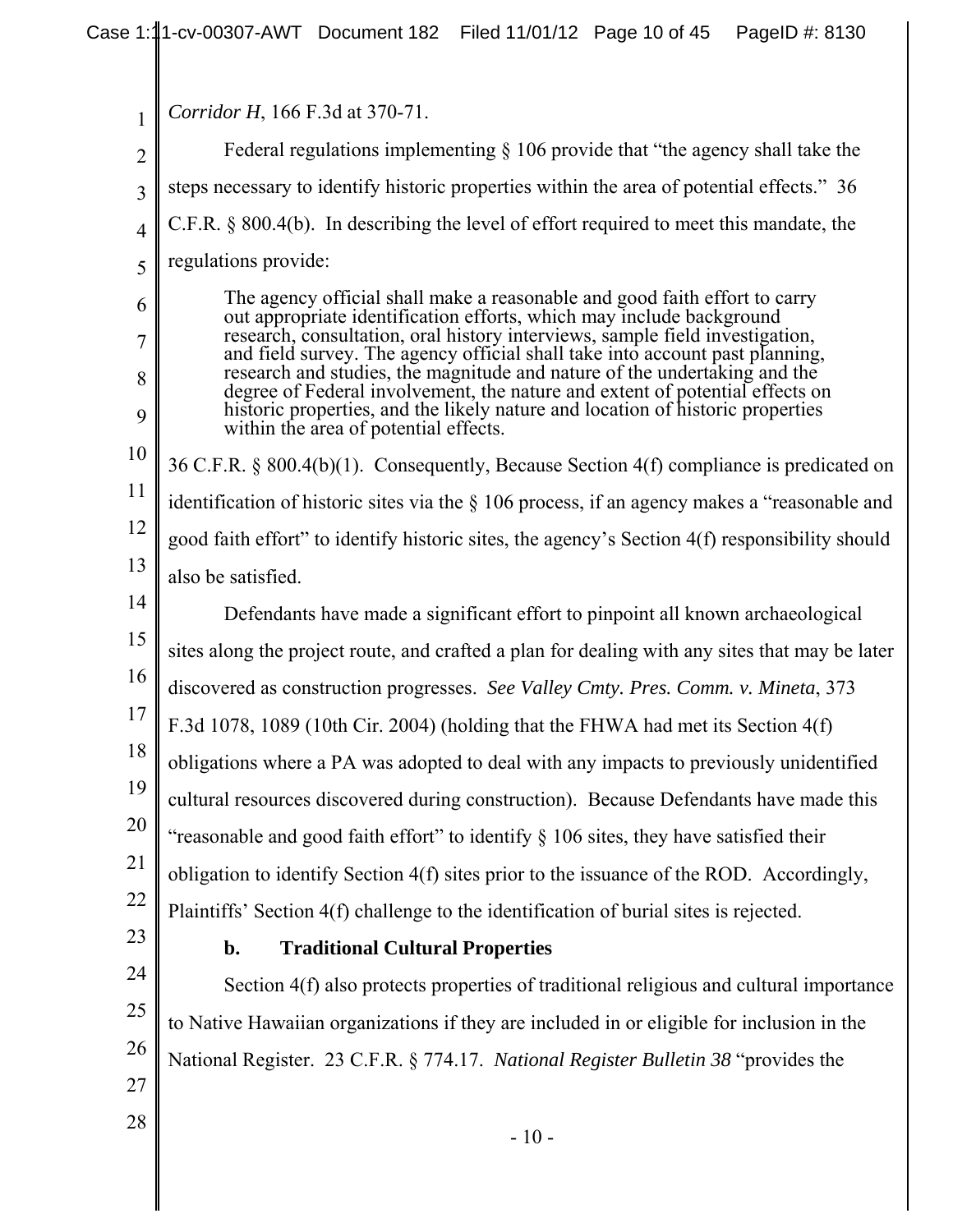1 2 3 4 5 6 7 8 9 10 recognized criteria for the . . . identification and assessment of places of cultural significance." *Muckleshoot Indian Tribe v. U.S. Forest Serv.*, 177 F.3d 800 at 807 (9th Cir. 1999). *Bulletin 38* defines a TCP as a property that is eligible for inclusion on the National Register because of its association with cultural practices or beliefs of a living community that are (a) rooted in the community's history, and (b) important in maintaining the continuing cultural identity of the community. *Bulletin 38* at 1. Plaintiffs claim that Defendants have failed to make sufficient effort to identify TCPs that could be used by the Project. Because TCPs are not necessarily subterranean, Plaintiffs argue, Defendants cannot assert that they did not identify TCPs because they are hidden underground or difficult to identify.

11 12 13 14 15 16 17 18 19 20 21 22 23 Although Defendants prepared a Cultural Resources Technical Report, it did not decide the § 106 or Section 4(f) eligibility of the cultural resources identified, but instead jumped ahead to focus on possible adverse effects to those resources. *See* AR 38098. In the FEIS, Defendants identified only one TCP, Chinatown, and stated that the City would conduct a study to evaluate the project area for the presence of other TCPs. AR 247 at 623, 632, 718. If the FTA determined that any of later-identified TCPs were eligible for inclusion on the National Register, then the City would meet with the § 106 consulting parties to identify measures to avoid, minimize, and mitigate adverse effects to those properties. *Id.* at 623. The PA also stated that preliminary cultural resources research had identified one TCP, Chinatown, and that, within 30 days of the ROD, the City would undertake a study to determine the presence of unidentified TCPs. AR 30 at 91. Neither the FEIS nor the PA explained why Defendants did not undertake a comprehensive study to identify TCPs at an earlier time.

24 25 26 27 There is no discussion in the record of the Section 4(f) eligibility of any identified TCPs other than Chinatown, and the FEIS and PA suggest that only "preliminary" efforts have been made to investigate whether meaningful cultural properties are situated within the Project corridor. Because Defendants have presented no reason why it would have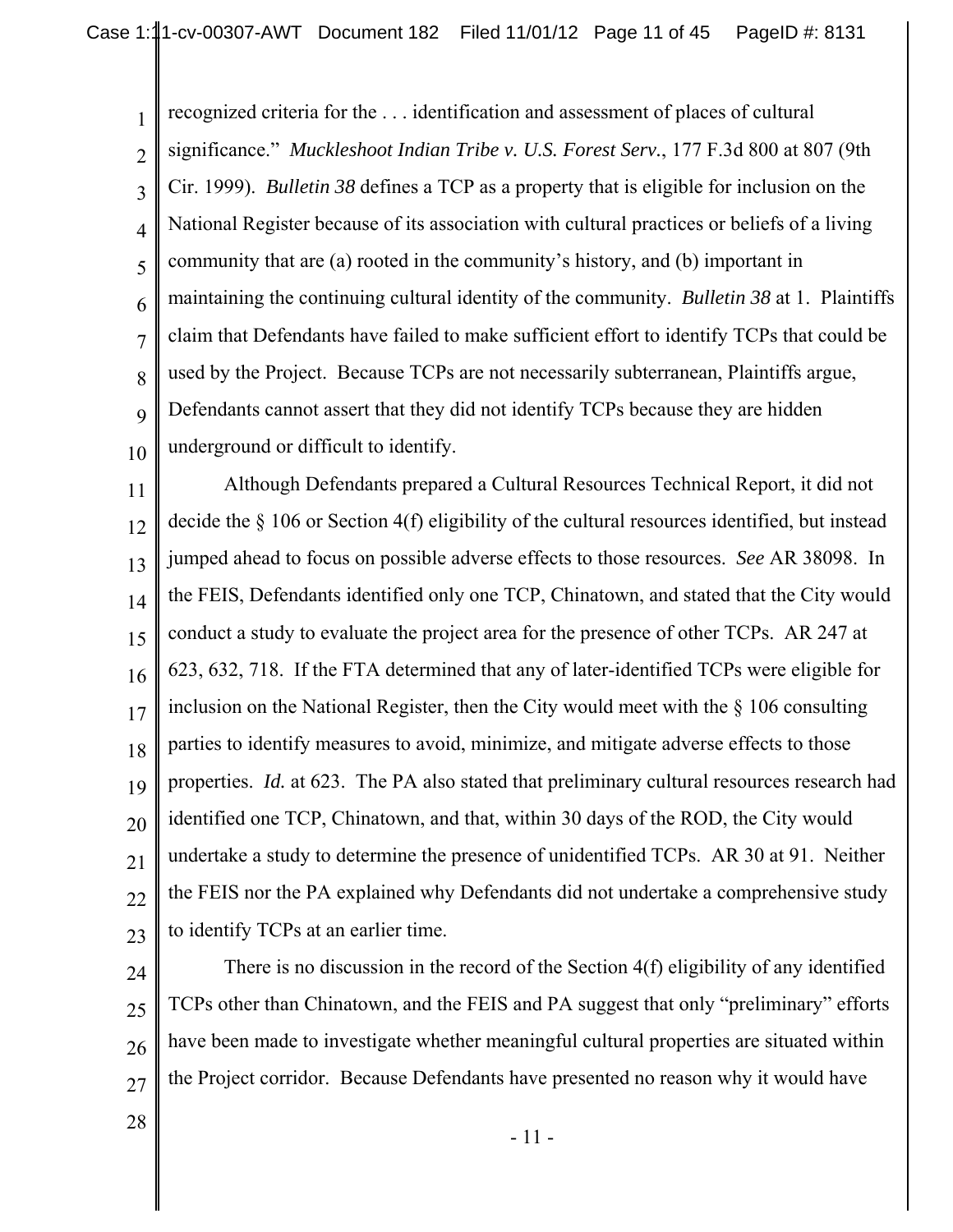3 been unreasonably difficult to identify such above-ground TCPs prior to issuance of the ROD, this decision to delay full study of above-ground TCPs was arbitrary and capricious.

4 5 6 7 8 9 10 11 12 13 Before continuing with the Project in any way that may use unidentified TCPs, Defendants must complete their identification of above-ground TCPs within the corridor. *See N. Idaho Cmty. Action Network*, 545 F.3d at 1160-61 (construction need be delayed during completion of Section 4(f) evaluation only for those phases of the project for which such evaluation had not yet been completed). For any TCPs identified, Defendants must conduct a complete Section 4(f) analysis. The ROD must be supplemented to include any newly identified TCPs. The FEIS must also be supplemented to the extent that this process requires changes that "may result in significant environmental impacts 'in a manner not previously evaluated and considered.'" *Id*. at 1157 (quoting *Westlands Water Dist. v. Dep't of Interior*, 376 F.3d 853, 873 (9th Cir. 2004)).

14

1

2

# **2. Constructive Use Determinations**

15 16 17 18 19 20 21 22 23 24 25 26 27 28 Plaintiffs also challenge Defendants' determination that the rail project would not constructively use four specific sites. A Section 4(f) site is "used" when land is permanently incorporated into a transportation facility, when there is a temporary occupancy of land that is adverse in terms of the statute's preservation purpose, or when there is a constructive use of land. 23 C.F.R. § 774.17; *see also Adler*, 675 F.2d at 1092 (noting that the term "use" is to be construed broadly to include areas that are significantly, adversely affected by a project but are not physically taken). The regulations provide: A constructive use occurs when . . . the project's proximity impacts are so severe that the protected activities, features, or attributes that qualify the property for protection under Section 4(f) are substantially impaired. Substantial impairment occurs only when the protected activities, features, or attributes of the property are substantially diminished. 23 C.F.R. §774.15(a); *see also Adler*, 675 F.2d at 1092 (observing that off-site activities are governed by Section 4(f) if they could create "sufficiently serious impacts that would

- 12 -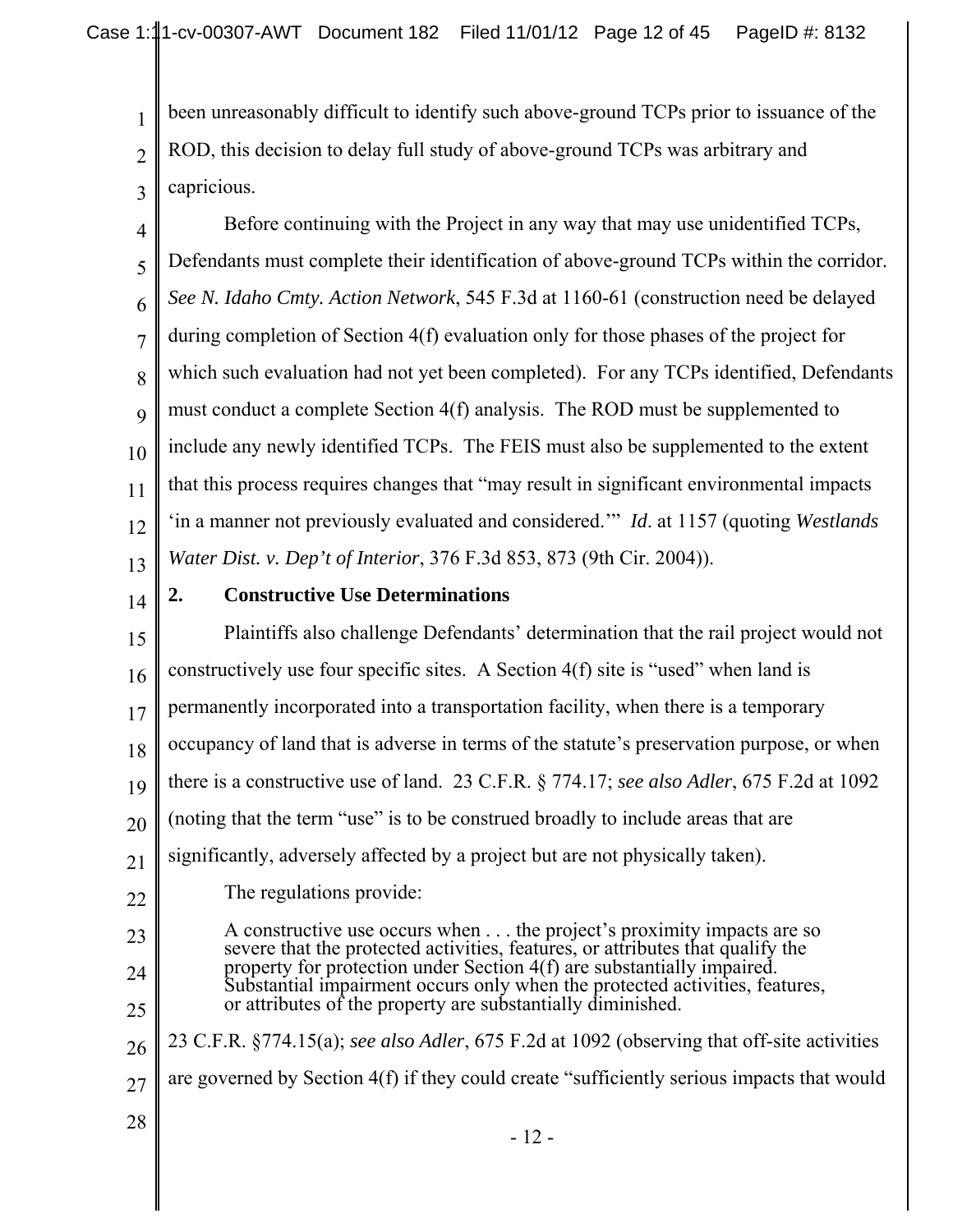substantially impair the value of the site in terms of its prior significance and

2 3 4 5 6 enjoyment"). To make a constructive use determination, the agency must first identify the current activities, features, or attributes of the property which qualify for protection under Section 4(f), then must analyze the proximity impacts of the Project on the property and, finally, must consult with officials with jurisdiction over the property. 23 C.F.R. § 774.15(d).

7 8 9 10 11 12 13 14 15 16 The regulations provide some examples of constructive use, including: (1) when the projected noise level increase substantially interferes with the use and enjoyment of an urban park where serenity and quiet are significant attributes,  $\S 774.15(e)(1)(iv)$ ; (2) when the proximity of the project obstructs or eliminates the primary views of an architecturally significant historical building or substantially detracts from the setting of a property which derives its value in substantial part due to its setting,  $\S 774.15(e)(2)$ ; and (3) when vibration impacts substantially impair the use of a property,  $\S 774.15(e)(4)$ . Conversely, there is no constructive use where the impact of project noise levels does not exceed the FTA noise impact criteria or where the increase in projected noise levels is barely perceptible.  $\frac{6}{774.15(f)(2)-(3)}$ .

17 18 19 20 21 22 23 24 25 26 27 The Ninth Circuit has addressed issues of proper constructive use determination in a handful of cases. *See, e.g.*, *Laguna Greenbelt, Inc. v. U.S. Dep't of Transp.*, 42 F.3d 517, 533 (9th Cir. 1994) (agreeing with the FHWA's conclusion that parks were not constructively used where construction occurred over bike trails and the highway corridor ran adjacent to a park); *Ariz. Past & Future Found.*, 722 F.2d at 1429-30 (determining that there was no abuse of discretion when the agency determined that no historic sites would be adversely affected by a project); *Adler*, 675 F.2d at 1093 (agreeing that the agency did not err when it determined that fifty sites were not constructively used); *Stop H-3 Ass'n v. Coleman*, 533 F.2d 434, 445 (9th Cir. 1976) (concluding, without detailed explanation, that a petroglyph rock would be used by a highway that would pass near the rock); *Brooks v. Volpe*, 460 F.2d 1193, 1194 (9th Cir. 1972) (determining that

28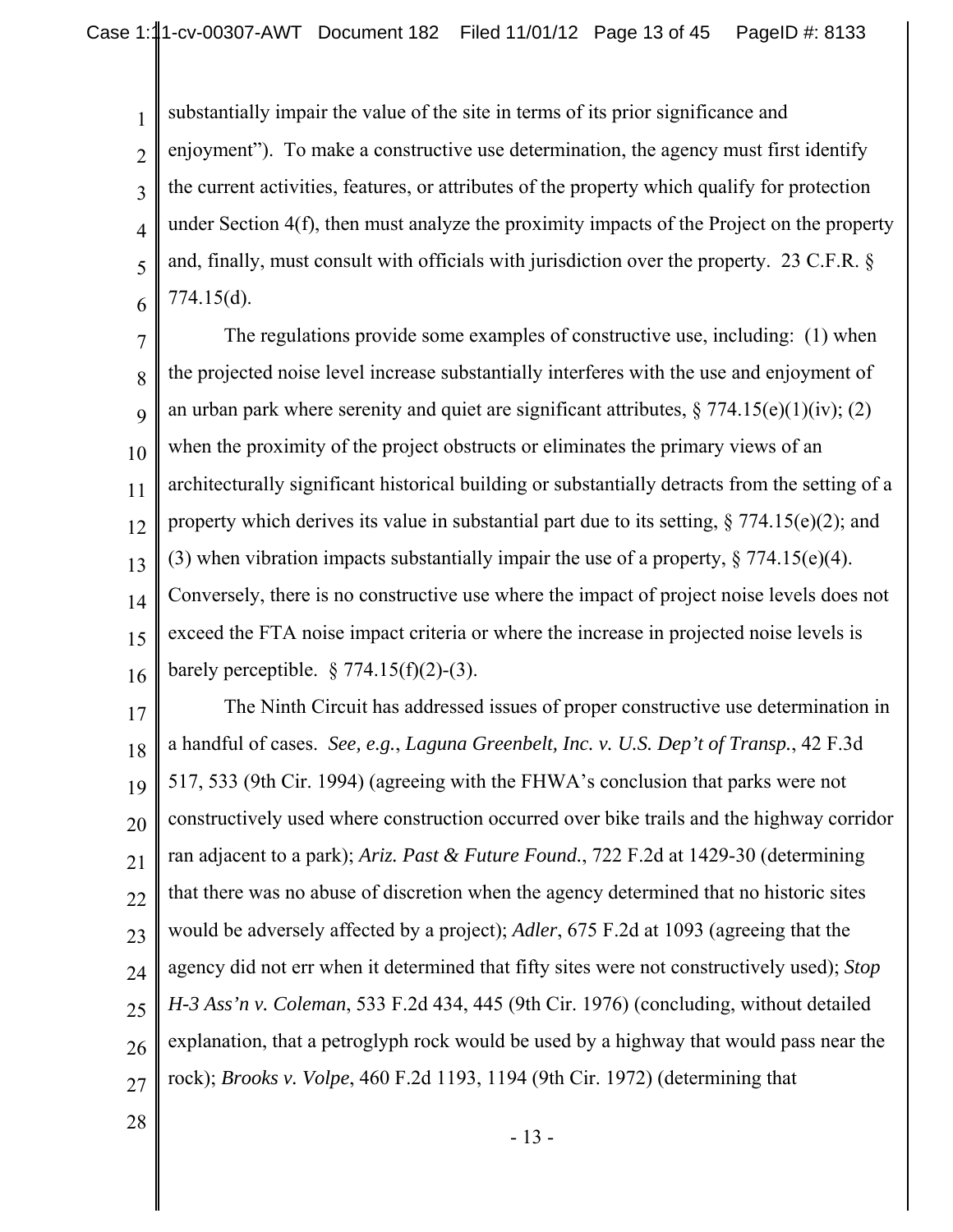encirclement of a campground by a freeway is a constructive use).<sup>3</sup>

These principles and precedents inform the analysis of the four sites that remain at issue here, Aloha Tower, Walker Park, Irwin Park, and Mother Waldron Park.

**a. Aloha Tower**

5 6 7 8 9 10 11 12 13 Plaintiffs contend that Defendants erred in determining that the Project would not constructively use Aloha Tower because the Project will alter views of the tower from inland. The National Register of Historic Places nomination form for Aloha Tower explains that the tower is a modernist interpretation of a Gothic tower and that it traditionally served as a symbol of warm welcome for visitors who arrived by sea and who could see the white tower from fifteen miles away. AR 152826 at 152827-28. The tower remains a symbol of Hawaii's investment in tourism at a time when sea travel was the island's main link with the rest of the world. *Id.* at 152828. The tower was also a center of planning for military operations in World War II. *Id.*

14 15 16 17 18 19 20 The Project will sit 420 feet inland of the tower, in the median of the six-lane Nimitz Highway. AR 247 at 746. Defendants' Historic Effects Report, published in April 2009, concluded that views from the ocean to the tower and views from the tower's observation deck to the ocean and island are a historic visual feature of Aloha Tower and would not be impaired by the project. AR 39555 at 39872. The Report also noted that Aloha Tower is often not visible from points inland, because of vegetation and the many high-rise buildings in downtown Honolulu. *Id.* at 39872-73. Consequently, even if views

21

1

2

3

4

22 23 24 25 26 27 <sup>3</sup> Cases from other circuits provide further guidance. *See, e.g.*, *Coal. Against a Raised Expressway (CARE) v. Dole*, 835 F.2d 803, 811 (11th Cir. 1988) (determining that there was a constructive use of historic buildings and a park that were immediately adjacent to a highway based on the cum ulative effects of air po llution, noise impacts, and view impacts); *Citizen Advocates for Responsible Expansion, Inc. (I-CARE) v. Dole*, 770 F.2d 423, 441-42 (5th Cir. 1985) (concluding that a Section 4(f) report was deficient where it gave no consideration to the effects th at a highway would have on a garden nine feet away and because it would border on the ridiculous to suggest that a highway would have m inimal effects on a historic building with exterior f eatures that would be greatly impacted by the highway).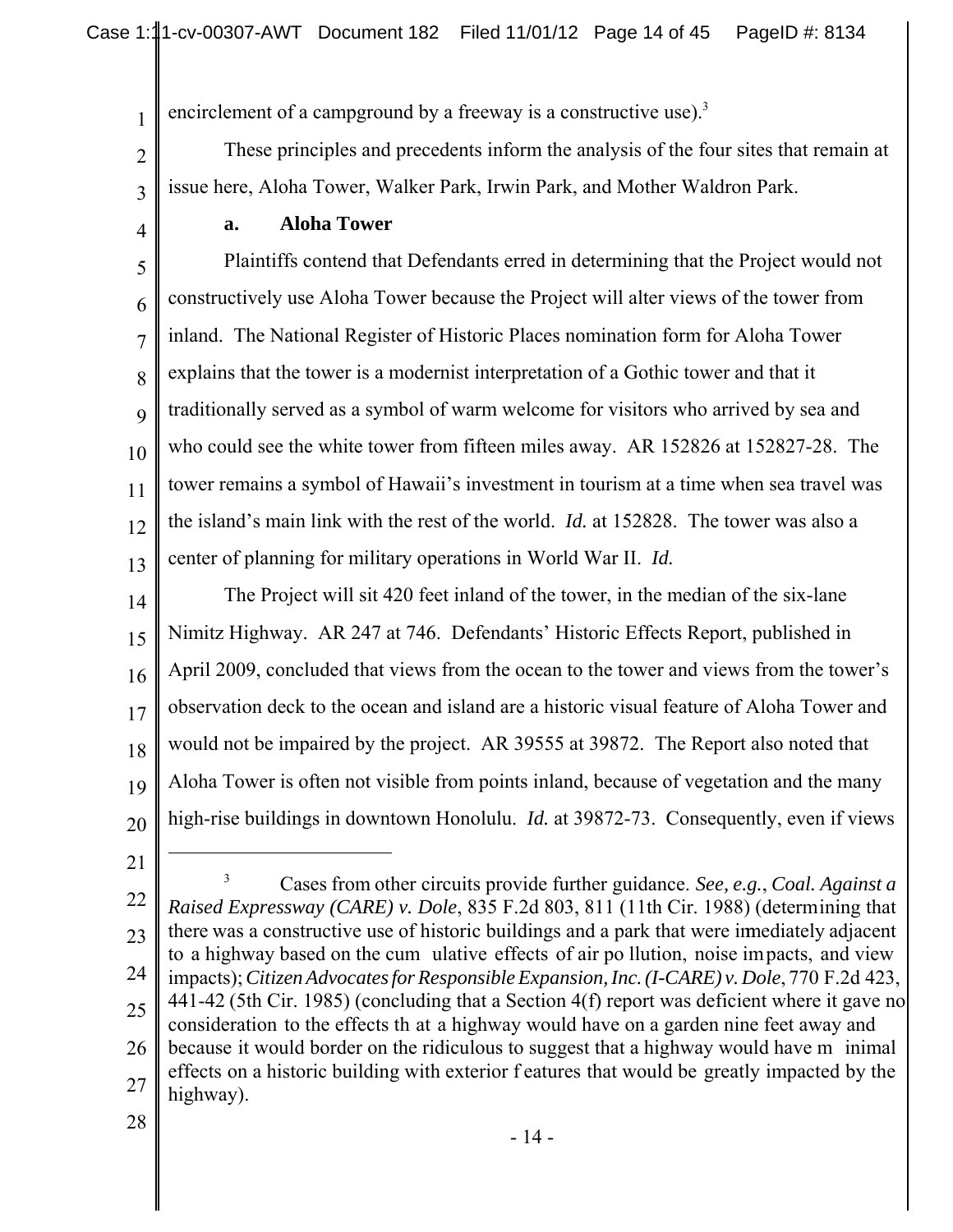1 2 of the tower from inland were obstructed by the project, no historically significant visual features would be altered. *Id.*

3 4 5 6 7 8 9 10 11 12 13 14 15 In its Section 4(f) analysis, the FEIS noted that Aloha Tower qualifies for protection as a historic property because of its Art Deco design elements and its historic associations with the harbor. AR 247 at 745-46. The FEIS concluded that Aloha Tower will still be visible from many vantage points inland and that, while some views of the tower from inland would be altered, the project would not block any views. *Id.* at 746. Consequently, the Project would not substantially impair views of the tower's design elements nor alter its historic setting; therefore, Aloha Tower would not be constructively used. *Id.*; *see also* AR 30 at 183 (ROD concluded that there was no direct impact on the tower). However, the FEIS also indicated that the guideway structure would partially block a view of the Aloha Tower from the Fort Street Mall. AR 247 at 512; *see also id.* at 540 (noting that the guideway and columns will block portions of views towards the water along a number of downtown streets), 528 (visual simulation of the change to the view from Fort Street Mall).

16 17 18 19 20 21 22 23 Plaintiffs point to the AA, which stated that, if the railway project was routed along Nimitz Highway, there would be "severe visual impacts" for Aloha Tower. *See* AR 9556 at 9623. This evidence, however, is not enough to show that Defendants' Section 4(f) use determination as to Aloha Tower was arbitrary and capricious. The ROD shows that Defendants thoroughly considered the impacts to views from and of Aloha Tower and reasonably concluded that the historically significant views of the tower were those from the sea. Accordingly, Plaintiffs' claim that Defendants' no-use determination for Aloha Tower was erroneous is rejected.

24

#### **b. Walker Park**

25 26 27 Plaintiffs claim that Defendants' determination that the Project would not use Walker Park was erroneous because the Project would impair Walker Park's historic associations and because Defendants failed to analyze noise and visual impacts on the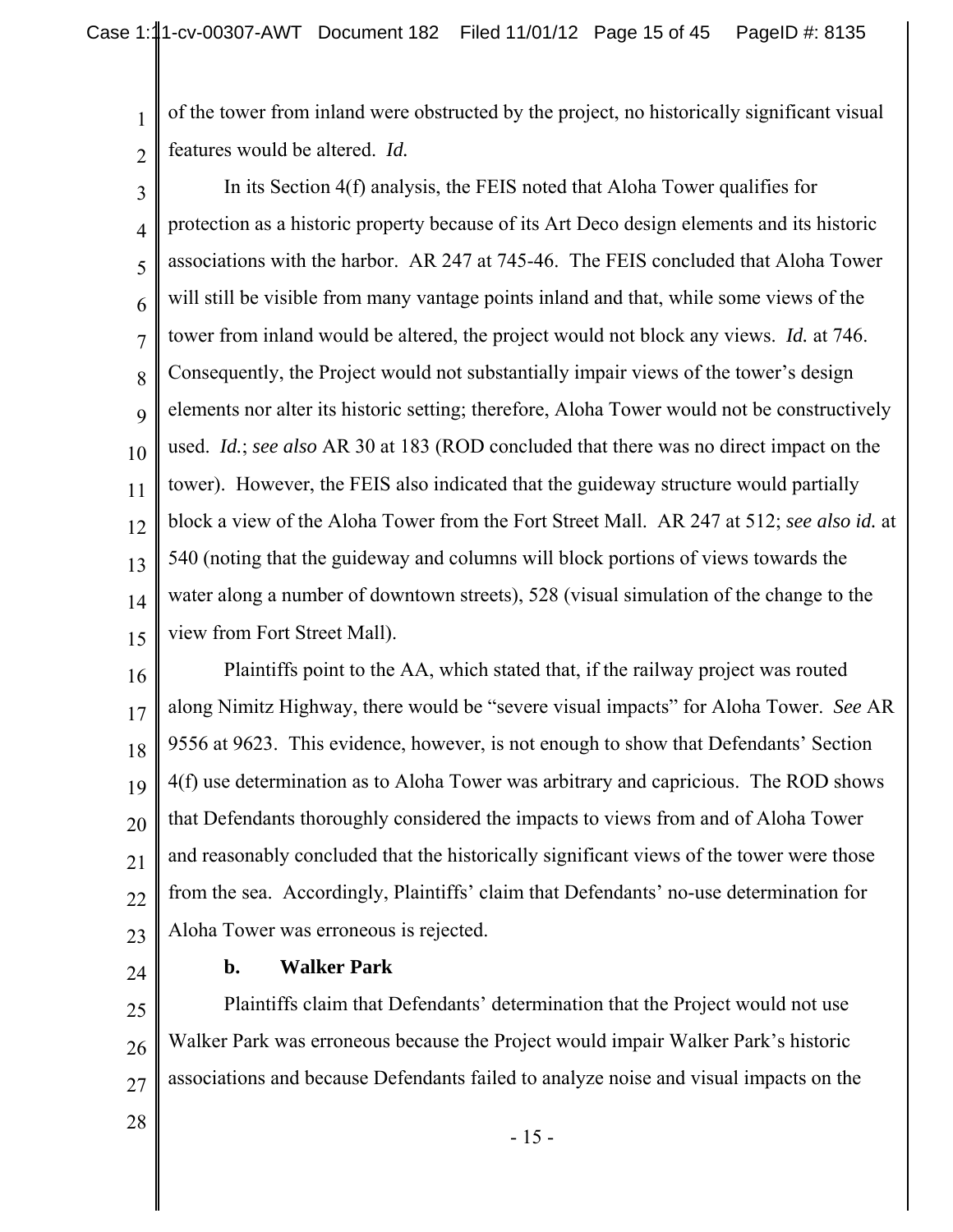1 2 3 4 5 6 7 8 9 10 11 park. Walker Park is a small triangular urban park in downtown Honolulu, about 150 feet inland of Nimitz Highway. AR 247 at 731; *see also* AR 62527 at 62527-37, 62682 at 62682-85 (photographs of the park and surrounding area). It is surrounded by high-rise buildings and the at-grade Nimitz Highway. AR 247 at 731.The park provides shade in the busy downtown area and is primarily used by pedestrians walking through the area. *Id.* It contains a fountain and a seating area, and is bordered by mature palm trees. *Id.*; *see also id.* at 690 (noting that Walker Park provides shade, but has no benches, picnic tables, or other amenities). The park is eligible for the National Register for its associations with the development of the waterfront and central business district and as an early example of created greenspace in that area. *Id*. at 744. Accordingly, Walker Park is eligible for Section 4(f) protection both as a public park and a historic site.

12 13 14 15 16 17 18 19 20 A number of supporting documents in the record discuss Walker Park. The Historic Effects Report noted that the inland edge of the rail project guideway would be about twenty feet from the seaward edge of the park boundary. AR 39555 at 39861. The Report concluded, however, that there would be no adverse effect on Walker Park's historic features because the Project would not affect the property's integrity of location nor alter its design elements. *Id.* The Report also stated that no historically significant viewsheds to or from the property were identified, that no audible or atmospheric effects to the property were identified, and that the project would not diminish Walker Parker's expression of its historic character. *Id.* at 39862.

21 22 23 24 25 26 27 A number of Noise and Vibration Technical Reports were prepared for the project. *See* AR 33642, 42163, 72897. To create these reports, the FTA conducted noise measurements at representative locations along the project corridor to establish existing environmental noise conditions. AR 33642 at 33651. An October 2009 Report established that a location near Walker Park experienced 67 decibels of existing noise, and that the project noise exposure would be 65 decibels, below the FTA threshold for unacceptable noise impacts. AR 72897 at 72926.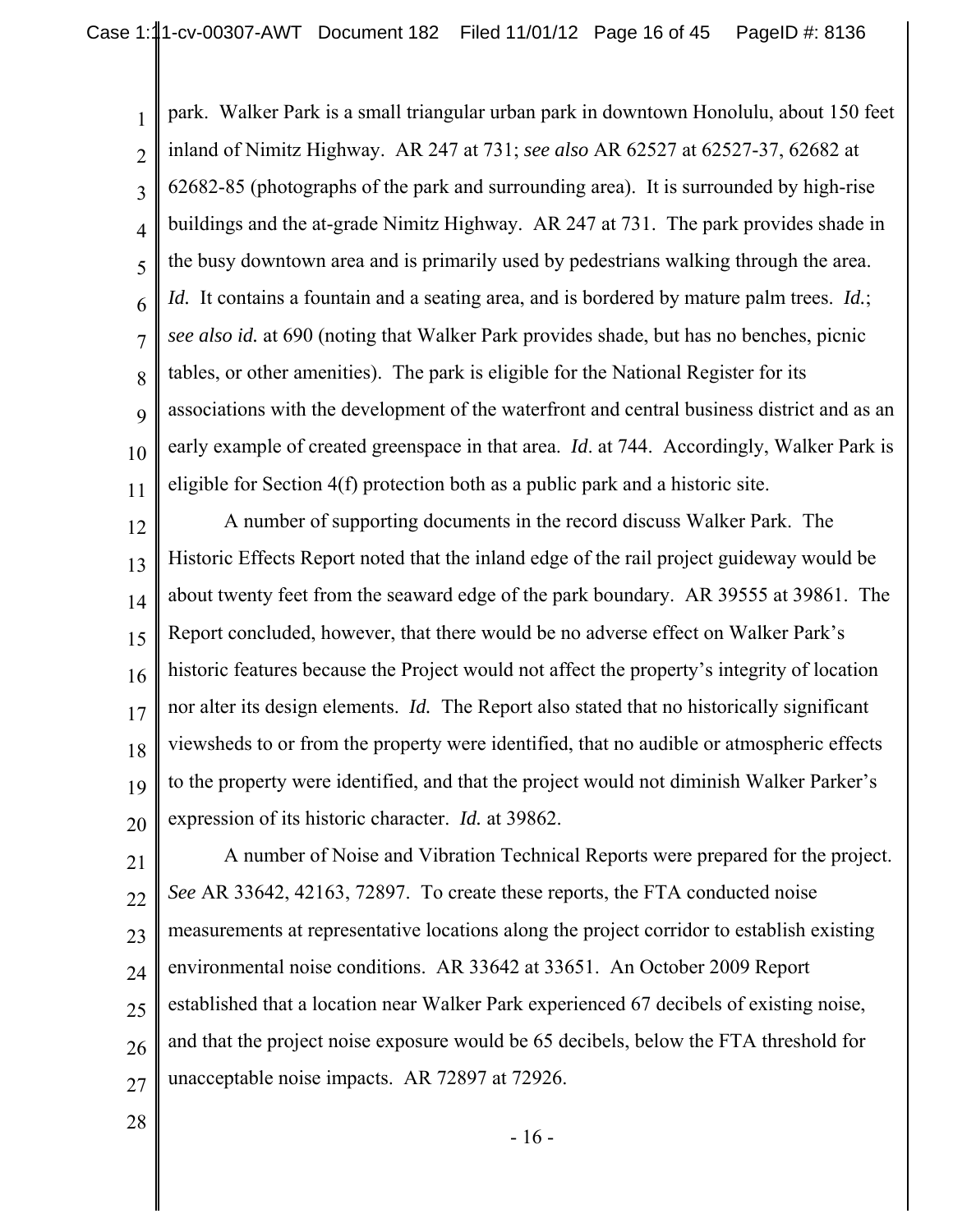1 2 3 4 5 6 7 8 The FEIS concluded that there would be no adverse noise and vibration impacts to Walker Park. AR 247 at 729. In addition, Walker Park would not be constructively used because the Project would not change views from within the park of the business district it serves and would not substantially impair the park's historic associations. *Id.* at 731, 744; *see also* AR 30 at 181-82 (stating that the project will nominally affect seaward views from the park, but not views of the business district it serves); *but see id.* at 540-41 (noting that trains traveling on the guideway will create light and glare and that overall visual effects in the area of the Dillingham Transportation Building will be significant).

9 10 11 12 13 14 15 16 17 18 19 20 Defendants considered impacts to Walker Park both as a park and as a historic site, and Plaintiffs have not specified any historically significant views that will be impacted by the railway. Plaintiffs complain that Defendants did not examine historic documents describing the park, but because they nevertheless considered the historic integrity of the park, they were not required to do so. Moreover, the FEIS analyzed the impact to the park's visual qualities and found that the surrounding trees would protect the park. Plaintiffs also complain about the sound impact analysis in the FEIS, but Plaintiffs mistakenly rely on raw, unanalyzed sound data in the record, *see* AR 22575 at 22649-50. In any case, Walker Park is mainly used as a pedestrian thoroughfare and there is no evidence that quiet and serenity are significant features of the park necessitating special protection. Defendants' determination that Walker Park would not be used was neither arbitrary nor capricious.

21

# **c. Irwin Park**

22 23 24 25 26 27 Plaintiffs challenge Defendants' no-use determination as to Irwin Park, claiming that Defendants never analyzed noise impacts on Irwin Park and that Defendants did not analyze the project's impact on protected landscape features of the park. Irwin Park consists primarily of parking lots with grass medians and is adjacent to Aloha Tower and Piers 10/11. AR 39555 at 39865; *see also id.* at 39869-70 (visual simulation of effects). The inland setting of the park contains Nimitz Highway and non-historic high-rise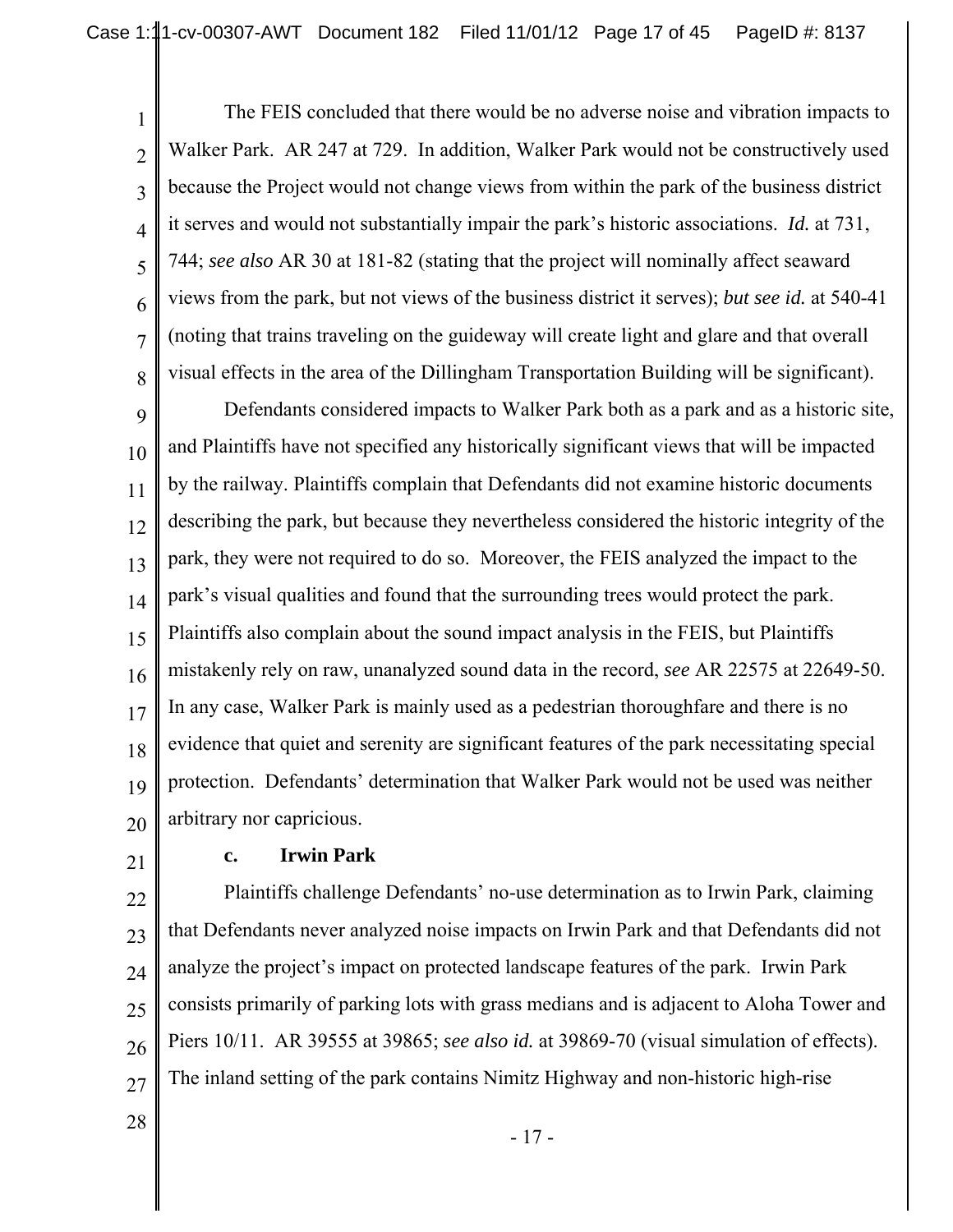1 2 3 4 5 6 7 8 development. *Id.* at 39866. The park mostly serves as a parking lot for surrounding office buildings, but has high-quality scenic seaward views and provides seating areas heavily used at lunchtime by workers. AR 247 at 690, 731. The park is eligible for listing on the National Register because of its associations with the beautification of the waterfront and with William G. Irwin, and because it represents the work of leading landscape architect, Robert O. Thompson. *Id.* at 746. The Project will be located in the median of the highway, seventy feet inland of the park and 200 hundred feet inland of the main seating area. *Id.* at 732.

9 10 11 12 13 14 15 16 17 The Historic Effects Report found that the Project would not alter design elements or features of the park, would have no effect on the property's integrity of design or setting, and would not alter any historically significant views. AR 39555 at 39866. Additionally, there were no audible or atmospheric effects identified. *Id.* The Noise and Vibration Report measured sound at the nearby Aloha Tower Marketplace, one of the locations considered representative of "all noise-sensitive land uses along the corridor," and found that the Project would have no serious sound impacts on the area. AR 33642 at 33695, 33673; *see also* AR 72897 at 72919 (predicting noise impacts for sites near Irwin Park).

18 19 20 21 22 23 The FEIS concluded that there would be no constructive use of the park, considered both as a public park and a historic site. AR 247 at 732. There would be no noise impact at the nearby Aloha Marketplace above existing levels.4 *Id.* at 561. The project would not cause noise and vibration impacts and would only partially obstruct views towards non-historic office buildings. *Id.* at 732. Views of the water from the park and views of the park from the harbor or Aloha Tower would not be obstructed and the

24

<sup>25</sup> 26 27 <sup>4</sup> Plaintiffs complain that the FEIS' noise inpact conclusions were derived from measurements taken away from Irwin Park at a busy marketplace. However, Irwin Park is an urban park adjacent to a heavily-used highway, and it was not unreasonable for Defendants' experts to rely on sound measurements taken at a representative location only a block away from Irwin Park.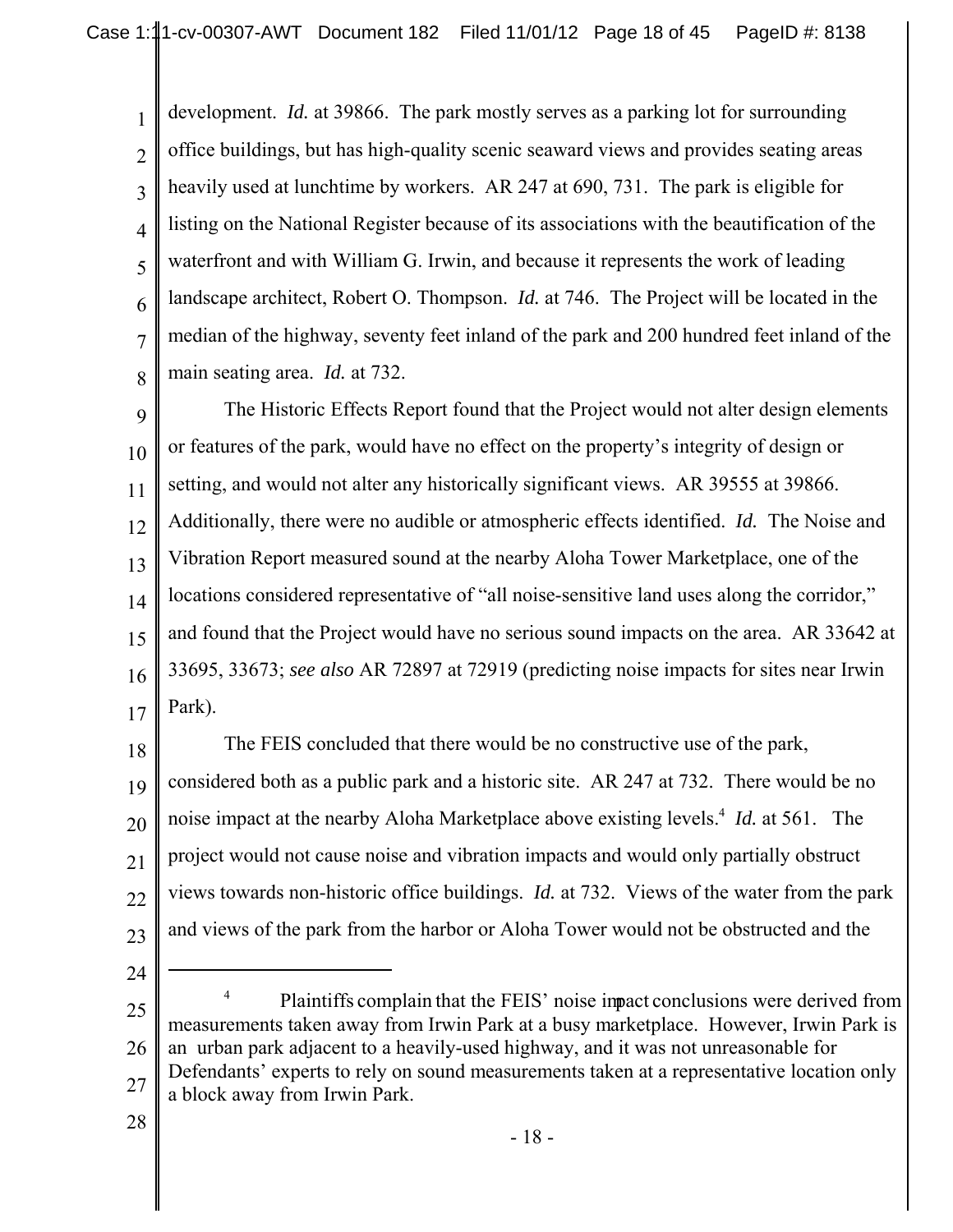historic attributes of the park would not be impaired. *Id.* at 746-47. Defendants also thoroughly considered the park's historic attributes, including its landscaping and the "feeling" of the park. Their decision, thus, was not a violation of Section 4(f).

4

3

1

2

# **d. Mother Waldron Park**

5 6 7 8 9 10 11 12 13 14 15 16 17 18 19 Finally, Plaintiffs argue that Defendants' no-use determination for Mother Waldron Park is erroneous, because there was no analysis of the noise impacts on the park and because the project will have negative impacts on the park's historic and artistic features. Mother Waldron Park contains a playground with Art Deco architectural and landscape design elements and is eligible for listing in the National Register because of its association with the nationwide playground movement and as an excellent example of Art Deco design by a well-known architect. AR 39555 at 39909; *see also* AR 153157 at 153169 (National Register nomination form for Mother Waldron Park, noting that it is a flat, open, landscaped area containing one of only two playgrounds in Honolulu that retains its historic integrity); AR 62630-35 (photographs of the park). The park is set in a mixed-use commercial and industrial area and is surrounded by vacant lots, warehouses, commercial buildings, and an apartment building. AR 247 at 732. The guideway will be twenty feet away from the park boundary, about seventy feet from the playground and 290 feet from the volleyball court. *Id.* The guideway will be thirty-five to forty feet high. *Id.* at 747.

20 21 22 23 24 25 26 27 Unlike the other Section 4(f) sites discussed above, there is a great deal of evidence in the record that the project's impacts on Mother Waldron Park will be quite serious. The Historic Effects Report observed that the Project would have an adverse effect on the historic playground, because the playground is primarily an outdoor recreation facility and so the Project would adversely affect the integrity of the park's setting. AR 39555 at 39909. The guideway would introduce a new element into the setting in close proximity and would therefore affect the park's feeling and historic character; the park has high integrity of feeling, conveying its origins as a New Deal-era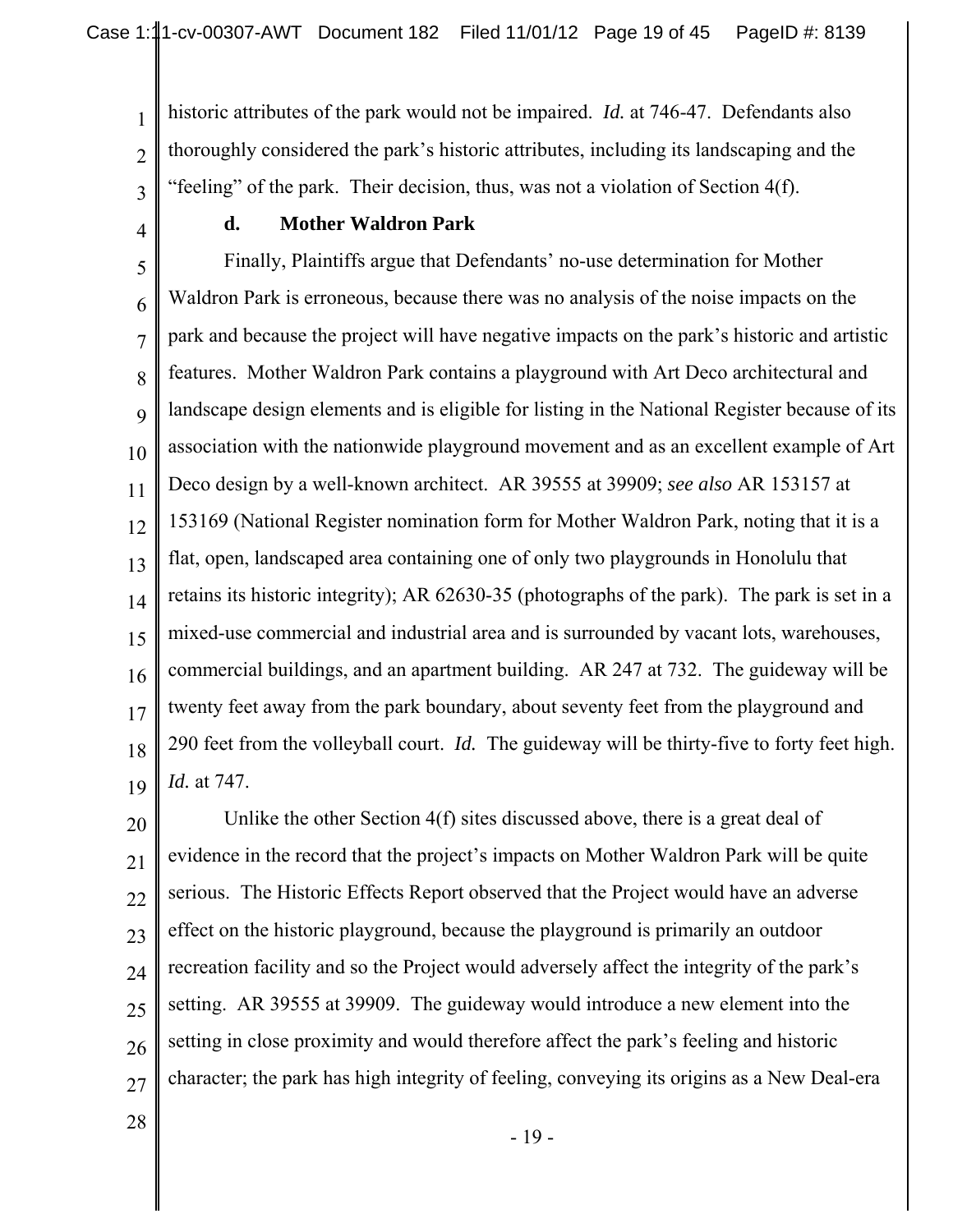1 2 3 4 5 6 park, and the guideway is out of character with the historic appeal of the playground. *Id.* at 39910. The Visual and Aesthetic Resources Technical Report includes a visual simulation of the project's effects on the park and concludes that the overall visual effect would be high. AR 33496 at 33599-602. The FTA also commented on the FEIS, noting that there would be "devastating" impacts on seaward views of and over the park from the apartment buildings inland of the guideway. AR 72988 at 72998.

7 8 9 10 11 12 13 14 15 16 17 18 19 The FEIS and ROD glossed over these troubling observations. The FEIS concluded that Mother Waldron Park would not be constructively used because there would not be a substantial impairment of any visual or aesthetic features that contribute to the park's use and enjoyment. AR 247 at 732. In addition, the FEIS concluded that, while the visual impacts of the project on the park would be significant and would contrast significantly with the scale and character of the park, *id.* at 512, primary views of the playground would not be eliminated and the project would not substantially impair the park's design elements. *Id.* at 747. Finally, the FEIS provided noise measurements taken at Mother Waldron Park indicating that the noise exposure would be below the FTA's impact criteria. *Id.* at 561; *see also* AR 72897 at 72920. The PA likewise concluded that there would be no impact to the park from the Project and that it would not affect design elements or aesthetic features that contribute to the park's use and enjoyment, although there would be an effect to the setting. AR 30 at 185.

20 21 22 23 24 25 26 27 Because the FEIS and PA did not adequately address why alterations to Mother Waldron Park's historic setting did not amount to constructive use, the no-use determination was arbitrary and capricious. *Cf. I-CARE*, 770 F.2d at 441-42. Before continuing with any part of the Project that may constructively use Mother Waldron Park, Defendants must reconsider their no-use determination, taking full account of evidence that the Project will significantly affect the park. If Defendants conclude that the Project will, in fact, constructively use Mother Waldron Park, they must seek prudent and feasible alternatives to such use, or otherwise mitigate any adverse impact from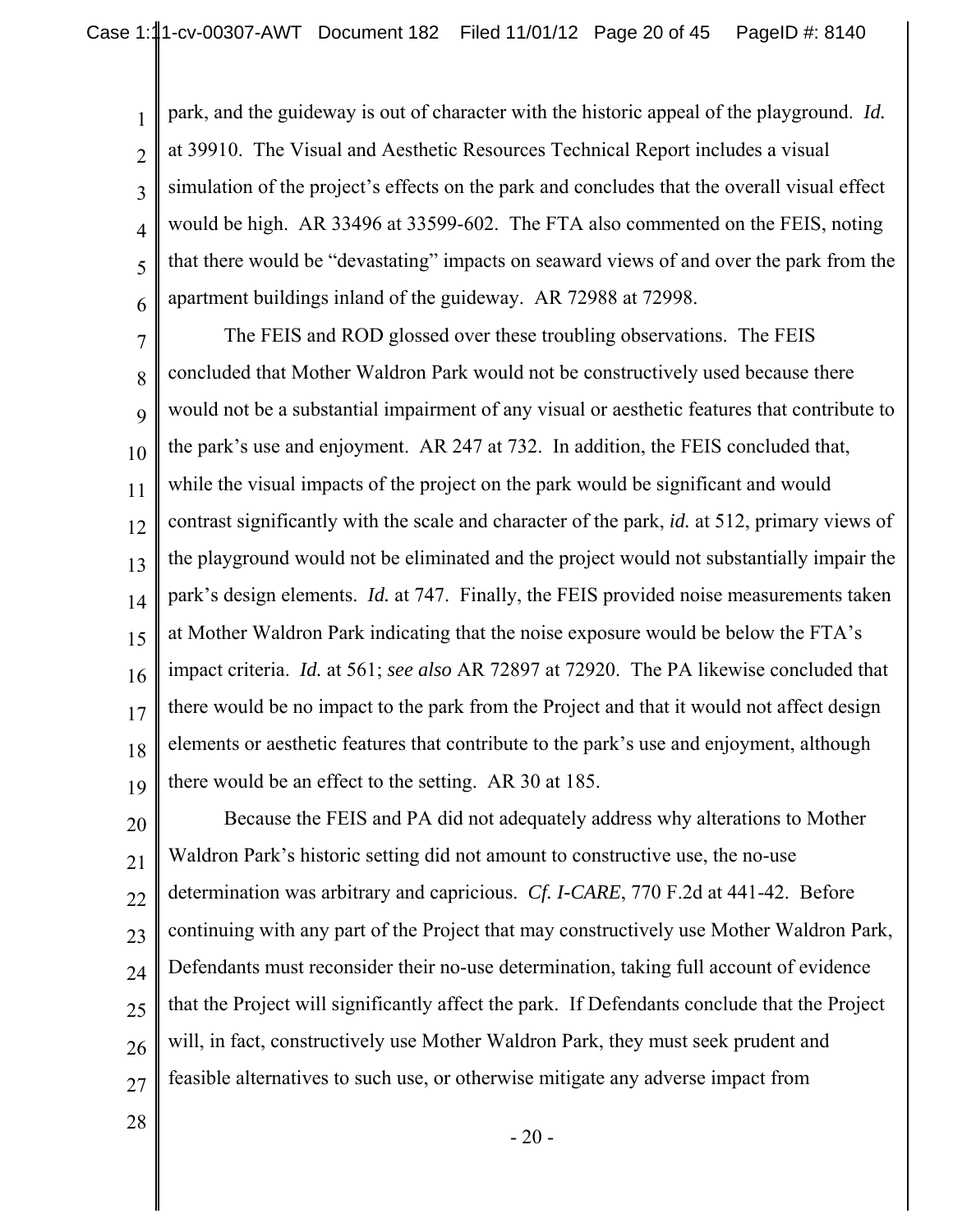1 2 3 constructive use of the park. 49 U.S.C.  $\S 303(c)$ . The ROD must be supplemented accordingly. The FEIS must also be supplemented, to the extent that this process affects its analysis or conclusions. *N. Idaho Cmty. Action Network*, 545 F.3d at 1157.

# **3. Section 4(f) Alternatives Analysis and Planning**

5

4

# **a. Feasible and Prudent Alternatives**

6 7 8 9 10 11 12 13 14 15 16 The FTA may only approve a project using a public park or historic site if there is no prudent and feasible alternative to using that land. 49 U.S.C. § 303(c). Accordingly, a Section 4(f) evaluation must include sufficient supporting documentation to demonstrate why there is no feasible and prudent avoidance alternative. 23 C.F.R. § 774.7. A feasible and prudent alternative "avoids using Section 4(f) property and does not cause other severe problems of a magnitude that substantially outweighs the importance of protecting the Section 4(f) property." 23 C.F.R. § 774.17. An alternative is not feasible if it cannot be built as a matter of sound engineering judgment. *Id.* An alternative is not prudent if, among other things, it "compromises the project to a degree that it is unreasonable to proceed with the project in light of its stated purpose and need" or it "results in additional construction, maintenance, or operational costs of an extraordinary magnitude." *Id.*

17

#### **I. Managed Lanes Alternative ("MLA")**

18 19 20 21 22 Plaintiffs claim that the MLA was a feasible and prudent alternative to the use of Section 4(f) sites in downtown Honolulu, including Chinatown and the Dillingham Transportation Building, and that Defendants erroneously failed to consider it as such. Defendants respond that the MLA was imprudent because it did not satisfy the purpose and need of the Project.

23

24 25 26 27 Ninth Circuit case law is clear that alternatives that do not accomplish the stated purpose of a project may be rejected as imprudent. *See Alaska Ctr. for the Env't v. Armbrister*, 131 F.3d 1285, 1288-89 (9th Cir. 1997) (holding that if an alternative does not meet the purpose of a project, then the agency does not need to show that "unique problems" or "truly unusual factors" make the alternative imprudent under Section 4(f));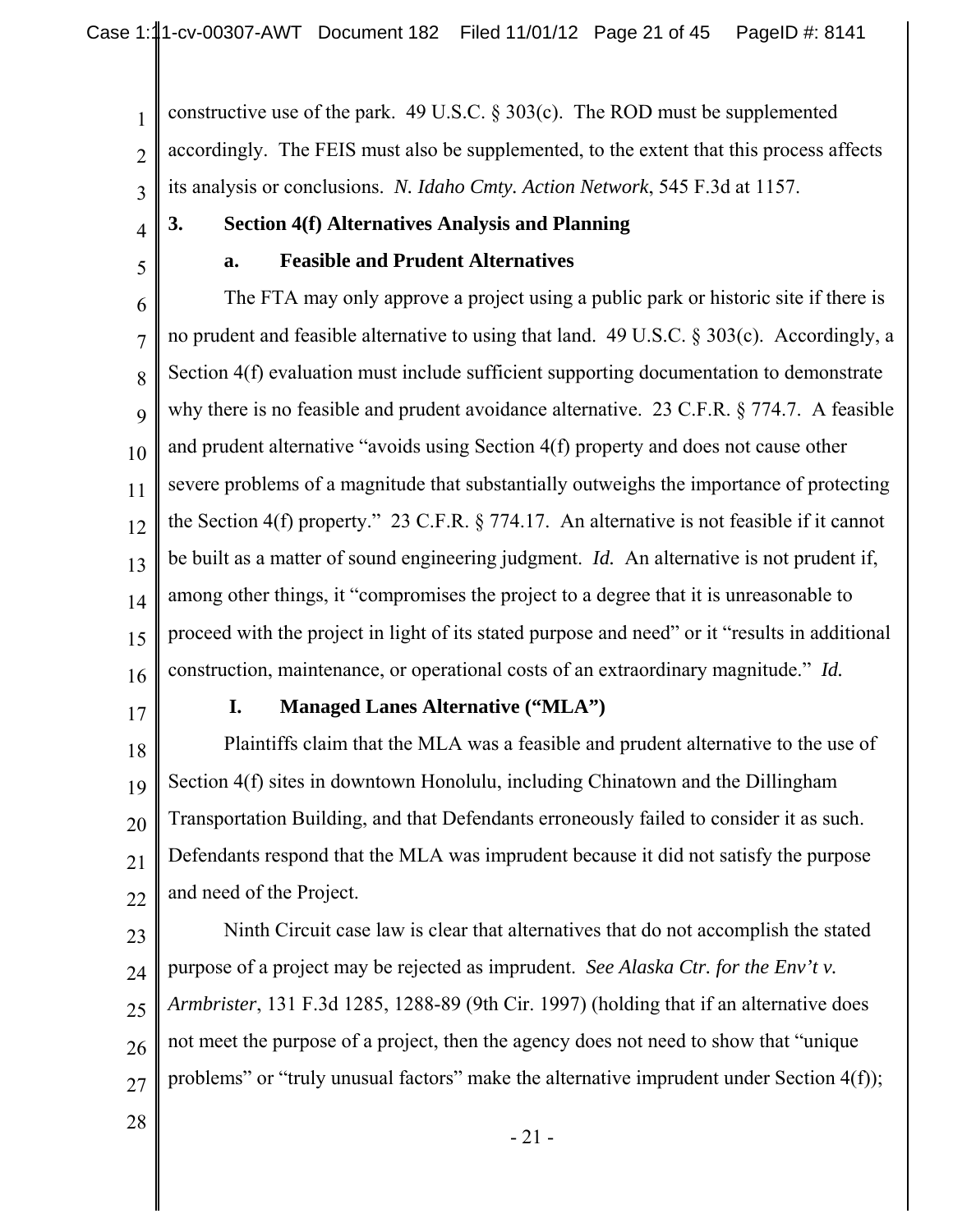1 2 3 4 5 6 *Ariz. Past & Future Found.*, 722 F.2d at 1428; *see also City of Alexandria*, 198 F.3d at 873 (noting that the D.C. Circuit has squarely held that an alternative cannot be prudent if it does not satisfy the transportation needs of the project). The guidance laid out in the FHWA Section 4(f) Policy Paper further supports this conclusion. *See* AR 21938 at 21945 (explaining that any alternative that is determined not to meet the need of the project is not feasible and prudent).

7 8 9 10 11 12 13 14 15 16 The stated purpose of the FEIS was to provide high-capacity rapid transit in the highly congested east-west transportation corridor between Kapolei and UH Manoa; to provide faster, more reliable public transportation service than could be achieved by buses in mixed-flow traffic; to provide reliable mobility in areas where people of limited income and an aging population live; to serve rapidly developing areas of the study corridor; and to provide an alternative to private automobile travel. AR 247 at 312. Assuming that this purpose was not overly narrow, a possibility discussed in further detail in Part III.B, *infra*, then the MLA was legitimately rejected as imprudent as long Defendants did not arbitrarily and capriciously conclude that the MLA failed to meet the purpose of the Project.

17 18 19 20 21 22 23 24 25 26 27 The FEIS explained that the MLA was considered during the AA but was rejected because it would not meet the Project's purpose and need; specifically, the MLA would not moderate congestion, would be less effective at providing faster and more reliable transportation service and alternatives to private automobile travel, and would not support transportation equity. AR 247 at 321-27. The ROD confirmed that the MLA was eliminated because it failed to meet the Project's purpose, because it would not have improved mobility or reliability in the corridor. AR 30 at 36. These conclusions were based on the AA, which found after detailed study of two versions of the MLA that it would result in an increase in vehicle hours of delay and would not encourage smart growth. AR 9434 at 9541-42. Moreover, buses using the MLA would continue to be affected by congestion at entry and exit points from the elevated lanes. *Id.* at 9544.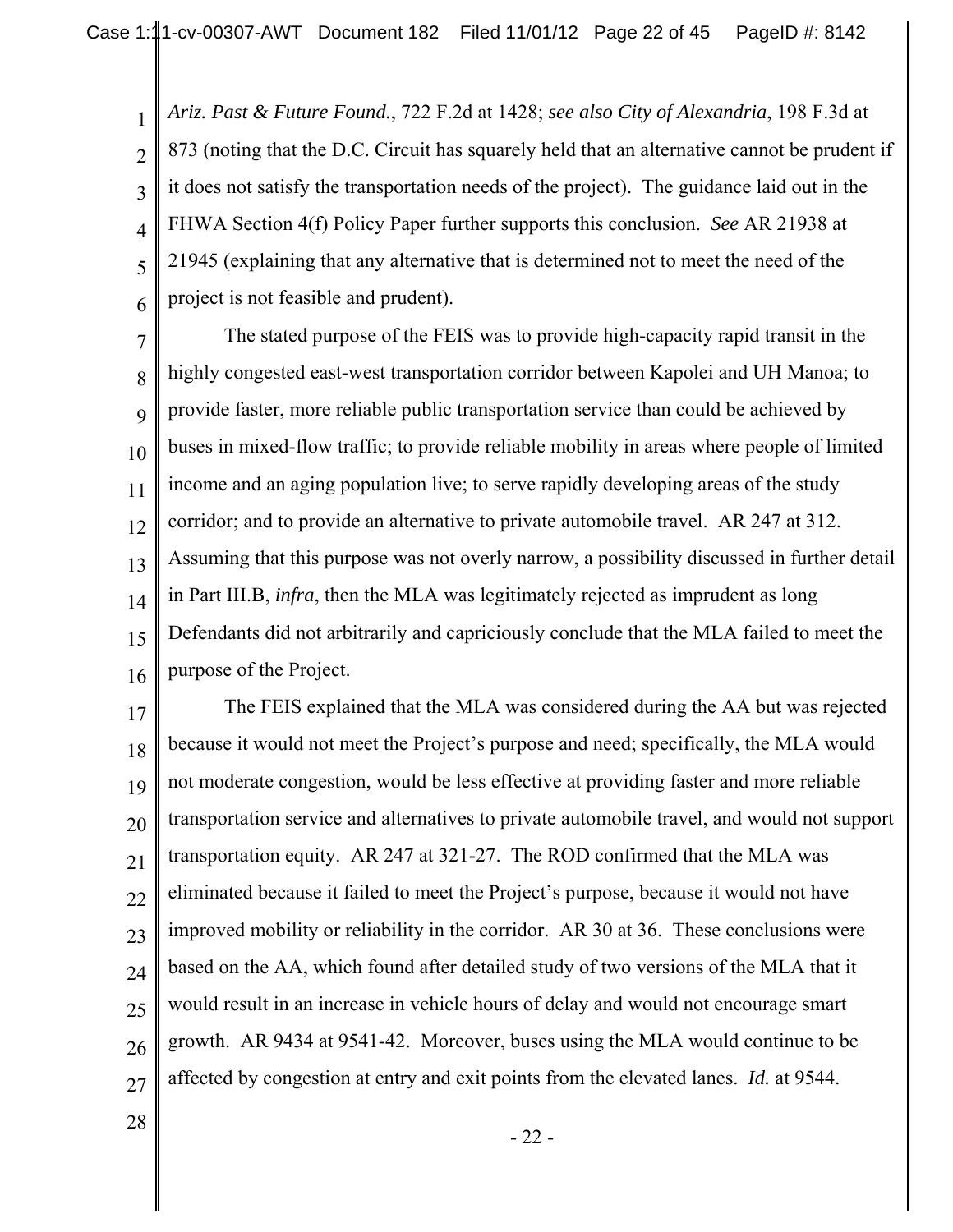1 2 3 4 5 6 7 8 9 10 Plaintiffs cite a response letter from HonoluluTraffic.com, dated November 4, 2009, subsequent to the close of the FEIS comment period, as evidence that the MLA would serve the purpose of the project, because it would greatly expand transit ridership and reduce traffic congestion. AR 71958 at  $71960$ .<sup>5</sup> The letter cited a micro-simulation study showing that the MLA would reduce drive times even for people who never used the lanes. *Id.* at 71959. This evidence is not enough to demonstrate that Defendants' determination to the contrary was arbitrary and capricious. The record indicates that Defendants reasonably relied on the opinions of their own experts and decided that the MLA would not meet the purpose and need of the Project, therefore making it an imprudent alternative.

11 12 13 14 15 16 17 18 19 20 21 22 23 24 25 Still, Plaintiffs argue that this determination was not sufficient to satisfy Section 4(f), because Defendants did not *explicitly* state in the FEIS or the ROD that the MLA was imprudent because it did not meet the purpose of the Project. Plaintiffs point to no statute, regulation, or case requiring that Section 4(f) findings be made explicit in the record, however. "Magic words" are not required in a Section 4(f) analysis and courts may not "fly speck" a determination if it appears that all factors and standards were considered. *Adler*, 675 F.2d at 1095; *see also Hickory Neighborhood Def. League v. Skinner*, 910 F.2d 159, 163 (4th Cir. 1990) ("Although the Secretary's section 4(f) evaluation does not expressly indicate a finding of unique problems, the record amply supports the conclusion that the Secretary did determine that there were compelling reasons for rejecting the proposed alternatives as not prudent."); *Coal. on Sensible Transp., Inc. v. Dole*, 826 F.2d 60, 66 (D.C. Cir. 1987) (observing that formal findings are not required in a Section 4(f) determination and that the entire record must be reviewed to ensure that there was consideration of the relevant factors and no clear error of judgment). Review of the entire record reveals that there is ample evidence to support

26

<sup>27</sup> <sup>5</sup> Plaintiffs' argument that the MLA met the purpose and need of the Project is discussed in further detail in Part III.B, *infra.*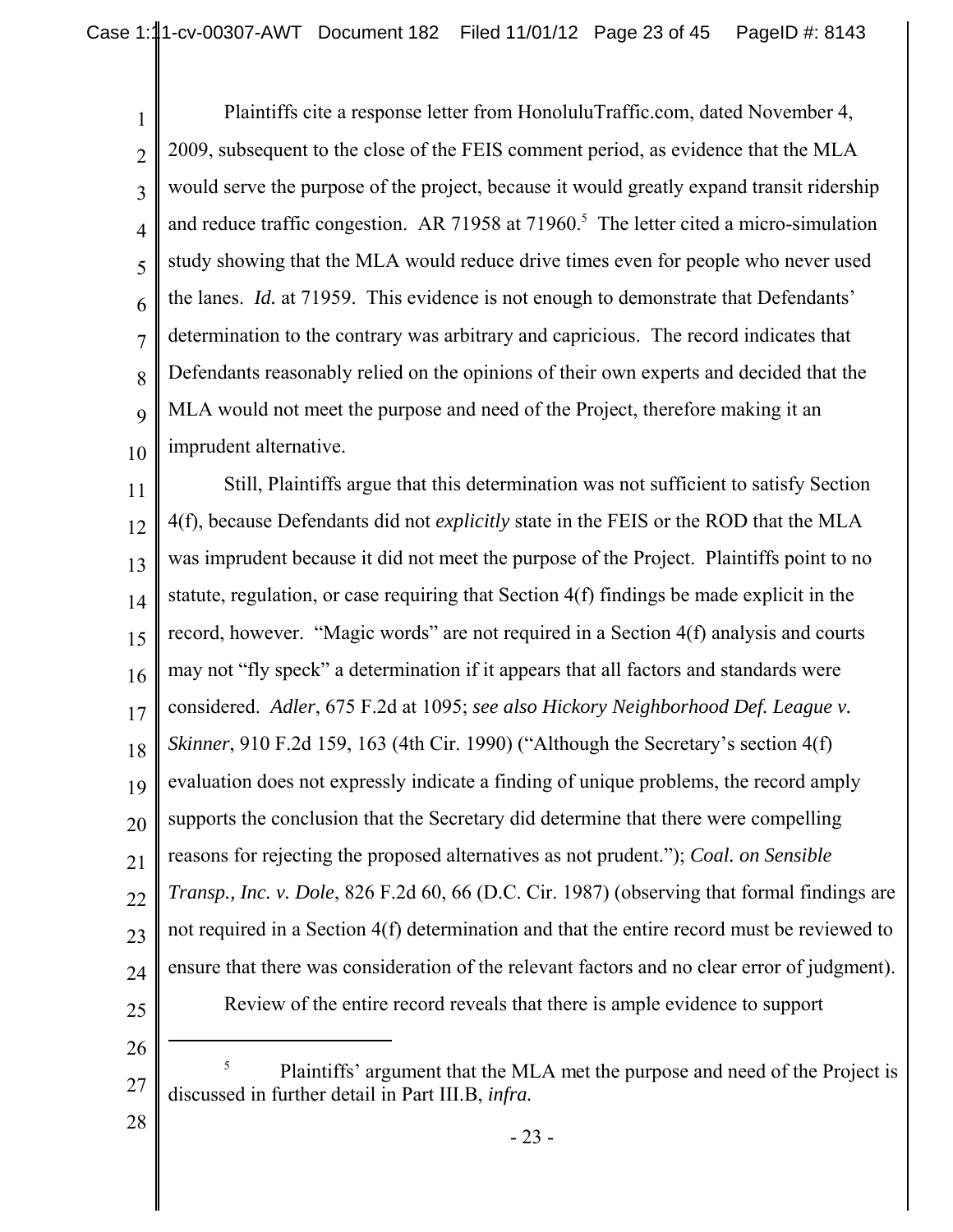1 2 3 4 5 6 7 8 9 10 Defendants' determination that the MLA was not a feasible and prudent alternative for Section 4(f) purposes because it did not serve the project's purpose and need. The FEIS specifically noted in its Section 4(f) analysis that alternatives that would not meet the Project's purpose and need would not be prudent under § 774.17, and referenced the AA's determination that only the fixed guideway met the Project's purpose and need. AR 247 at 684. This analysis makes clear that Defendants recognized that the MLA had been found not to meet the purpose of the project in the AA; consequently, Defendants did not need to analyze the MLA's feasibility and prudence in the Section 4(f) analysis, because was already imprudent by implication. Accordingly, Plaintiffs' argument that Defendants failed to consider the prudence of the MLA alternative is rejected.

11

#### **ii. Tunnel Alternatives**

12 13 14 15 16 17 18 19 20 21 22 Plaintiffs also argue that Defendants did not consider two feasible and prudent alternate routes for the railway system, the King Street Tunnel alignment and the Beretania Street Tunnel alignment. Both would run underground and avoid using some above-ground Section 4(f) properties, including Chinatown and the Dillingham Transportation Building. The FEIS concluded that the tunnels were not prudent, because they would have increased the cost of the project by \$650 million in 2006 dollars, which would be beyond the funding in the project plan. AR 247 at 705, 719-20; *see Citizens for Smart Growth v. Sec'y of the Dep't of Transp.*, 669 F.3d 1203, 1217 (11th Cir. 2012) (holding that extraordinarily high costs are sufficient foundation for finding an alternative imprudent). The rail project alternative actually adopted in the FEIS was estimated to cost \$4.3 billion in 2009 dollars. *Id.* at 756-59.

23

24 25 26 27 Plaintiffs first argue that the \$650 million estimate is not supported by the record, and that even a \$650 million increase in project costs is not an "extraordinary" increase in cost such that the tunnel alternatives are rendered imprudent. Second, they claim that only the King Street Tunnel will cost \$650 million, while the Beretania Street Tunnel would be cheaper, and that the FEIS therefore failed to adequately consider the Beretania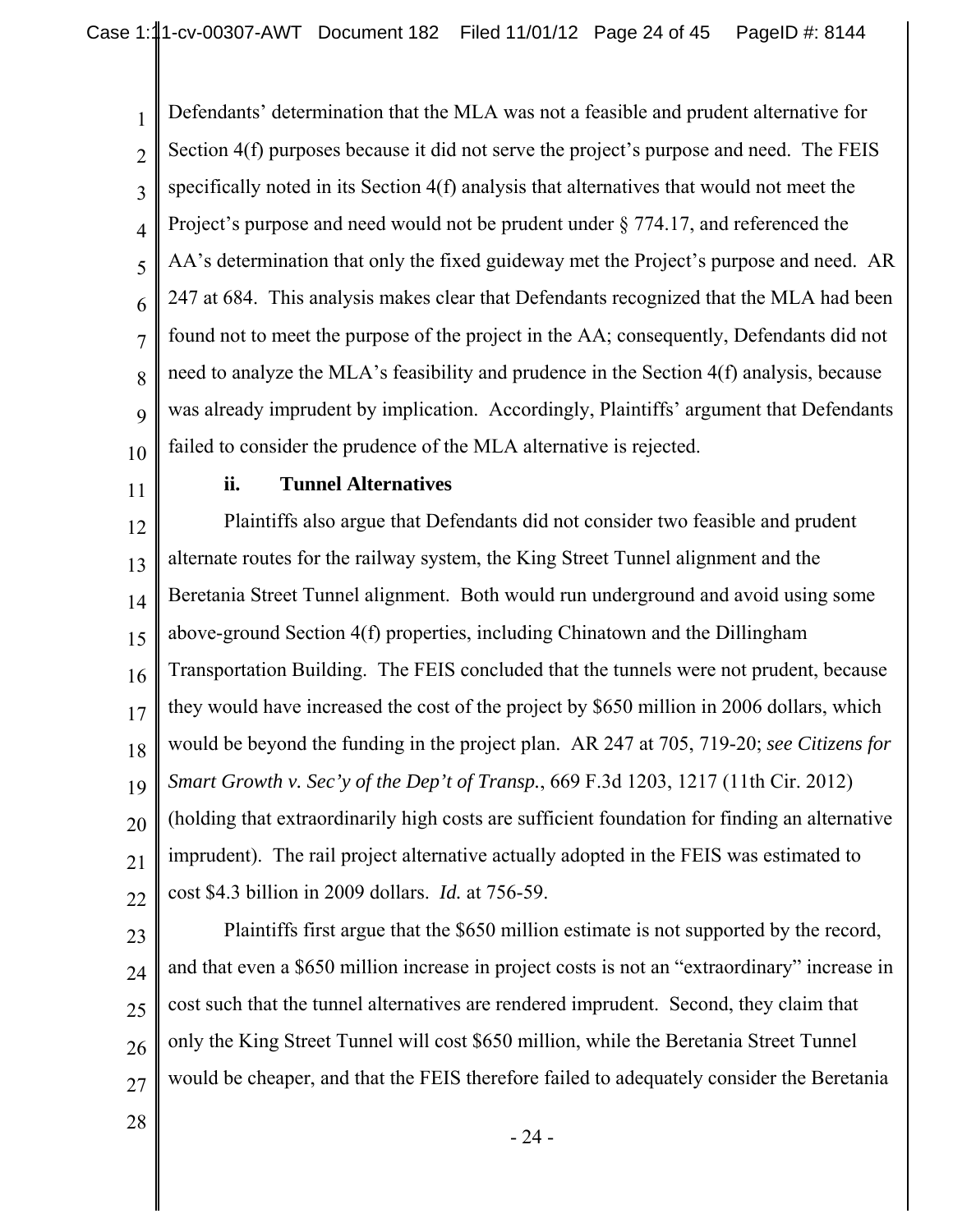Street route.

1

2 3 4 5 6 7 8 9 10 11 As to Plaintiffs' first claim, there is good support in the record for the \$650 million figure for the King Street Tunnel alternative. *See* AR 9434 at 9523, 9540 (noting that the King Street Tunnel alignment is the most expensive of the tunnel alignments); 67416 (Final Capital Costing Memorandum, 2006). Plaintiffs point to a 2007 cost estimate indicating that the King Street Tunnel would be significantly less expensive, AR 65304, but that report specifically noted that its estimates only covered construction costs and did not include utility relocation costs, underground station costs, track work, or other maintenance costs. *See id.* at 65334. Accordingly, it was not arbitrary and capricious for Defendants to conclude that the King Street Tunnel would cost \$650 million in 2006 dollars.

12 13 14 15 16 17 18 19 20 21 22 23 Plaintiffs point out that a \$650 million cost increase amounts to less than twenty percent of the total cost of the project without any tunnel. There is little guidance in prior case law discussing when a cost increase becomes excessive enough to make an alternative imprudent. *See Concerned Citizens Alliance, Inc. v. Slater*, 176 F.3d 686, 703 (3d Cir. 1999) (holding that costs were of a sufficiently extraordinary magnitude when building an alternative would cost many times the amount that the construction of the preferred alternative would cost). However, whether viewed as a dollar amount or as a percentage of the Project's total cost, giving at least some deference to the agency's financial judgment, the Court cannot conclude that it was arbitrary and capricious for Defendants to conclude that an additional \$650 million would be an extraordinary added cost. Accordingly, Plaintiffs' claim that Defendants' determination that the King Street Tunnel alternative was imprudent for cost reasons is rejected.

24 25 26 27 The record is less clear, however, as to the exact cost estimate for the Beretania Street Tunnel, and Defendants admit that it might have been less costly than the King Street route. *See* AR 9434 at 9523, 9540; Doc. 157 at 29 n.13. The FEIS nevertheless rejected *both* the King Street and Beretania Street alternatives as imprudent based on the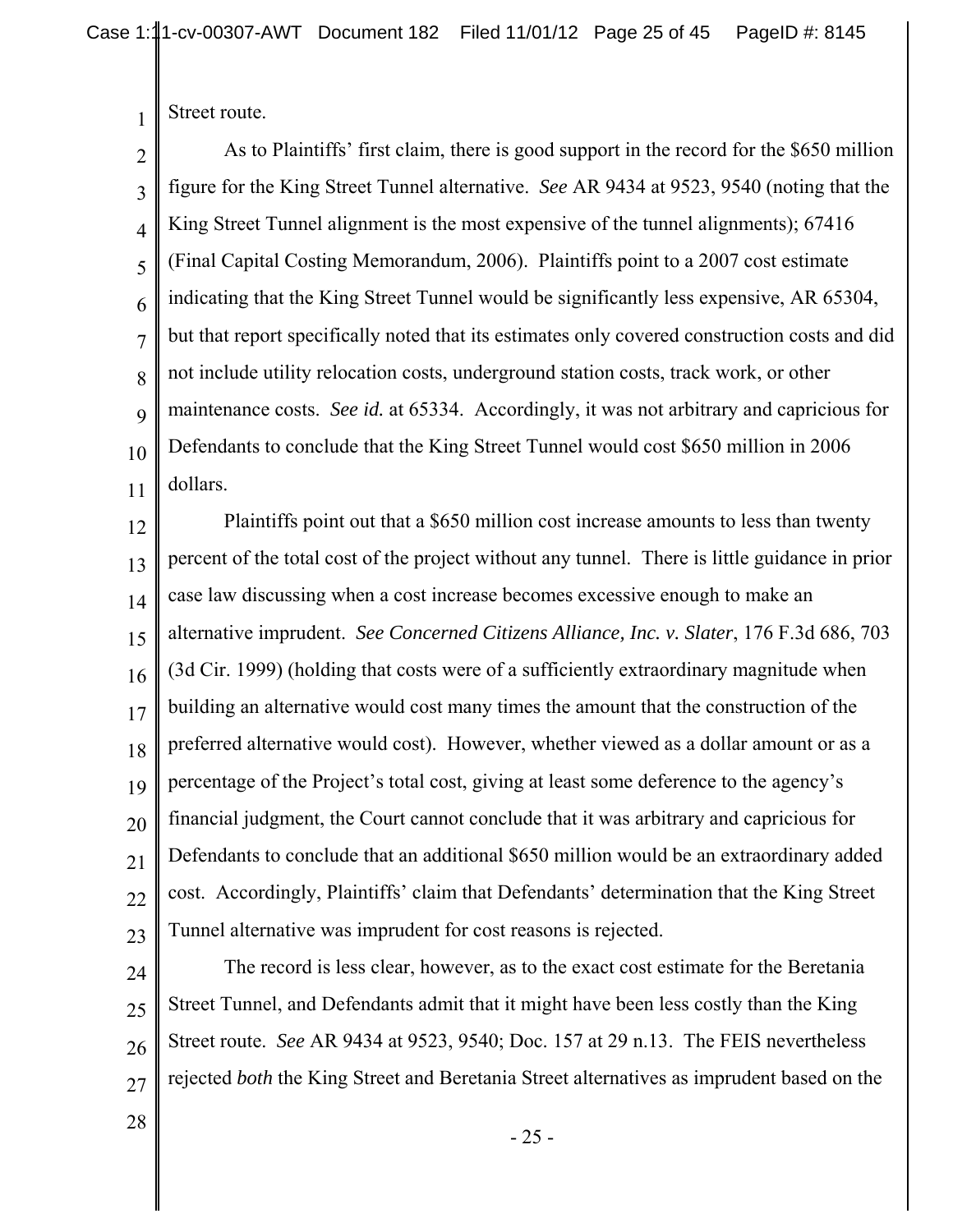\$650 million cost estimate. *See* AR 247 at 705, 719-20.

1

2 3 4 5 6 7 8 9 10 11 12 13 14 15 16 17 Defendants now offer a number of reasons why the Beretania Street Tunnel did not meet the purpose and need of the Project, which they argue rendered it imprudent, even if the FEIS nowhere explicitly so found. Defendants suggest that the Beretania Tunnel would have posed risks to below-ground cultural resources, might have encountered groundwater during construction, and would have disturbed large areas on the surface downtown. *See* AR 65304 at 65321 (Tunnels and Underground Stations Technical Memorandum, generically describing possible problems with groundwater and the likelihood that hard rock tunneling would be necessary along the Beretania route), 65321 (noting the risk of shallow groundwater and ground and structure settlement during tunnel construction), 65328-29 (describing safety, noise, traffic, dust, and other concerns as a result of excavation and construction of tunnels). But other portions of the record indicate that the Beretania Street route could have been excavated using a tunnel boring machine, which would not disturb the surface and would dig at a level below most burial sites. AR 50082 at 50157 (Environmental Consequences Draft); *cf.* AR 51561 at 51595 (specifically noting that the *King Street alignment* could cause structural damage on adjacent sensitive buildings and could encounter groundwater issues).

18 19 20 21 22 23 As further justification for their decision, Defendants argue that the Beretania alignment would not serve the Project's purpose because it would not go to Ala Moana Center and would consequently serve fewer passengers. There is some indication in the record that this was a concern about the Beretania route. *See* AR 9434 at 9520 (noting that the Beretania Street Tunnel route would serve the fewest residents and jobs), 9540 (observing that the Beretania Street Tunnel route would provide poor transit benefits).

24 25 26 27 In other words, while Defendants have pointed to some justifications that could have provided support for a decision to reject the Beretania Tunnel alternative as imprudent, none of these concerns was articulated in the FEIS. In fact, at no point in the record did Defendants explicitly conclude that the Beretania alignment was either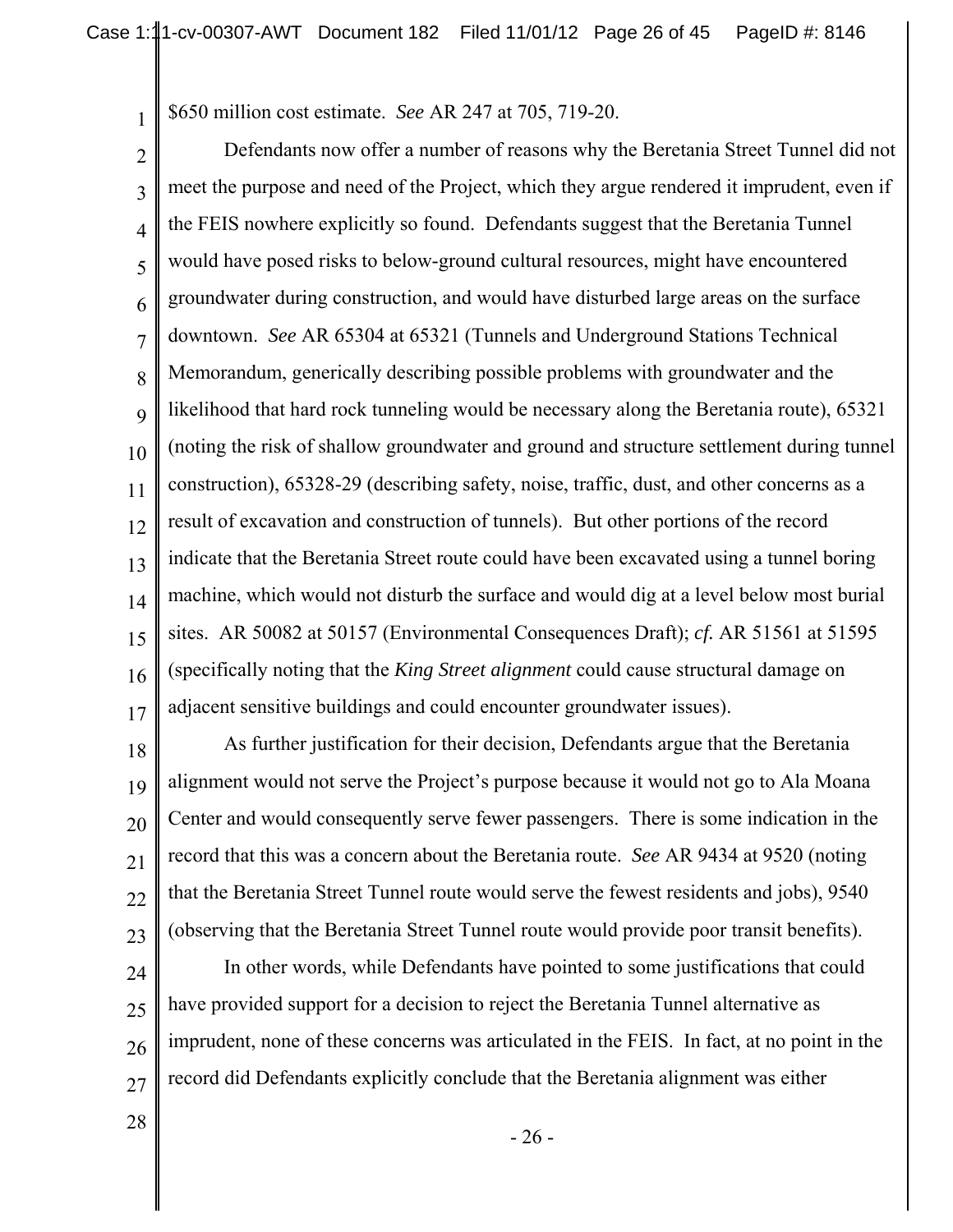1 2 3 4 5 6 inconsistent with the purpose and need of the Project or imprudent for any reason not related to cost concerns. While Section 4(f) review is based on a review of the entire record, *see Overton Park*, 401 U.S. at 420, Defendants' explanations appear to be *post hoc* rationalizations for their decision to reject the Beretania route. Defendants' failure to include full analysis of whether the Beretania option was a prudent and feasible alternative during the DEIS, FEIS, and ROD process was arbitrary and capricious.

7 8 9 10 11 12 13 14 15 16 Defendants must fully consider the prudence and feasibility of the Beretania tunnel alternative specifically, and supplement the FEIS and ROD to reflect this reasoned analysis in light of evidence regarding costs, consistency with the Project's purpose, and other pertinent factors. *See Citizens for Smart Growth*, 669 F.3d at 1217. Should Defendants determine, upon further examination of the evidence, that their previous decision to exclude the Beretania alternative because it would be imprudent was incorrect, they must withdraw the FEIS and ROD and reconsider the project in light of the feasability of the Beretania tunnel alternative. *See Alaska Wilderness Recreation & Tourism Ass'n v. Morrison*, 67 F.3d 723, 729 (9th Cir. 1995) ("The existence of a viable but unexamined alternative renders an environmental impact statement inadequate.").

17

#### **iii. Alternative Technologies**

18 19 20 21 22 23 24 25 26 27 Plaintiffs claim that Defendants should have considered two alternative technologies, bus rapid transit and at-grade light-rail, as feasible and prudent alternatives that would avoid Section 4(f) sites. The FEIS and ROD rejected both of these technologies as not meeting the purpose and need of the Project and so, if that determination was proper, then both alternatives were properly found imprudent for the same reasons explained with respect to the MLA above. AR 247 at 324 (FEIS concludes that bus rapid transit would not meet purpose and need of the Project because buses would still operate in mixed traffic, congestion would not be alleviated, and it would not have encouraged growth in the project corridor); AR 30 at 35 (ROD explains that at-grade light-rail would not have met Project's purpose and need because it would not have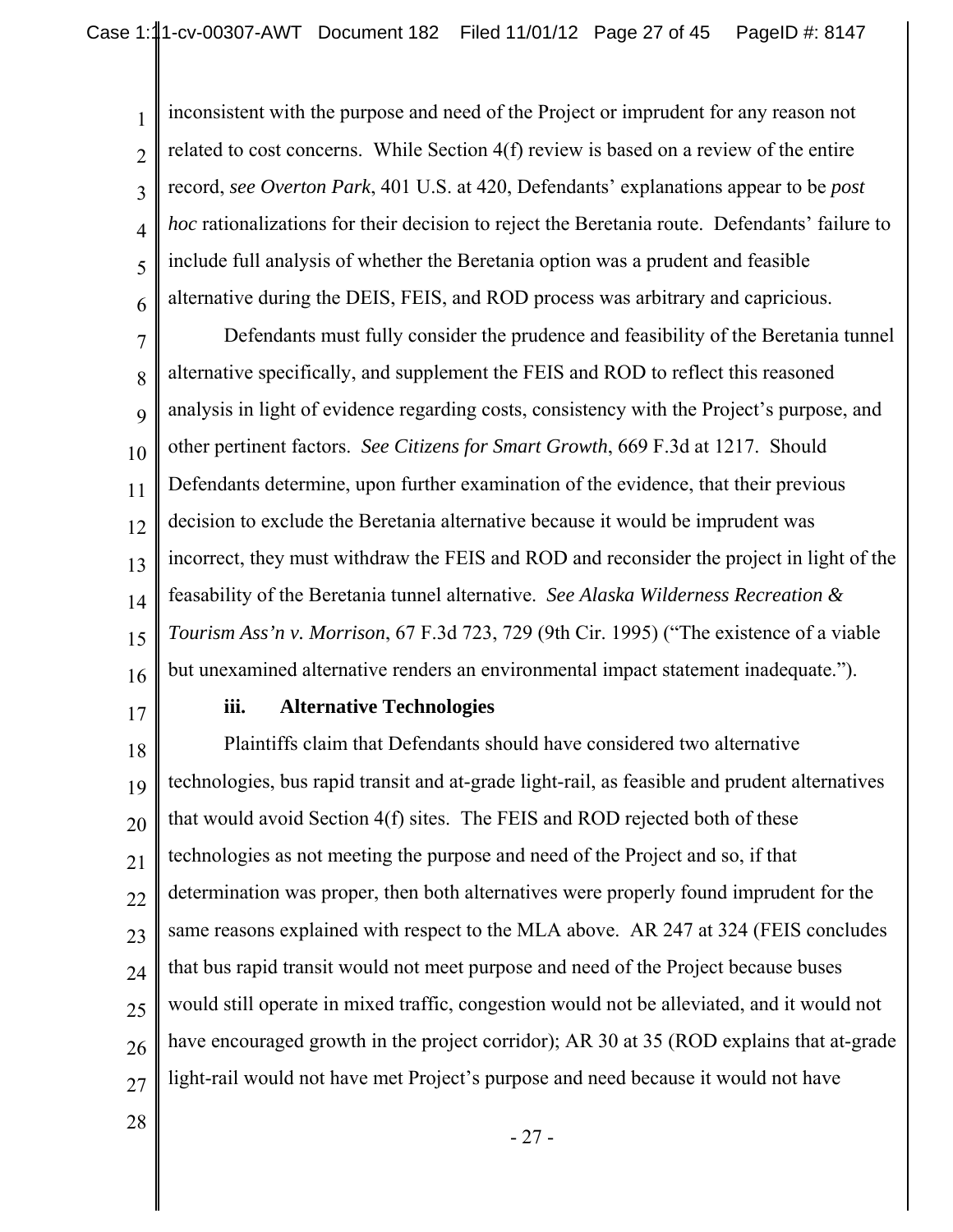1 2 satisfied the mobility and reliability needs of the Project, as capacity would be too low, traffic lanes would need to be removed, and congestion would have been exacerbated).

3 4 5 6 7 8 9 10 There is ample support in the record for these determinations. Defendants consistently maintained in the FEIS and the ROD, as well as in their responses to comments, that the bus system would not alleviate congestion because of the problems with a mixed traffic system, and that at-grade rail would not satisfy the Project's objectives because it would have to consist of smaller railcars that would stop crosstraffic as they passed and be forced to halt if traffic accidents occurred. *See* AR 247 at 321-324; AR 30 at 35; AR 855 at 974-75. Accordingly, Defendants' decision not to consider these alternatives further was neither arbitrary nor capricious.

11

#### **b. All Possible Planning**

12 13 14 15 16 17 18 19 20 In order to approve a project that uses Section 4(f) sites, an agency must also include all possible planning to minimize harm to section 4(f) property. 23 C.F.R. § 774.3(c)(2). "All possible planning means that all reasonable measures identified in the Section 4(f) evaluation to minimize harm or mitigate for adverse impacts and effects must be included in the project." 23 C.F.R. § 774.17. The "all possible planning" clause requires that the federal agency make reasonable efforts to minimize harm to Section 4(f) sites by balancing the harm to the site by the proposed project with the harm to the same site by another alternative or a plan to implement mechanisms that would diminish that particular harm. *Adler*, 675 F.2d at 1094.

21 22 23 24 25 26 Plaintiffs argue that Defendants failed to include all possible planning in their Section 4(f) evaluation because they did not evaluate the use of Chinatown, as a TCP, by the Project passing through the district, and because Defendants failed to take into account that the railway would block views of the harbor from Chinatown.Defendants argue in response that they satisfied their planning obligations as to Chinatown, a historic site, when they entered into the PA pursuant to NHPA § 106.

In support of their contention that entering into a PA is all that is required to satisfy

28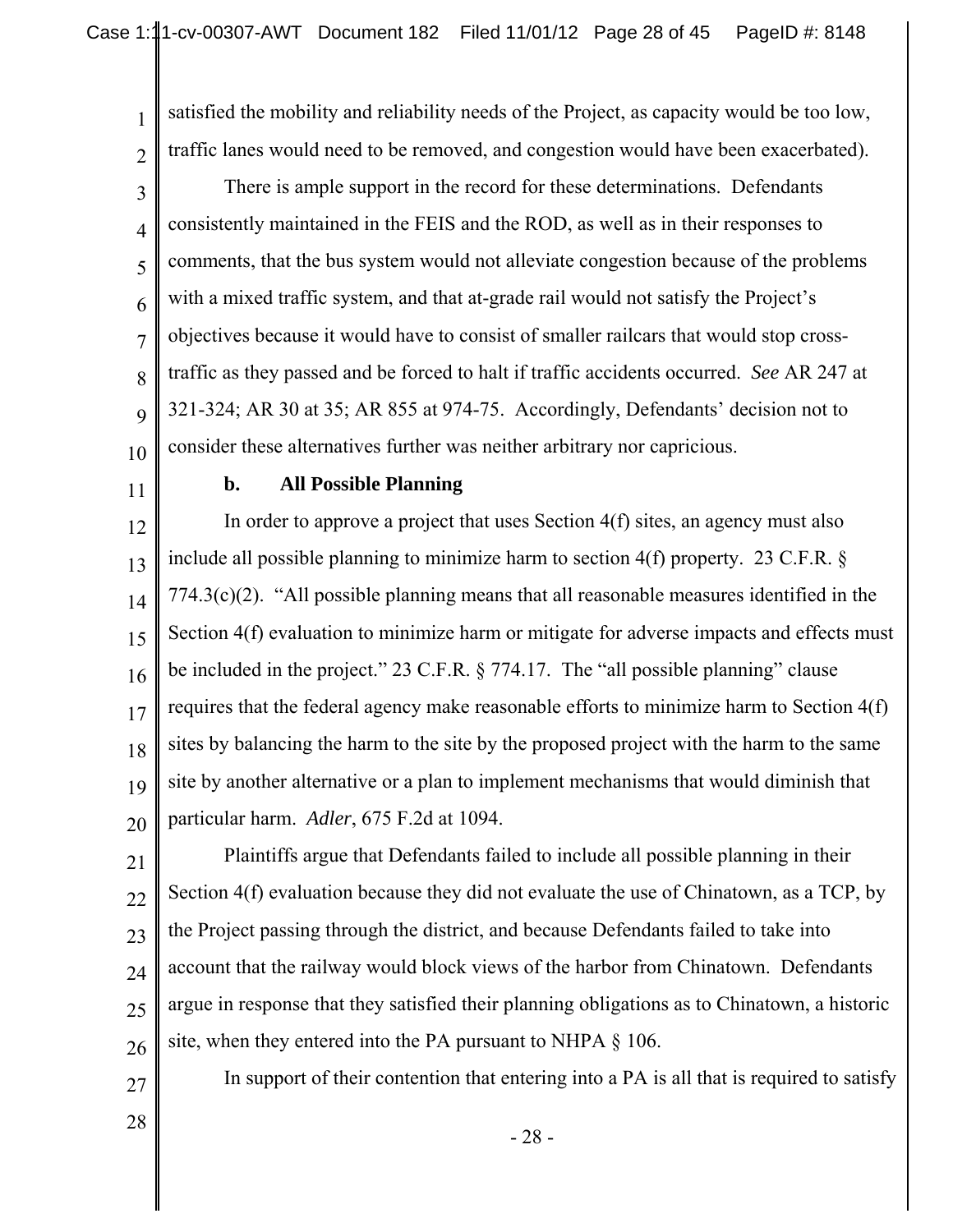their obligation to include "all possible planning" to minimize harm to Section 4(f) sites, Defendants point to the language of § 774.17:

With regard to historic sites, the measures normally serve to protect the historic activities, features, or attributes of the site as agreed by the Administration and the official(s) with jurisdiction over the Section 4(f) resource in accordance with the consultation process under 36 C.F.R. part 800.

6 7 8 9 10 11 12 13 14 15 16 17 18 19 20 23 C.F.R. § 774.17. The plain meaning of this regulation indicates that engaging in "all possible planning" will *normally* serve to preserve the protected attributes of historic properties; it does not state that satisfying NHPA by entering into a PA will always and automatically satisfy Section 4(f) planning requirements. *See* AR 21948-49 (policy paper noting that mitigation of historic sites *usually* consists of those measures agreed to in accordance with the NHPA). In other words, it is conceivable that further reasonable mitigation possibilities could exist beyond those explored in a PA, and those must be considered to satisfy Section 4(f). In this case, the FEIS notes that the guideway was designed to be as narrow as possible in order to avoid negative impacts to Chinatown, and that community input will be sought on the Chinatown station design. The PA includes further measures to deal with cultural properties discovered during construction. AR 247 at 718-20; AR 30 at 61, 105-06. Plaintiffs have not suggested any reasonable mitigation measures that Defendants could have undertaken, but did not, in order to further mitigate impacts on Chinatown. Defendants have satisfied the "all possible planning" requirement, given these mitigating features described in the FEIS and PA.

21 **B. NEPA Claims (Counts 1-4)**

#### 22 **1. Purpose and Need**

23

1

2

3

4

5

24 25 26 27 Plaintiffs claim that the statement of purpose and need in the FEIS was too narrow, thereby dictating that an elevated fixed guideway railway would be the only alternative that could meet the Project's stated purpose. An EIS is required briefly to specify the underlying purpose and need to which the agency is responding in proposing the alternatives in the EIS. 40 C.F.R. § 1502.13. The purpose and need statement in the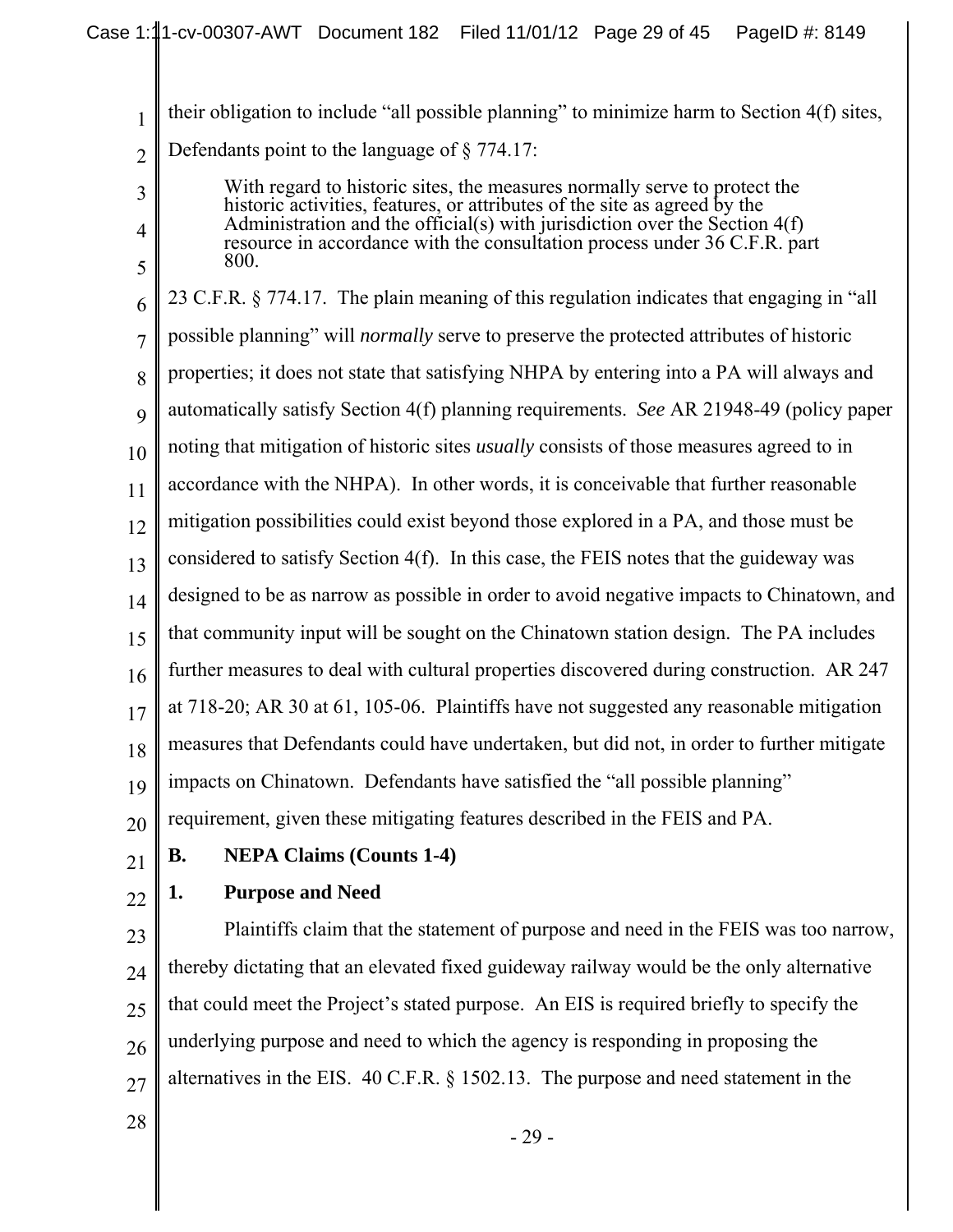1 2 3 4 5 6 7 8 9 10 11 FEIS here was quite lengthy and specific. The following purposes were specified: (1) to provide high-capacity rapid transit in the highly congested corridor between Kapolei and UH Manoa; (2) to provide faster, more reliable public transportation than could be achieved by buses operating in congested mixed-flow traffic; (3) to provide reliable mobility in areas where people of limited income and an aging population live; (4) to serve rapidly developing areas; and (5) to provide additional transit capacity and an alternative to private automobile travel and to improve transit links. AR 247 at 312; *see also* AR 9696 at 9697-98 (stating similar goals in the 2007 NOI). Ultimately, only a fixed guideway rail system was determined to meet this purpose and need, and, as a result, the FEIS analyzed three fixed guideway rail systems using the same technology but traveling slightly different routes, as well as a no-build alternative. AR 247 at 319-37.

12 13 14 15 16 17 18 19 20 21 22 Defendants assert that this statement of purpose and need was developed throughout the AA process to respond to local needs and federal statutory goals.<sup>6</sup> Agencies enjoy "considerable discretion" in defining the purpose and need of a project, but they cannot define the project's objectives in "unreasonably narrow terms," such that only one alternative would accomplish the goals of the project and the EIS becomes a foreordained formality. *Nat'l Parks & Conservation Ass'n v. Bureau of Land Mgmt.*, 606 F.3d 1058, 1070 (9th Cir. 2010); *see also Davis v. Mineta*, 302 F.3d 1104, 1118-20 (10th Cir. 2002). On the other hand, an agency may not frame its goals in terms so unreasonably broad that an infinite number of alternatives would accomplish those goals. *Citizens Against Burlington v. Busey*, 938 F.2d 190, 196 (D.C. Cir. 1991). A district court evaluates an agency's statement of purpose for reasonableness. *Nat'l Parks &*

23

<sup>24</sup> 25 26 27 Federal regulations provide that an agency may use federally-supervised statedeveloped planning studies in order to produce a purpose and need statement. 23 C.F.R. § 450.318(a); *see also* 23 C.F.R. Pt. 450 App'x A at 11 ("With proper docum entation and public involvement, a purpose and need derived from the planning process can legitimately narrow the alternatives analyzed in the NEPA process."). This is the process that Defendants followed.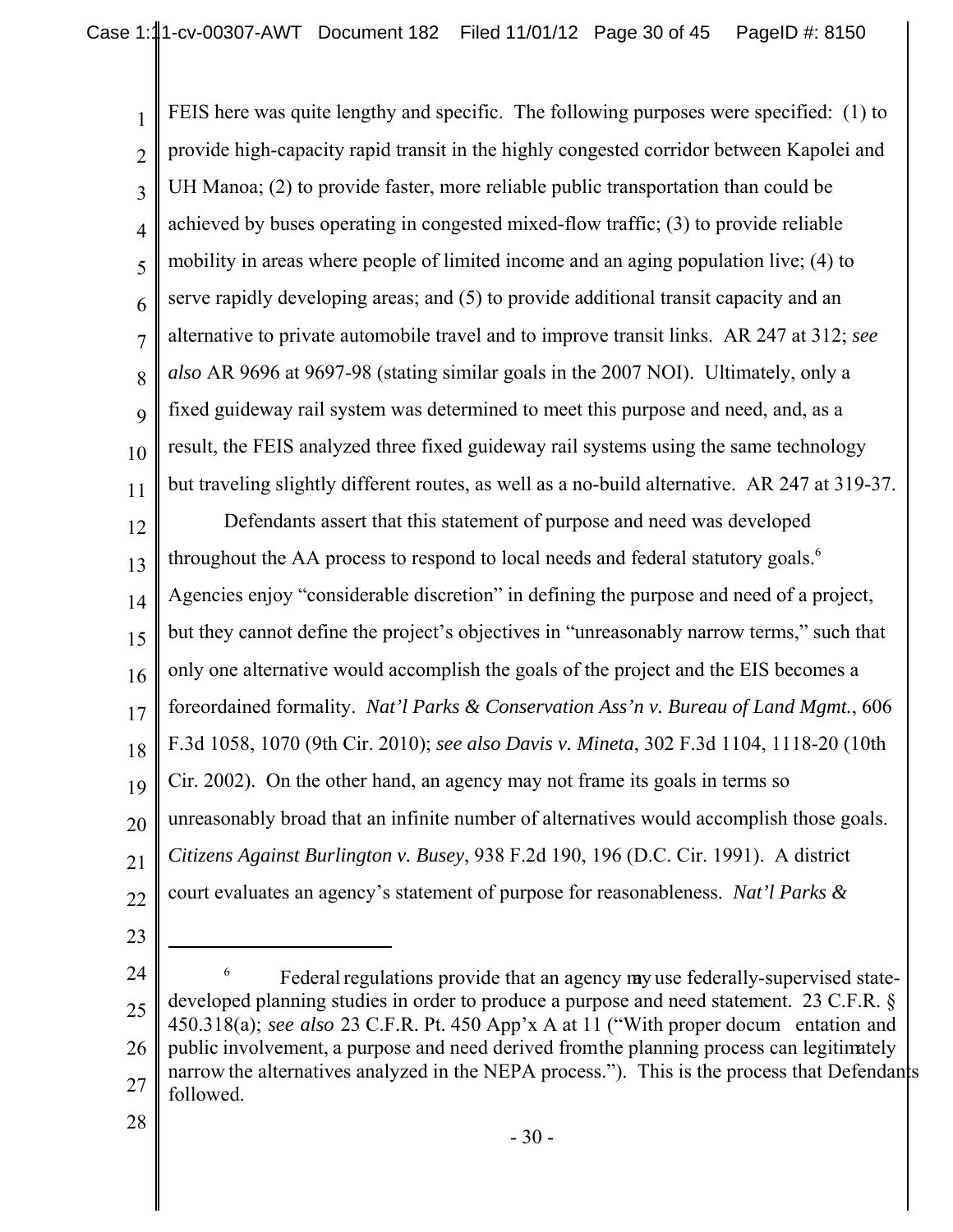*Conservation Ass'n*, 606 F.3d at 1070.

1

2 3 4 5 6 7 8 9 10 11 12 13 14 15 16 17 18 19 20 21 22 23 24 25 26 27 In assessing the reasonableness of a purpose and need statement in an EIS, the court must consider the statutory context of the federal action at issue. *League of Wilderness Defenders v. U.S. Forest Serv.*, 689 F.3d 1060, 1070 (9th Cir. 2012); *see also Citizens Against Burlington*, 938 F.2d at 196 (stating that "an agency should always consider the views of Congress, expressed, to the extent that the agency can determine them, in the agency's statutory authorization to act, as well as in other congressional directives"); *City of New York v. U.S. Dep't of Transp.*, 715 F.2d 732, 743 (2d Cir. 1983) ("Frequently, a pertinent guide for identifying an appropriate definition of an agency's objective will be the legislative grant of power underlying the proposed action."). In this case, the statement of purpose and need, while highly detailed, was broad enough to allow the agency to assess various routing options and technologies for the fixed guideway. In addition, the stated purposes clearly and faithfully reflect the objectives of the statutes under which the FEIS arose. Specifically, 23 U.S.C. § 139(f)(3), one of the provisions of the Safe Accountable Flexible Efficient Transportation Equity Act: A Legacy for Users ("SAFETEA-LU"), provides that a federally-funded transportation project's purposes may include achieving a transportation objective identified in a local plan, supporting land use and growth objectives established in applicable federal, state, local, or tribal plans, and serving other national objectives, as established in federal law, plans, or policies. *See also* AR 22836 at 22858. The statute authorizing the federal New Starts transportation program states that it is in the interest of the United States to foster transportation systems that maximize safe, secure, and efficient mobility of individuals, minimize environmental impacts, and minimize fuel consumption. 49 U.S.C. § 5301(a). That statute also states that one of the purposes of the New Starts program is to provide financial assistance to state and local governments in order to improve mobility for elderly and economically disadvantaged individuals.  $§$  5301(f)(4).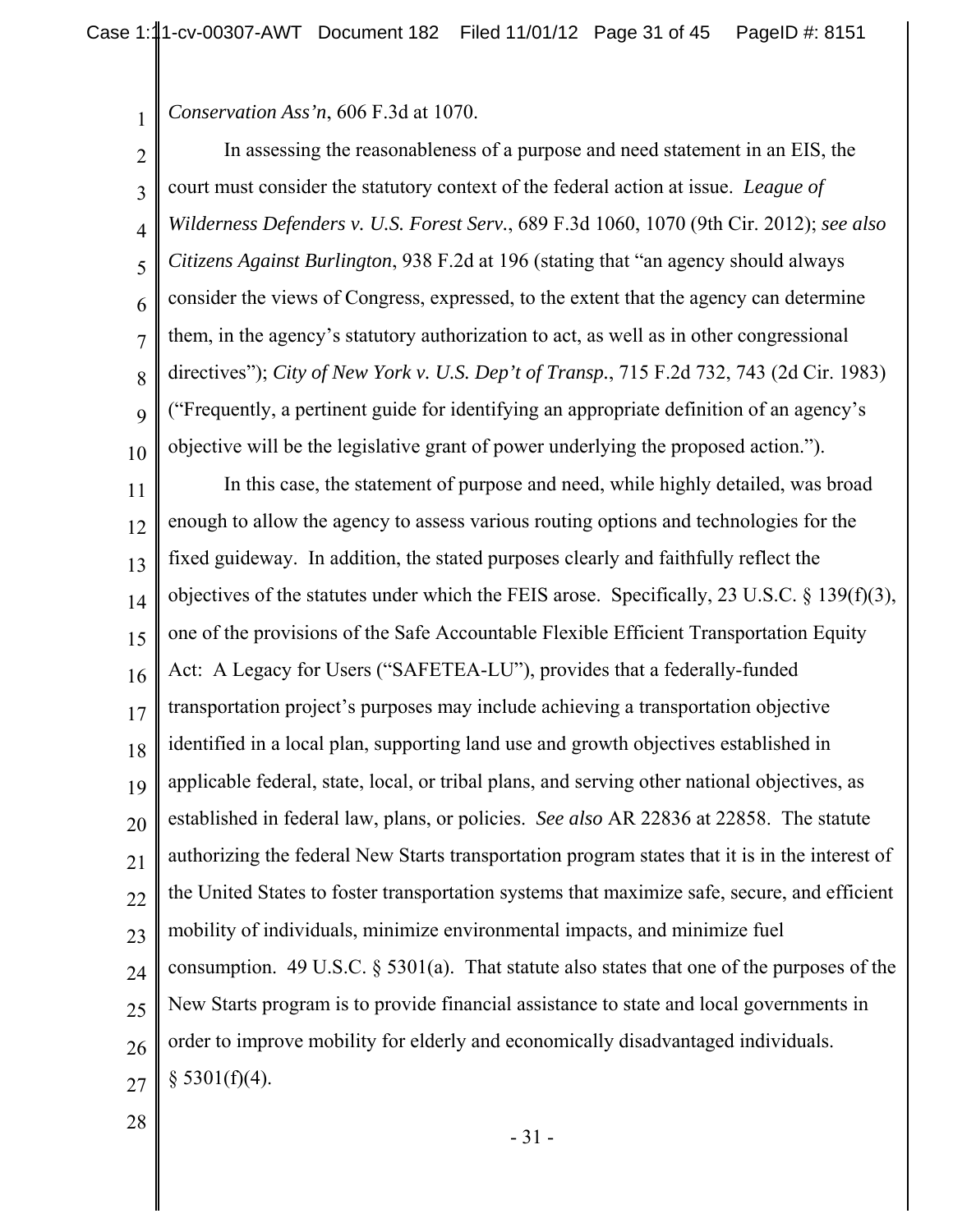1 2 3 4 5 6 7 8 9 10 11 Providing high-capacity rapid transit in a specific congested corridor is an objective meant to achieve a local transportation objective articulated in a local transportation plan, consistent with SAFETEA-LU. § 139(f)(3)(A). Providing faster, more reliable public transit and providing reliable service to the poor and elderly similarly serves the goals of the New Start program.  $\S$  5301(a), (f)(4). Serving rapidly developing areas of the study corridor supports a local growth objective. 23 C.F.R. § 139(f)(3)(B). Finally, the provision of an alternative to private automobile travel arguably serves the purpose of minimizing environmental impacts and fuel consumption. § 5301(a). Because the statement of purpose and need did not foreclose all alternatives, and because it was shaped by federal legislative purposes, it was reasonable. Plaintiffs' argument to the contrary is accordingly rejected.

12

### **2. Reasonable Alternatives**

13 14 15 16 17 An EIS must include a detailed statement on alternatives to the proposed action. 42 U.S.C. § 4332(2)(C)(iii). The alternatives analysis "is the heart of the environmental impact statement" and must "rigorously explore and objectively evaluate all reasonable alternatives, and for alternatives which were eliminated from detailed study, briefly discuss the reasons for their having been eliminated." 40 C.F.R. § 1502.14.

18 19 20 21 22 23 24 25 26 27 "In reviewing the sufficiency of an EIS, we employ 'a rule of reason' standard of review 'that inquires whether an EIS contains a reasonably thorough discussion of the significant aspects of the probable environmental consequences.'" *Ilio'ulaokaokalani Coal. v. Rumsfeld*, 464 F.3d 1083, 1095 (9th Cir. 2006) (quoting *California v. Block*, 690 F.2d 753, 761 (9th Cir. 1982)) (additionally noting that this standard "is not materially different than arbitrary and capricious review"). The agency must consider those reasonable alternatives that are within the range dictated by the nature and scope of the proposed action and sufficient to permit a "reasoned choice." *Friends of Yosemite Valley v. Kempthorne*, 520 F.3d 1024, 1038 (9th Cir. 2008). The touchstone for this inquiry is whether an EIS' selection and discussion of alternatives fosters informed decision-making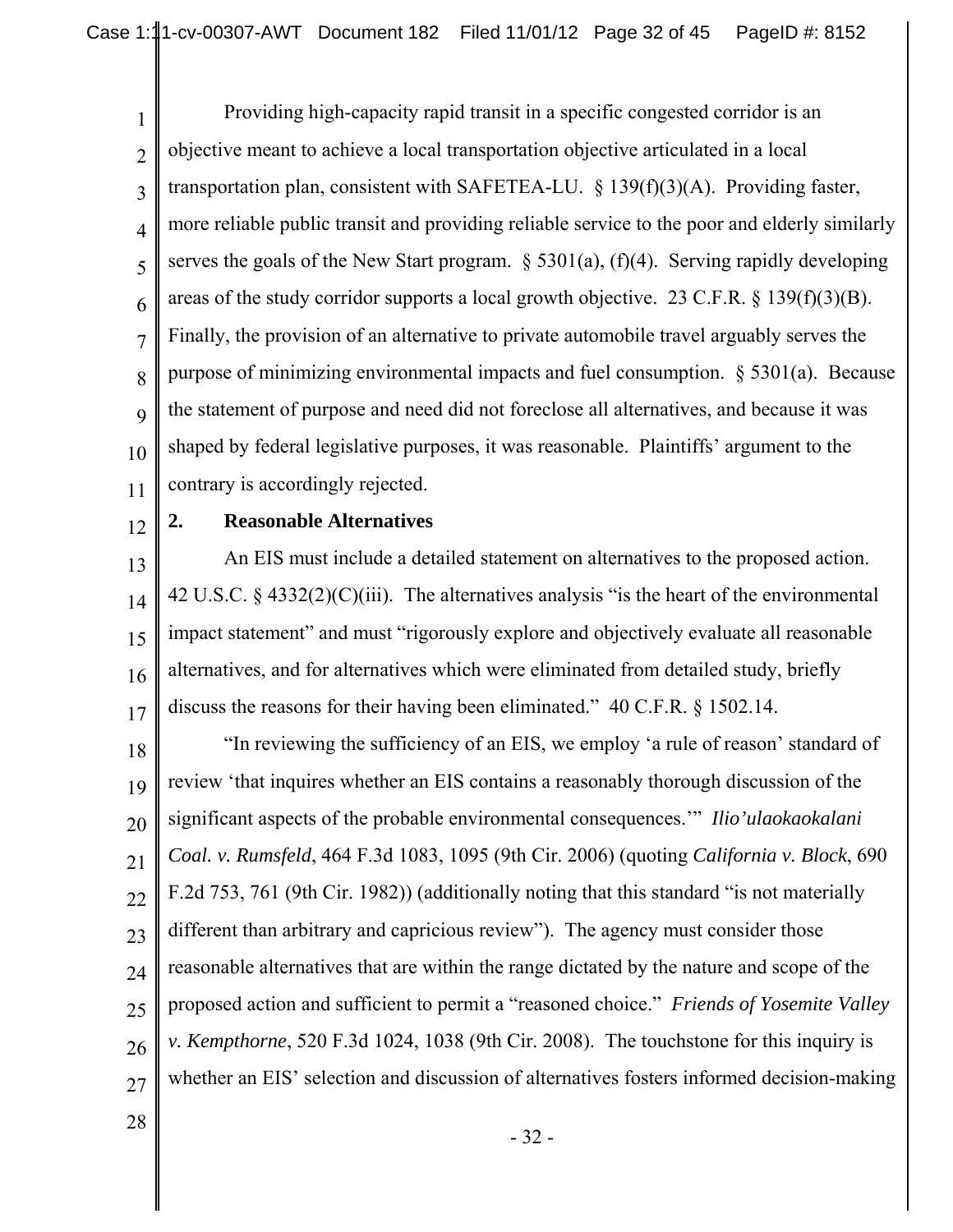by the agency and informed public participation. *Block*, 690 F.2d at 767.

1

2 3 4 5 6 7 8 9 10 11 12 There are some limits on an agency's duty to consider alternatives. An agency is under no obligation to consider every possible alternative to a proposed action, nor must it consider alternatives that are unlikely to be implemented or inconsistent with its basic policy objectives. *Seattle Audubon Soc'y v. Moseley*, 80 F.3d 1401, 1404 (9th Cir. 1996). There is no statutorily required minimum number of alternatives that must be considered and alternatives that do not advance the purpose of the project are not reasonable. *Native Ecosystems Council v. U.S. Forest Serv.*, 428 F.3d 1233, 1246 (9th Cir. 2005); *Akiak Native Cmty. v. U.S. Postal Serv.*, 213 F.3d 1140, 1148 (9th Cir. 2000). There is also no need separately to analyze alternatives that are not significantly distinguishable from those already considered or which have substantially similar consequences. *Headwaters, Inc. v. Bureau of Land Mgmt.*, 914 F.2d 1174, 1181 (9th Cir. 1990).

13 14 15 16 17 18 19 20 21 22 23  $24$ Plaintiffs challenge Defendants' assessment of reasonable alternatives under NEPA on a variety of grounds. During the AA process, Defendants considered an improved bus system and the MLA, but rejected them as inconsistent with the purpose and need of the Project; those two options were therefore not carried over to the FEIS. AR 247 at 321-27. As previously discussed, three fixed guideway routes and the no-build alternative were analyzed in the FEIS. *Id.* at 331. Plaintiffs argue that: (1) it was improper to remove alternatives from consideration during the AA process; (2) the MLA was rejected based on bad data and would, in fact, meet the purpose and need of the Project; (3) alternate rail technologies, such as magnetic levitation, were erroneously excluded from consideration as reasonable alternatives in the FEIS; and (4) Defendants erroneously refused to consider a route that would not pass by the federal courthouse. Each of these claims is addressed below in turn.

25

#### **a. Use of the AA Process to Screen Alternatives**

26 27 Federal regulations require that federal agencies cooperate with state and local agencies to the fullest extent possible in order to reduce duplication between NEPA and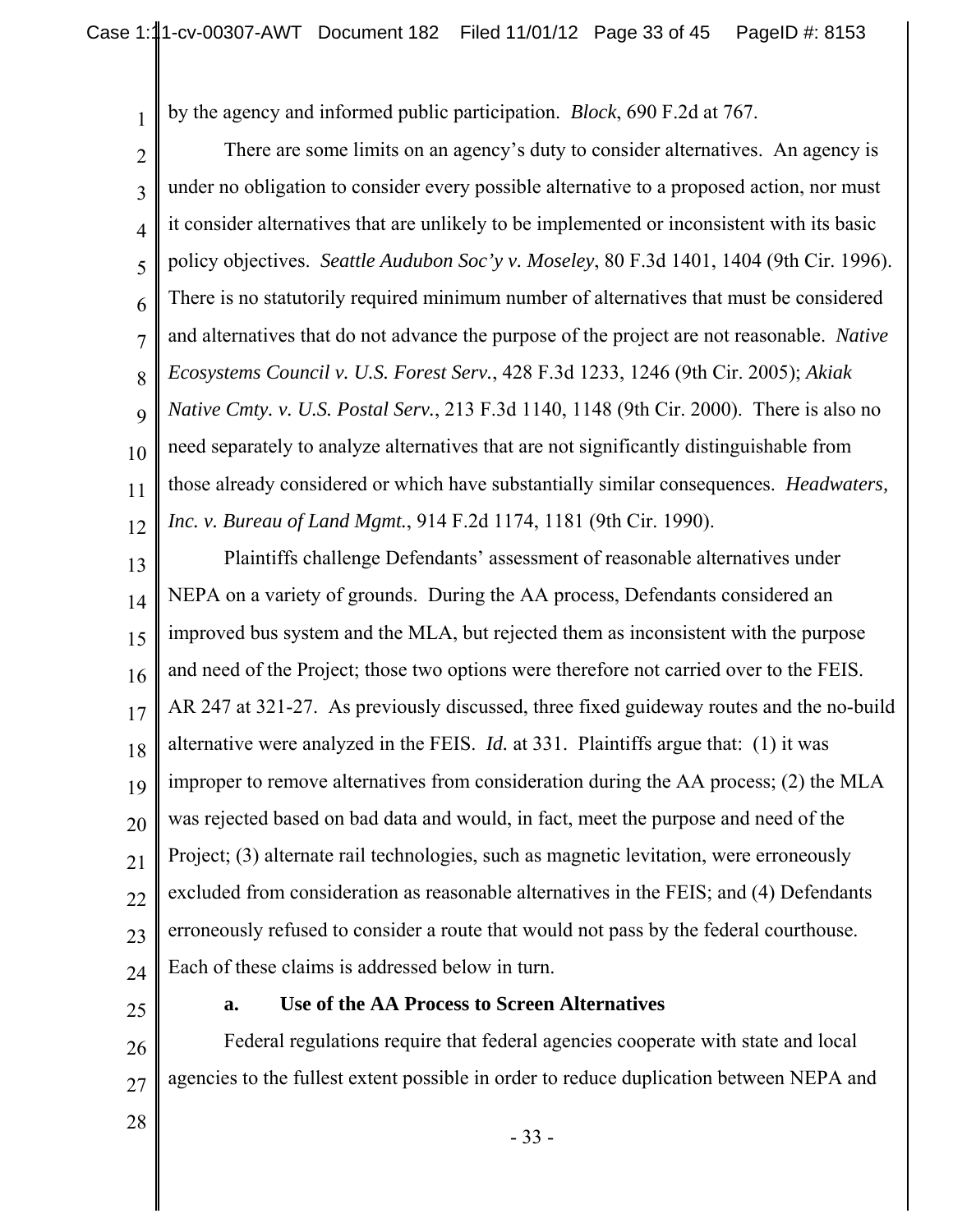1 2 3 4 5 6 7 8 9 10 11 12 state and local requirements. 40 C.F.R. § 1506.2; *see also Laguna Greenbelt*, 42 F.3d at 524  $\&$  n.6. A state-prepared AA can be used to comply with NEPA, as long as it meets certain prerequisites, including that: (1) the federal lead agency furnished guidance in the AA's preparation and independently evaluated the document, 23 U.S.C. § 139(c)(3); and (2) the AA was conducted with public review and a reasonable opportunity to comment, 23 C.F.R. § 450.318(b)(2)(ii)-(iii); *see also* AR 22836 at 22850 (AA result must be subject to public review and comment during the scoping of the EIS). A satisfactory AA can be used to screen preliminarily and eliminate unreasonable alternatives. 23 C.F.R. § 450.318(a), (d); *see also* 23 C.F.R. Pt. 450 App'x A at 12 ("Alternatives passed over during the transportation process because they are infeasible or do not meet the NEPA 'purpose and need' can be omitted from the detailed analysis of alternatives in the NEPA document, as long as the rationale for elimination is explained in the NEPA document.").

13 14 15 16 17 18 19 20 Plaintiffs argue that the AA used to eliminate the MLA from further consideration was inadequate, because it was not supervised by the FTA and because it was not subject to public comment. The record belies both of these assertions. There are a number of documents that indicate that the FTA played an active role in shaping, overseeing, and approving the AA. *See* AR 30 at 33 (ROD approval of AA); AR 150766 (internal FTA discussion about AA logistics); AR 150107 (City representative wrote to FTA to check about MLA's eligibility for federal funding); AR 150091 (FTA indicated that it would review AA prior to publication).

21 22 23 24 25 26 27 There were also many opportunities for public comment on the alternatives discussed in the AA. *See* AR 247 at 296 (City Council considered over 3,000 comments from the public on the AA before selecting the locally preferred alternative); AR 9434 at 9435 (AA states that City Council will conduct public hearings to solicit community views on the evaluated alternatives), 9554 (AA notes that over 200 meetings were held with members of the public while developing the AA); AR 16601 (AA Scoping Report published prior to release of AA); AR 68621 (City Council held thirteen public meetings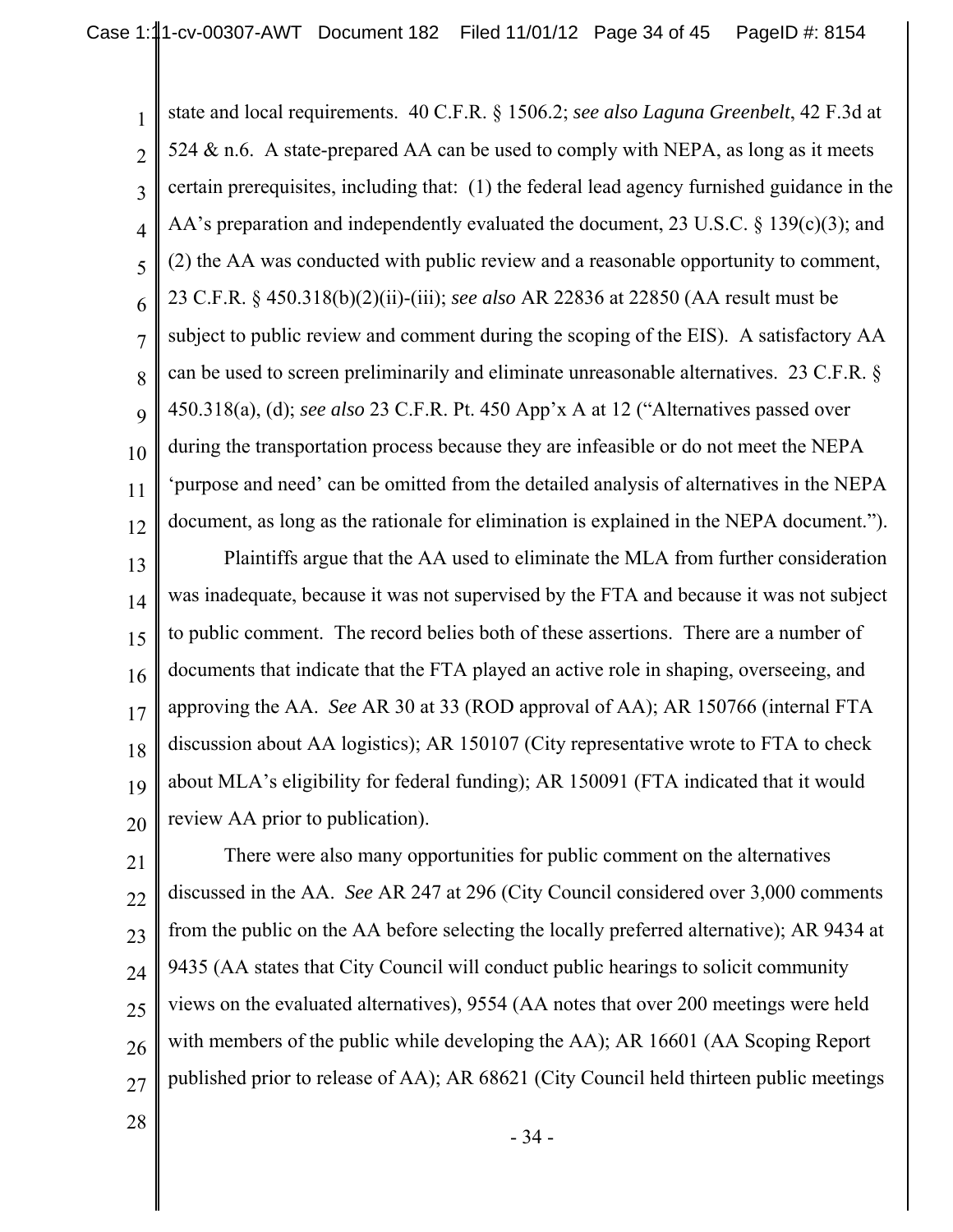where public comment was sought on the AA).

2 3 4 5 6 7 8 9 10 11 12 13 Although the 2007 NOI may have discouraged public comment on the alternatives that had already been considered and rejected in the AA, there was sufficient opportunity on the whole for public comment both before publication of the AA and during the City Council meetings following publication. AR 9696 at 9699 ("Other reasonable alternatives suggested during the scoping process may be added if they were not previously evaluated and eliminated for good cause on the basis of the Alternatives Analysis and are consistent with the project's purpose and need."); *see also* AR 17157 at 17172 (NEPA Scoping Report states that "[c]omments that focus on a preference for alternatives that have previously been evaluated and eliminated from consideration are included in the appendices to this report but are neither summarized nor considered."). Accordingly, use of the AA to remove alternatives from consideration was not contrary to the statute or the regulations. Plaintiffs' argument to the contrary is therefore rejected.

14

1

### **b. MLA**

15 16 17 18 19 20 Plaintiffs argue that the MLA was excluded from consideration as a reasonable alternative based on improper use of a version of the proposal that was designed to fail to meet the purpose and need, in conjunction with bad data. They contend that Defendants used this version of the MLA as a "straw man" to make the rail alternative look more appealing. In essence, Plaintiffs argue that Defendants erred when they did not consider the exact version of the MLA proposed by HonoluluTraffic.com in the AA.

21 22 23 24 25 26 27 HonoluluTraffic.com made a number of comments along these lines throughout the administrative process. *See* AR 855 at 2018-31; AR 16601 at 16715-27; AR 17157 at 17223-27; AR 71958 at 71958-60. It complained that the cost estimates for the MLA in the AA were "preposterous" because they were seven times higher than a comparable three-lane expressway built in Tampa; it argued that a cost estimate of \$900 million was more accurate. AR 17157 at 17223-27. HonoluluTraffic.com also asserted that the AA underestimated the number of riders that would use the MLA, "killed the MLA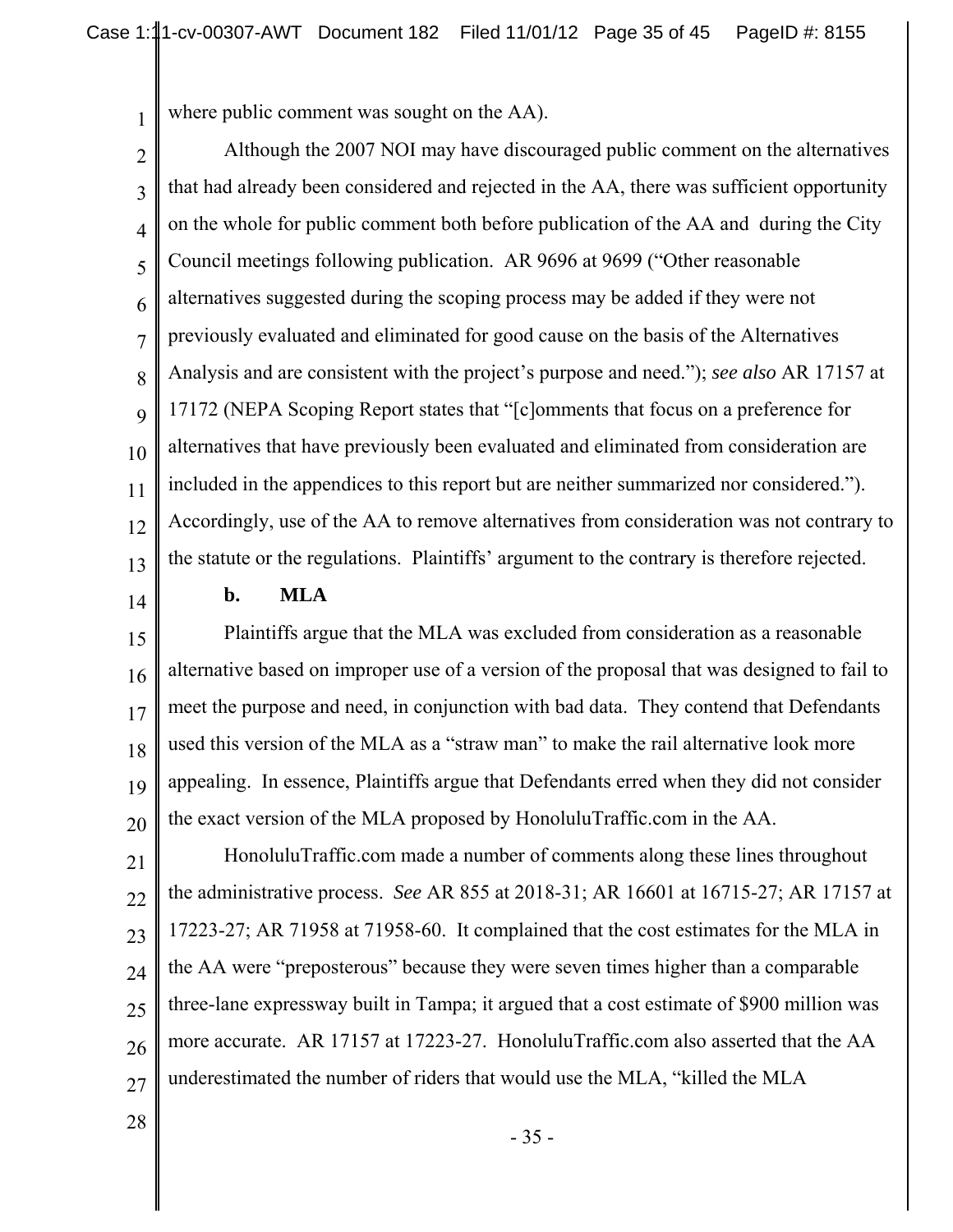3 4 5 advantage" by extending the expressway's length and allowing HOVs to use it for free, and erroneously concluded that the MLA would never be eligible for New Starts Funding. *Id.* Finally, HonoluluTraffic.com insisted that the AA should have considered a threelane version of the MLA, not just a two-lane version, as well as additional ingress and egress options. *Id.*

6 7 8 9 10 11 12 13 14 15 16 17 18 19 20 In support of the assertions made in the HonoluluTraffic.com comment letters, Plaintiffs point to an open letter written by an official involved in the construction of the Tampa elevated expressway project. AR 17157 at 17245-48. The official alleged that Defendants had intentionally misrepresented the facts associated with the cost and operation of the Tampa project in order to obscure the possibility that the MLA could provide congestion relief in Honolulu. *Id.* Plaintiffs also cite to comments made by the Transit Advisory Task Force on the MLA. AR 70839 at 70878-79 (suggesting that Defendants explore new ingress and egress options on the MLA to alleviate congestion and explain why the zipper lane was discontinued in the AA design of the MLA). Finally, Plaintiffs cite to a number of comments made by FTA employees about the MLA. *See* AR 150902 (FTA employee informs City that MLA is eligible for federal-aid highway funding, but states, "I don't speak for FTA Region 9."); AR 151052 (FTA staff member states that the MLA was supported by the right milestones and methodology); AR 151149 (FTA staff member recommends that the MLA be considered in the DEIS); AR 151155 (FTA staff member writes that MLA appears to be reasonable on its face).

21 22 23 24 25 26 27 Defendants' decision to limit their analysis to the two-lane versions of the MLA explored in the AA did not violate "the rule of reason." Indeed, Defendants addressed the many design alterations suggested by Plaintiffs' comments and found that they were not substantial. AR 247 at 798-802 (explaining that there were no substantial differences between the alternative studied in the AA and the "ideal" managed lanes option that would have resulted in a different outcome); AR 855 at 2090 (response letter to HonoluluTraffic.com explaining that zipper lane was eliminated to increase capacity in

28

1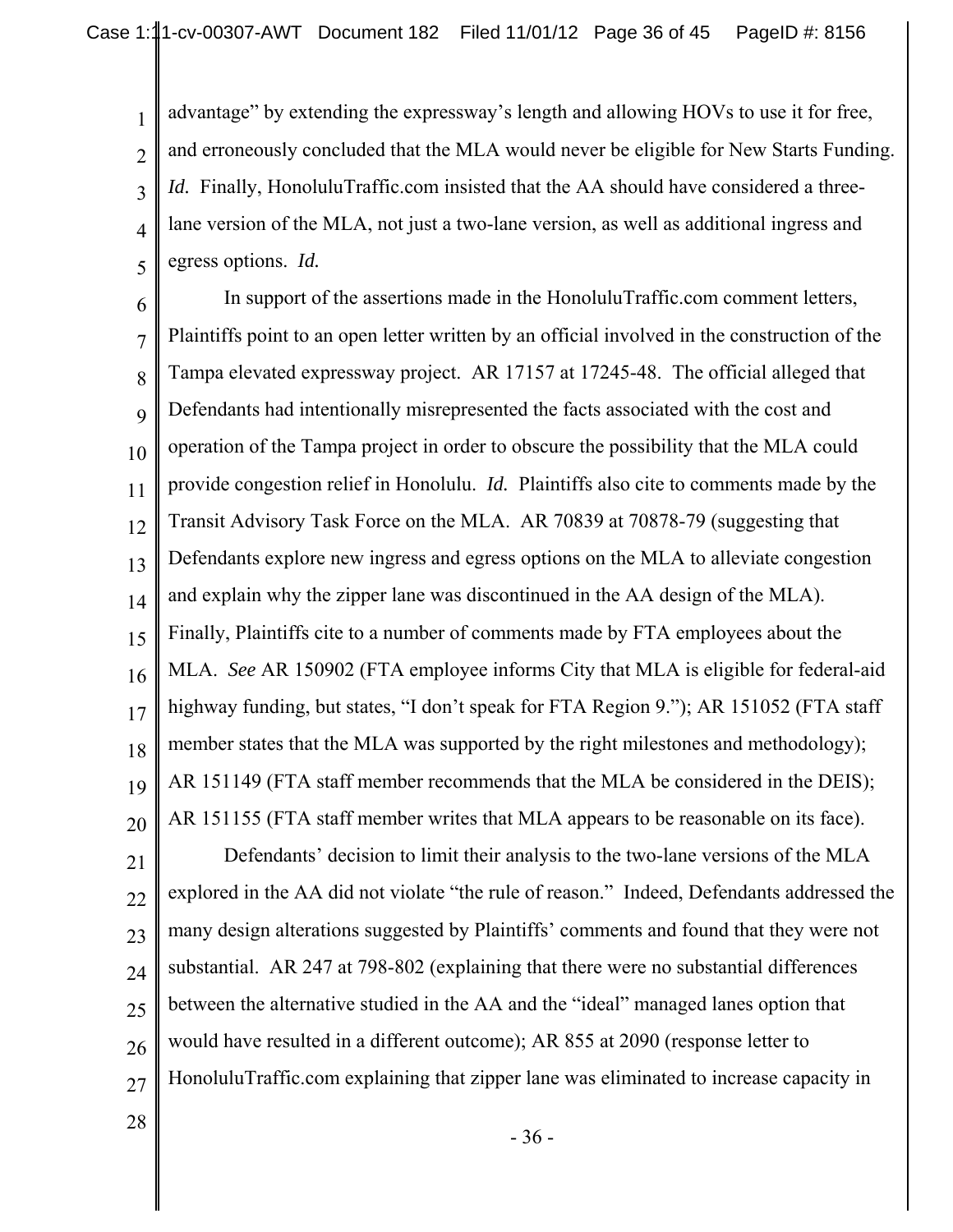both directions and that all of the suggested changes to the MLA design would still not fix the primary issue with the MLA, the performance of buses on local streets), 2092 (explaining that increasing the number of lanes in the MLA would not have relieved congestion and would have increased cost).

5 6 7 8 9 10 11 12 13 14 15 Defendants also adequately defended their MLA cost estimates; the Transit Advisory Task Force found that the Tampa project was not a good cost comparator because of the many differences between the two projects, *see* AR 55308 at 55311, that the cost estimates in the AA were "fair and accurate," and that the same costing techniques were used to price all of the alternatives analyzed in the AA. AR 855 at 2091. It was not unreasonable for Defendants to refuse to reassess a new version of the MLA in the FEIS, because there was no indication that the AA's assessment of the MLA was inaccurate or that changes to the MLA design would have made a difference. *See Headwaters*, 914 F.2d at 1181 (no need to separately analyze alternatives that are not significantly distinguishable from those already considered). Accordingly, Plaintiffs' claim that Defendants erred in refusing to consider MLA further is rejected.

16

1

2

3

4

#### **c. Alternatives to Steel-Wheels-on-Steel**

17 18 19 20 21 22 23 Plaintiffs also argue that Defendants failed to consider reasonable alternative technologies in the FEIS, including light-rail, monorail, magnetic levitation, and rubbertired rail. These technologies were excluded from further consideration by a panel of experts during the DEIS scoping process, in favor of steel-on-steel technology. Plaintiffs complain that the panel of experts made their decision without proper public input and based on concerns such as cost, performance, and reliability, rather than the environmental advantages and disadvantages of each technology.

24 25 26 27 Defendants defend their decision to exclude alternate rail technologies on the basis that all five technologies were essentially environmentally equivalent, and an EIS need not consider indistinguishable alternatives. *See Headwaters*, 914 F.2d at 1181. There is evidence in the record that indicates that the panel of experts considered the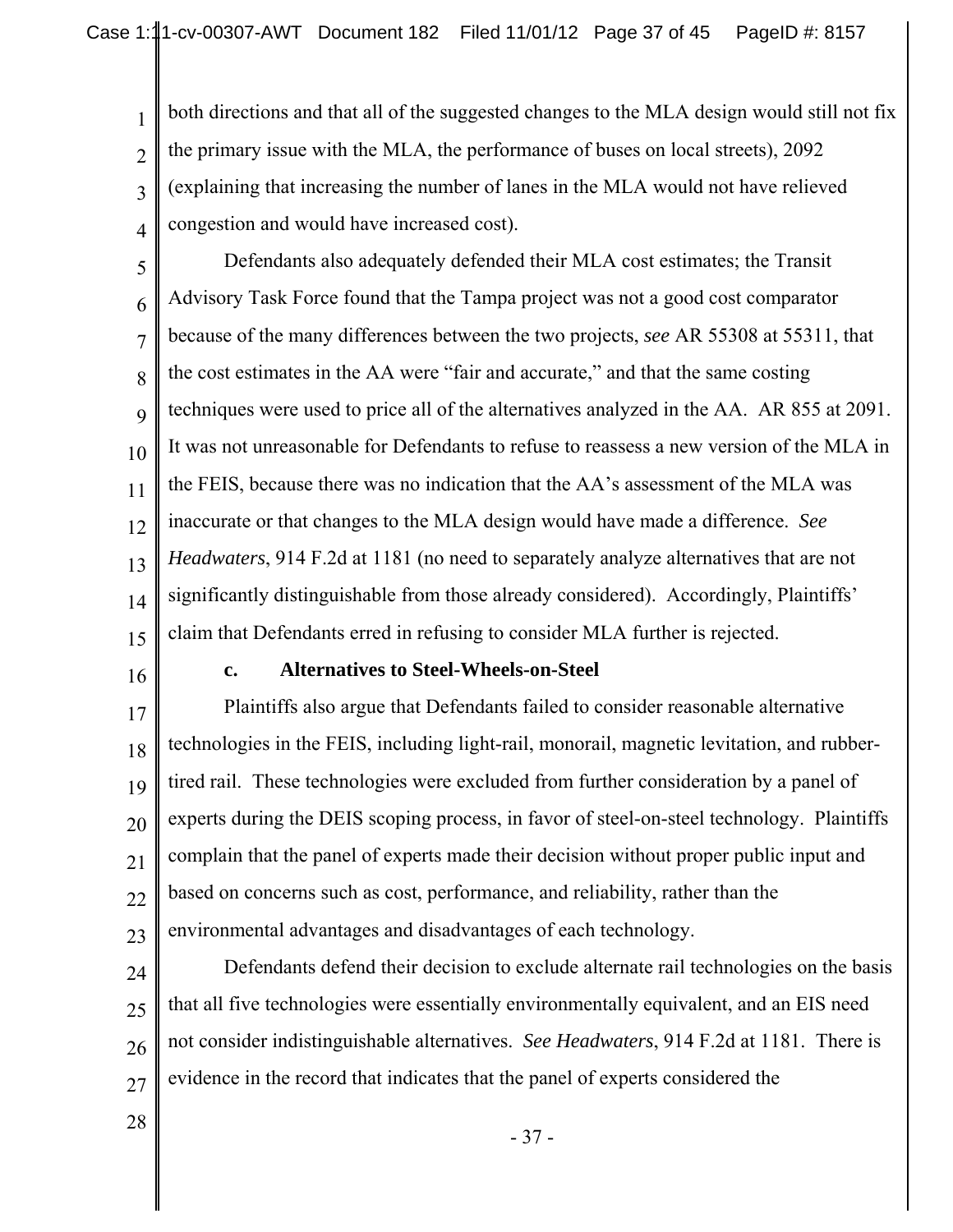1 2 3 4 environmental effects of the various technologies, including air pollution, energy use, and noise impacts. AR 55188 at 55189 (panel reports that it concluded that steel wheel technology has noise impacts comparable to other technologies, better energy efficiency, and lower air quality impacts than the other four options).

5

6 7 8 9 10 11 12 13 14 15 In the FEIS, Defendants explained that the alternate rail technologies were eliminated because they are proprietary and did not offer substantial proven performance, cost, and reliability benefits compared to steel-on-steel technology. AR 247 at 790-91; *see also* AR 9319 (steel wheel technology is reliable, safe, high speed, and nonproprietary). The FEIS noted further that magnetic levitation is unproven for general use and that steel wheel systems can be designed to match the noise levels of magnetic levitation systems when in operation. *Id.*; *see also* AR 855 at 1803-04 (City letter explains that there is only one magnetic levitation system operating in the world, that it would require more energy and block more views, and that other systems can be designed to match its noise level); *but see* AR 22575 at 22682 (raw numbers indicating that magnetic level noise levels are lower before mitigation).

16 17 18 19 20 21 22 23 24 25 Neither the panel of experts nor the FEIS included a side-by-side comparison of the environmental effects of the various technologies, to make clear to the public which technologies provided the most environmental benefit. *See Block*, 690 F.2d at 767 (the touchstone for NEPA review is whether an EIS' selection and discussion of alternatives fosters informed decision-making by the agency and informed public participation). It is nevertheless clear that there were extensive opportunities for public comment on the various proposed rail technologies. *See* AR 247 at 283 (FEIS describes scoping process); AR 855 at 1803-04 (letter from City noting that public comments on each technology were accepted); AR 17157 at 17160-61 (NEPA scoping report describes public comments received at scoping meetings and in writing).

26 27 Because Defendants have presented adequate evidence that the environmental advantages of each technology were considered by the panel, and have shown that the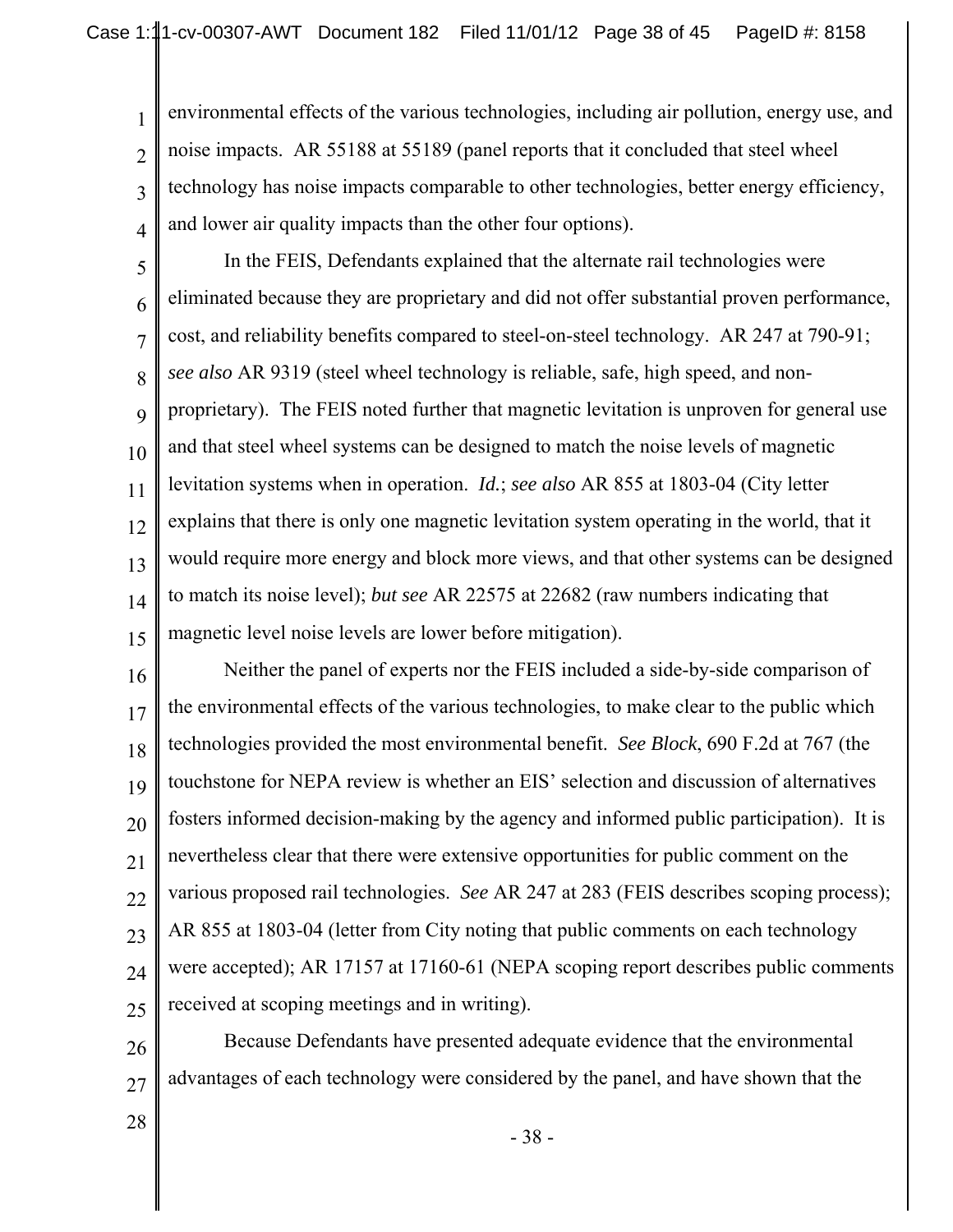public had ample opportunity to comment, their decision to exclude alternate rail technologies from the FEIS was not arbitrary and capricious.

3

1

2

### **d. Alternatives to Route Past Courthouse**

4 5 6 7 8 9 10 11 12 13 14 15 16 17 Finally, Plaintiffs argue that Defendants failed to consider reasonable alternatives to a route running past the federal courthouse because such routes would require approval from the City Council. For support, Plaintiffs rely on a letter written by locally-based federal judges expressing their concern about the positioning of the rail project past the courthouse. AR 855 at 930-34. Plaintiffs claim that the letter states that the judges spoke to the Chief of the City's Rapid Transit Division, who told them that alternative alignments were unlikely to be considered *because* they would require the approval of the City Council. In fact, the judges' letter states that the Chief said he did not feel there are any viable alternatives *and* that any change would require City Council approval. *Id.* There is nothing in the record to indicate that Defendants ever decided not to evaluate alternate routes because they wanted to avoid the need for City Council approval. *See, e.g.*, AR 855 at 937-38 (City letter in response to federal judges' letter explaining why the alignment had been selected). Plaintiffs' claim is unsupported by the record and is, therefore, rejected.

18

#### **3. Analysis of Environmental Consequences**

19 20 21 22 23 24 25 26 27 An EIS must contain a "reasonably thorough discussion" of a project's environmental consequences and mitigation measures. *Nat'l Parks & Conservation Ass'n*, 606 F.3d at 1072-73; *see also* 42 U.S.C. § 4332(2)(C). The EIS must discuss the project's direct effects and reasonably foreseeable indirect and cumulative effects, including growth-inducing effects. 40 C.F.R. § 1502.16. However, an EIS need not discuss speculative consequences or discuss every conceivable environmental impact. *Ground Zero Ctr. for Non-Violent Actions v. U.S. Dep't of the Navy*, 383 F.3d 1082, 1089-90 (9th Cir. 2004). While the EIS must discuss mitigation in some detail, a complete mitigation plan is not necessary. *Robertson v. Methow Valley Citizens Council*,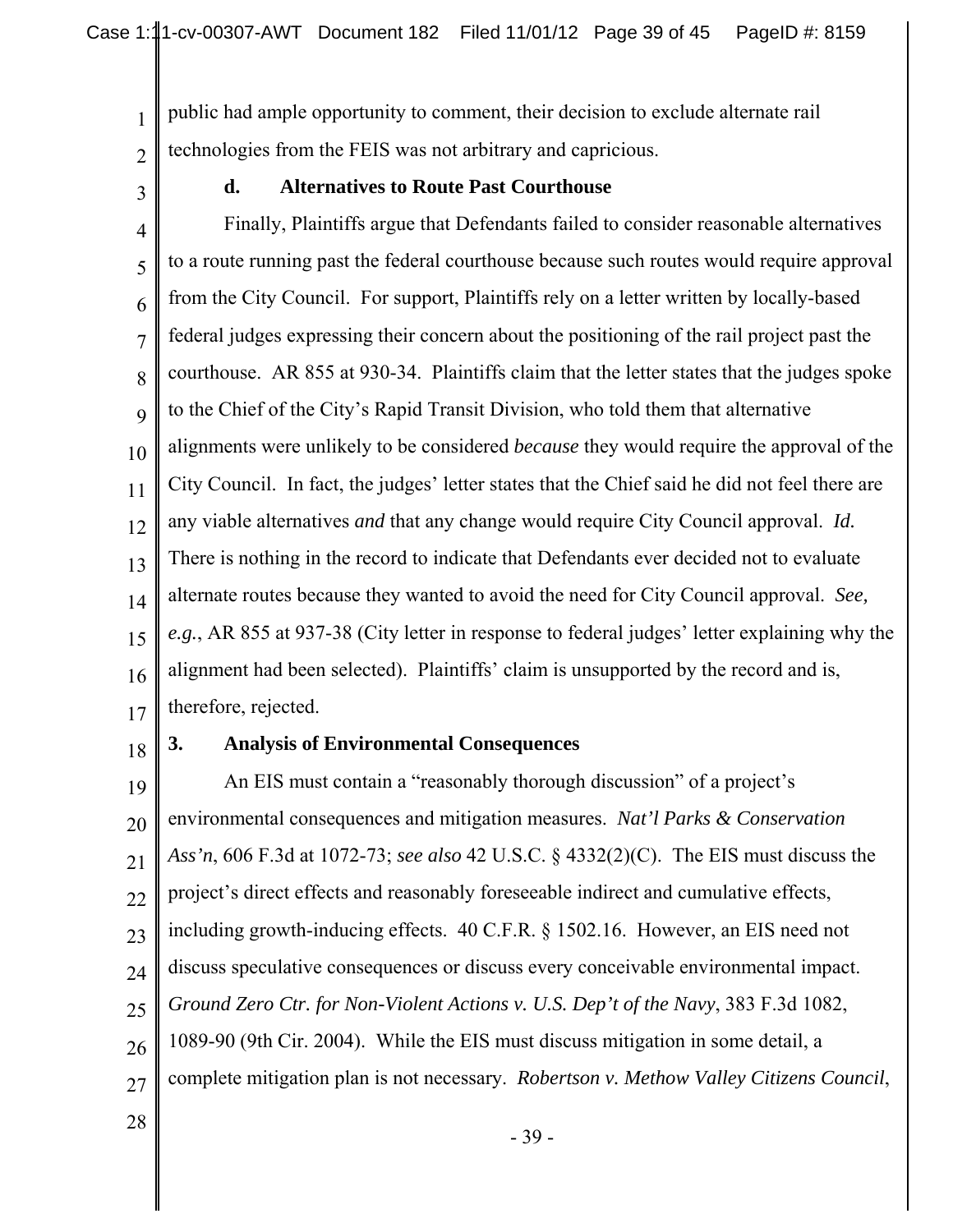490 U.S. 332, 352 (1989).

1

2 3 4 5 6 A court's review of the discussion of environmental consequences in an EIS is limited to assessing whether the EIS includes a "hard look" at the environmental impacts of the proposed action. *Nat'l Parks & Conservation Ass'n*, 606 F.3d at 1072. This requires a pragmatic judgment about whether the form, content and preparation of the EIS foster informed decision-making and informed public participation. *Id.*

7 8 9 10 11 12 13 Plaintiffs argue that the FEIS does not sufficiently examine the foreseeable environmental consequences of the Project because: (1) it does not account for potential impacts on air quality associated with fabricating and installing the guideway and transporting materials to the areas where the guideway will be built; and (2) it fails to account for the indirect and cumulative effects on land use and growth that will occur along the rail line and does not explain whether there are sensitive environmental resources that could be affected in those areas.

14 15 16 17 18 19 20 As to the first argument, Defendants gave the requisite "hard look" to the environmental consequences that could result from construction in the FEIS. *See* AR 247 at 551-54 (describing air pollutant emissions that will occur due to the project), 640-41 (describing effects of the construction phase), 645 (explaining that air pollution effects from construction will be limited to short-term increases in fugitive dust and airborne particulate matter and mobile-source emissions, and identifying mitigation measures). Accordingly, Plaintiffs' argument to the contrary is rejected.

21 22 23 24 25 26 27 As to the second, it is not entirely clear what specific environmental resources Plaintiffs contend will be threatened by the growth-inducing effects of the Project, but it is plain that Defendants also gave the required "hard look" at this issue. *See* AR 247 at 656 (noting that future development will be greatly influenced by factors outside of the control of Defendants), 657 (explaining that the project will not affect regional population, but will influence distribution and intensity of development in the study corridor and away from the less developed, more environmentally-sensitive areas of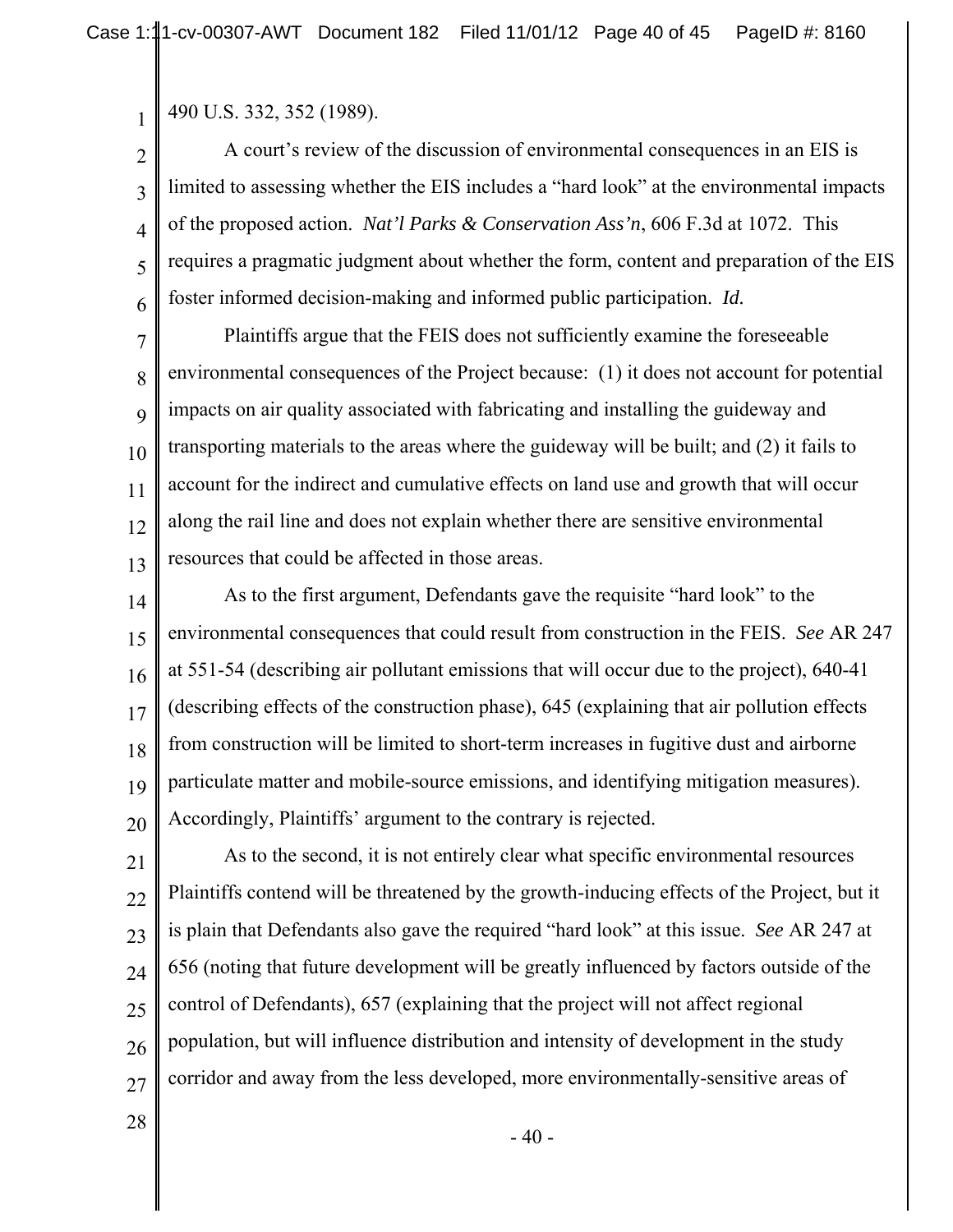3 4 5 Oahu), 672 (observing that the project is being built in an urbanized environment that will remain urbanized in the future and that the project could result in the preservation of a larger volume of undisturbed land outside of the project corridor, which would benefit ecosystems), 673 (analyzing the direct, indirect, and cumulative impacts of the project on water, street trees, and archaeological, cultural, and historic resources). This argument is therefore rejected as well.

#### 7 **4. Segmented Analysis**

1

2

6

8 9 10 11 12 13 14 15 16 17 18 19 20 21 Plaintiffs claim that Defendants improperly segmented their NEPA analysis by preparing an FEIS for the rail project, which will run from Kapolei to Ala Moana Center, without also including environmental analysis of the impacts of planned extensions of the rail project between Ala Moana Center, and UH and Waikiki. Federal regulations provide that "[p]roposals or parts of proposals which are related to each other closely enough to be, in effect, a single course of action shall be evaluated in a single impact statement." 40 C.F.R. § 1502.4(a). This includes connected actions, cumulative actions, and similar actions, as defined in 40 C.F.R. § 1508.25(a). Federal regulations further specify that an action assessed in an EIS dealing with a transportation improvement shall: (1) connect logical termini and be of sufficient length to address environmental matters on a broad scope; (2) have independent utility or independent significance, *i.e.*, be usable and be a reasonable expenditure even if no further improvements in the area are made; and (3) not restrict consideration of alternatives or other reasonably foreseeable transportation improvements. 23 C.F.R. § 771.111(f).

22

23 24 25 26 27 Plaintiffs assert that the Kapolei to Ala Moana rail line and the Ala Moana to UH/Waikiki rail line are "connected actions." Actions are connected if they automatically trigger other actions which may require an EIS, cannot or will not proceed unless other actions are taken previously or simultaneously, or are interdependent parts of a larger action and depend on the larger action for their justification.  $\S 1508.25(a)(1)$ . Plaintiffs insist that the rail project was always intended to extend to Waikiki, and that the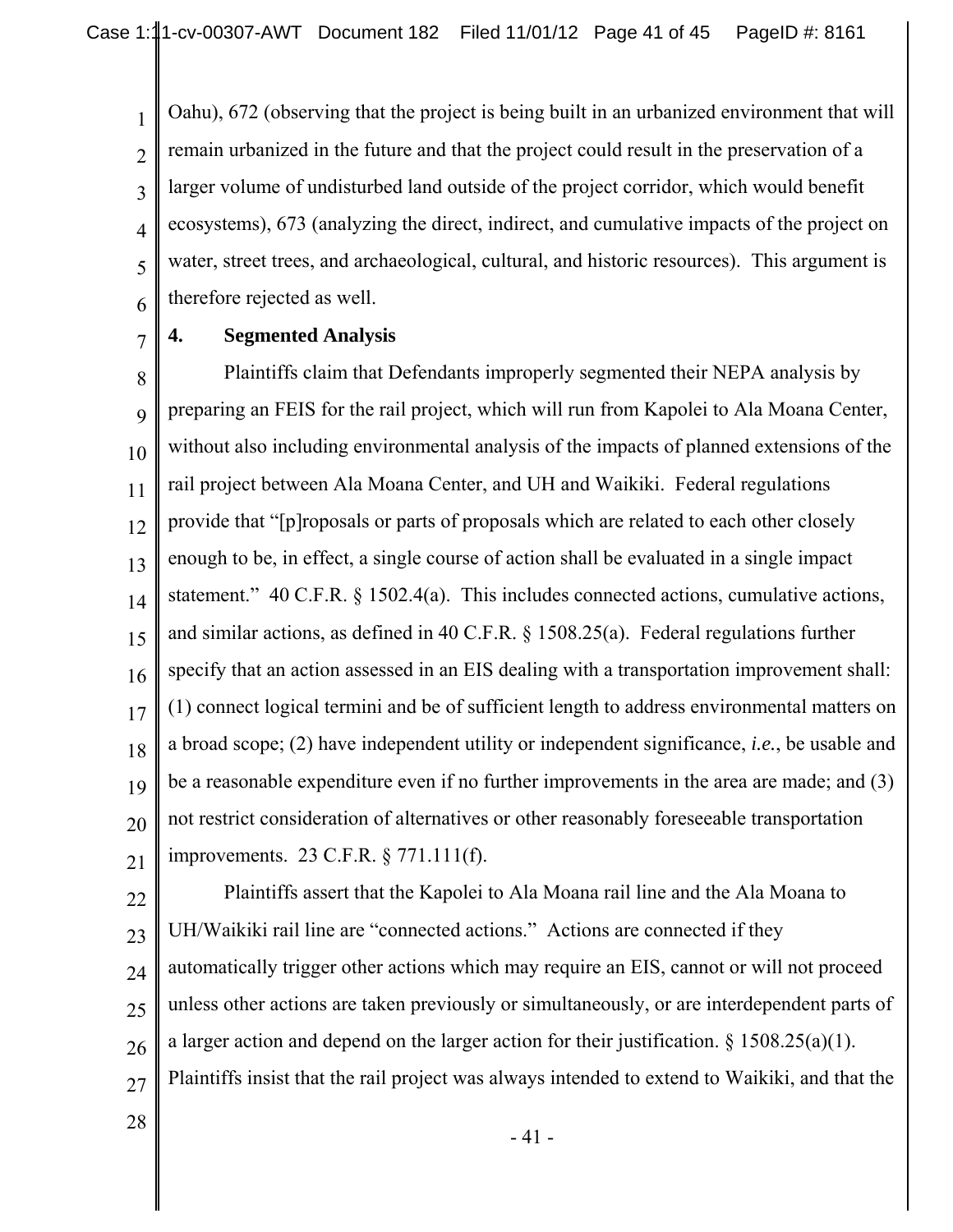1 2 3 4 5 6 7 8 segmentation of the project into smaller sections was an attempt to avoid analyzing environmental impacts to areas beyond the Ala Moana Center. *See* AR 9556 at 9566-68 (describing need for better rapid transit service to Waikiki, as a tourist center, and UH); AR 9696 (2007 NOI states that Defendants intend to prepare an EIS on a project running from Kapolei to UH and Waikiki); AR 9700 (2005 NOI states that travel corridor extends from Kapolei to UH and Waikiki).; AR 72134 at 72137 (letter from two City Councilmembers suggesting that the branch to Waikiki was intentionally left out of the DEIS to avoid addressing negative environmental impacts).

9 10 11 12 13 14 15 16 17 18 19 20 21 22 The Ninth Circuit applies an "independent utility" test to determine whether multiple actions are so connected as to mandate consideration in a single EIS. *Great Basin Mine Watch v. Hankins*, 456 F.3d 955, 969 (9th Cir. 2006). The court asks whether each of the two projects would have taken place with or without each other and thus have independent utility. *Id.* A number of Ninth Circuit cases have applied this test. *See, e.g.*, *id.* (concluding, in a challenge to two RODs, that the two projects were interdependent and therefore should have been assessed together); *Wetlands Action Network v. U.S. Army Corps of Eng'rs*, 222 F.3d 1105, 1112 (9th Cir. 2000), *abrogated on other grounds by Wilderness Soc'y v. U.S. Forest Serv.*, 630 F.3d 1173, 1176-78 (9th Cir. 2011) (en banc), (finding, in challenge to a single permit issuance, that permitted project had independent utility because it did not depend on completion of later, not-yet-permitted phases of the project); *Thomas v. Peterson*, 753 F.2d 754, 758 (9th Cir. 1985) (finding that an EA approving new road was improperly segmented when the EA did not consider the impact of timber sales that were the sole reason for building the road).

23

24 25 26 27 The rail project as defined in the FEIS, running from Kapolei to the Ala Moana Center, satisfies the independent utility test. While it is true that future extensions to Waikiki and UH may not have independent utility, Plaintiffs' challenge is not to an EIS dealing with those extensions and so the court need not address the independent utility of speculative future developments. The record amply supports the conclusion that the route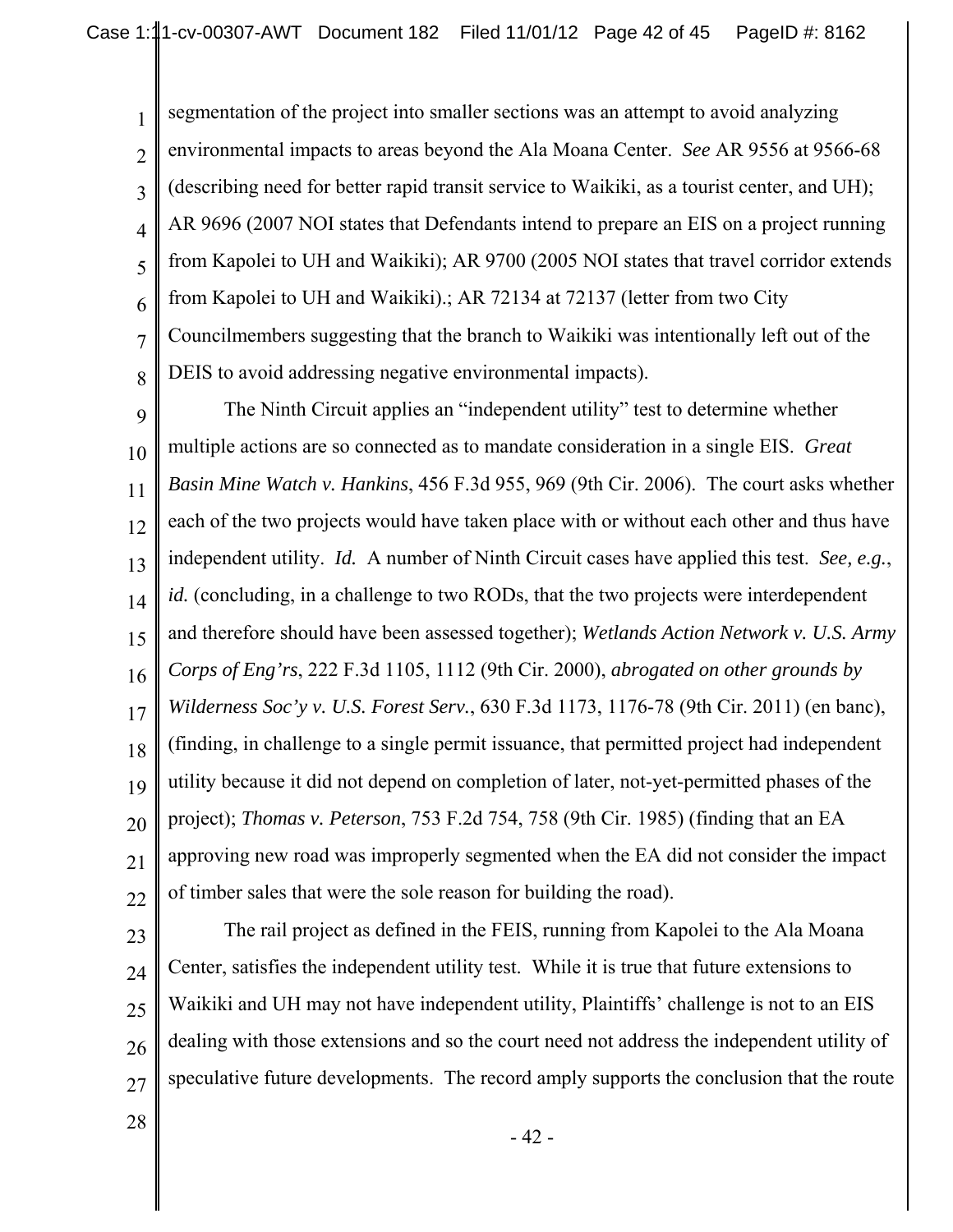1 2 3 4 5 6 7 8 9 10 in the FEIS will serve a purpose even if the proposed extensions are never built. AR 247 at 791 (FEIS explaining that planned extensions were not included because no funding had been identified for them, but that the rail project had logical termini and independent utility from any extensions that may be constructed in the future); AR 9556 at 9568 (Ala Moana Center is served by more than 2,000 weekday bus trips and visited by more than fifty-six million shoppers annually). While the existence of the Project may strongly influence future decisions about whether an elevated rail line is built from Ala Moana to Waikiki and UH Manoa, the construction of an extension is not a foregone conclusion. Plaintiffs' argument that the NEPA analysis was impermissibly segmented is accordingly rejected.7

#### 11 **C. NHPA**

12 13 14 15 16 17 18 19 20 21 22 23 Plaintiffs argue that Defendants have failed to meet their duty to assess the indirect effects that historic resources other than Chinatown and Merchant Street located near the rail stations will suffer due to the project. The NHPA requires agencies to assess whether historic properties will suffer adverse effects, which occur when an undertaking may alter, directly or indirectly, any of the characteristics that qualify a property for inclusion in the National Register. 36 C.F.R. § 800.5(a)(1). The agency must then consult with relevant parties to develop and evaluate alternatives and modifications to the undertaking that could avoid, minimize, or mitigate those adverse effects. 36 C.F.R. § 800.6(a); *Muckleshoot Indian Tribe*, 177 F.3d at 805 (observing that § 106 is a "stop, look, and listen" provision requiring agencies to consider the effects of their programs). A PA can serve as evidence of the agency's compliance with these requirements. 36 C.F.R. § 800.6(c).

24

<sup>25</sup> 26 27 Defendants contend that the FEIS did, in fact, analyze im pacts of future extensions to Waikiki and UH. There is some evidence in the record to support this contention. *See* AR 247 at 554-64, 655; AR 33642 at 33654. There is, however, no need to decide that question at this time.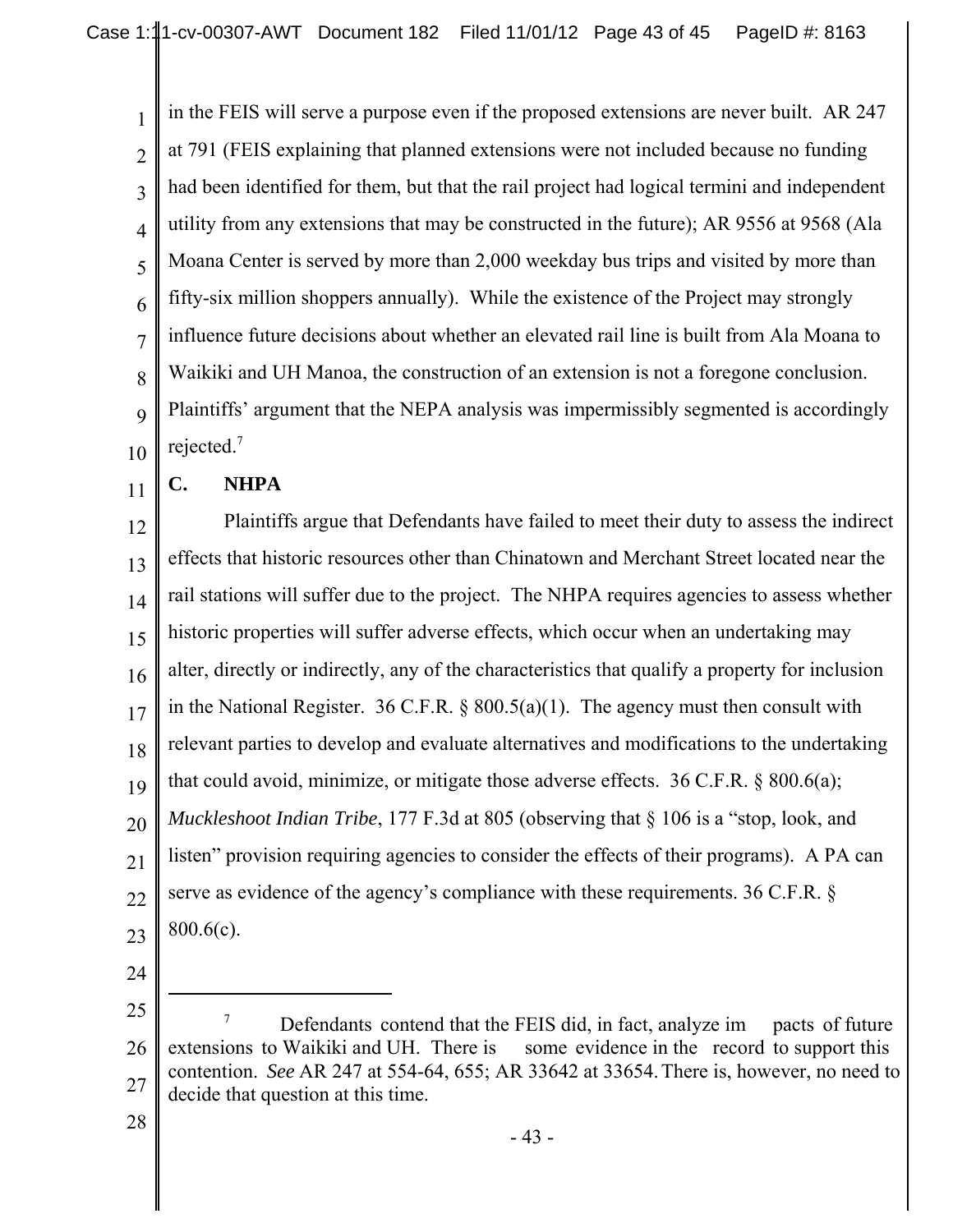1 2 3 4 5 6 7 8 9 10 11 12 13 A review of the entire record reveals that Defendants sufficiently assessed the harm that rail station-induced growth could cause to historic sites near rail stations and set up a number of mitigation measures to deal with such effects. *See* 247 at 657-59 (recognizing that the project may increase the density of development near stations); AR 30 at 103-04 (PA providing that the City shall employ a architectural historian who shall monitor the integration of transit-oriented development and historic preservation in the vicinity of project stations), 104 (City shall monitor proposed demolition of resources built before 1969 within a 2,000 foot radius of each station), 105 (provides for meeting with consulting parties to discuss next steps if a significant adverse indirect or cumulative effect occurs to a historic resource). Defendants have therefore satisfied their duty to consult with the SHPO and to develop alternatives to mitigate possible adverse effects on historic properties. Accordingly, Plaintiffs' NHPA claim is rejected. *See Tyler v. Cuomo*, 236 F.3d 1124, 1129 (9th Cir. 2000).

14

15

16

17

18

19

20

21

22

25

26

# **III. Conclusion and Remedy**

For the reasons set forth above:

**A.** The Court grants Plaintiffs' Motion for Summary Judgment (Doc. 109) with respect to: (1) their Section 4(f) claims that Defendants arbitrarily and capriciously failed to complete reasonable efforts to identify above-ground TCPs prior to issuing the ROD; (2) Defendants' failure adequately to consider the Beretania Street Tunnel alternative prior to eliminating it as imprudent; and (3) Defendants' failure adequately to consider whether the Project will constructively use Mother Waldron Park.

23 24

**B.** The Court grants Defendants' Motion for Summary Judgment (Doc. 145) with respect to all other claims raised in said motion.

**C.** The Court does not enter a final judgment and/or a permanent injunction at this time. While an injunction may be appropriate in this case, issuance of an injunction does not automatically follow, nor do the terms of any such injunction.

28